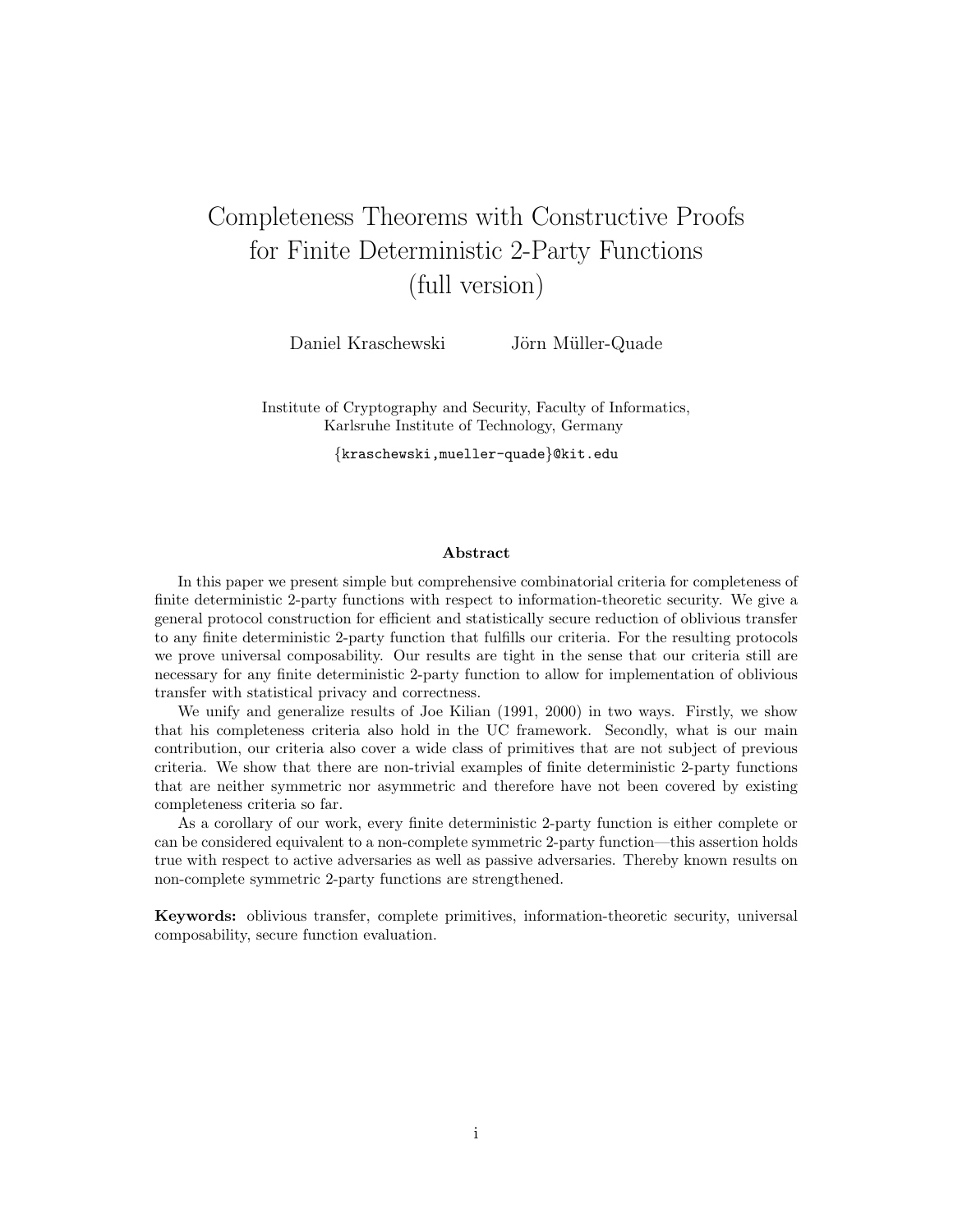# Contents

| 1                       |            | Introduction                                                                                           | $\mathbf{1}$   |
|-------------------------|------------|--------------------------------------------------------------------------------------------------------|----------------|
|                         | 1.1        | Related work                                                                                           | $\mathbf{1}$   |
|                         | 1.2        |                                                                                                        | $\mathbf{1}$   |
|                         | 1.3        |                                                                                                        | $\overline{2}$ |
| $\bf{2}$                |            | Presentation of our results                                                                            | $\overline{2}$ |
|                         | 2.1        |                                                                                                        | $\overline{2}$ |
|                         | 2.2        | Basic concepts                                                                                         | 3              |
|                         | 2.3        | Completeness criteria for all finite deterministic 2-party functions                                   | $\overline{4}$ |
| $\bf{3}$                |            | How to prove the Classification Theorem                                                                | $\mathbf{5}$   |
|                         | 3.1        |                                                                                                        | 6              |
|                         |            | The protocol for generating correlated data $\ldots \ldots \ldots \ldots \ldots \ldots$<br>3.1.1       | $\overline{7}$ |
|                         |            | 3.1.2                                                                                                  | 8              |
|                         |            | 3.1.3                                                                                                  | 9              |
|                         | 3.2        |                                                                                                        | 11             |
| $\overline{\mathbf{4}}$ |            | Formal proof of the Classification Theorem                                                             | 14             |
|                         | 4.1        |                                                                                                        | 14             |
|                         |            | Algebraic & combinatorial notations $\ldots \ldots \ldots \ldots \ldots \ldots \ldots \ldots$<br>4.1.1 | 14             |
|                         |            | 4.1.2                                                                                                  | 15             |
|                         | 4.2        |                                                                                                        | 17             |
|                         |            | 4.2.1                                                                                                  | 17             |
|                         |            | From blurred cheating situations to non-blurred cheating situations $\dots \dots$<br>4.2.2             | 22             |
|                         | 4.3        |                                                                                                        | 25             |
|                         | 4.4        |                                                                                                        | 30             |
|                         |            | 4.4.1                                                                                                  | 31             |
|                         |            | 4.4.2                                                                                                  | 33             |
|                         |            | 4.4.3                                                                                                  | 33             |
|                         |            | 4.4.4                                                                                                  | 34             |
|                         | 4.5        |                                                                                                        | 37             |
| $\bf{5}$                |            | Conclusion & open questions                                                                            | 39             |
|                         | References |                                                                                                        | 42             |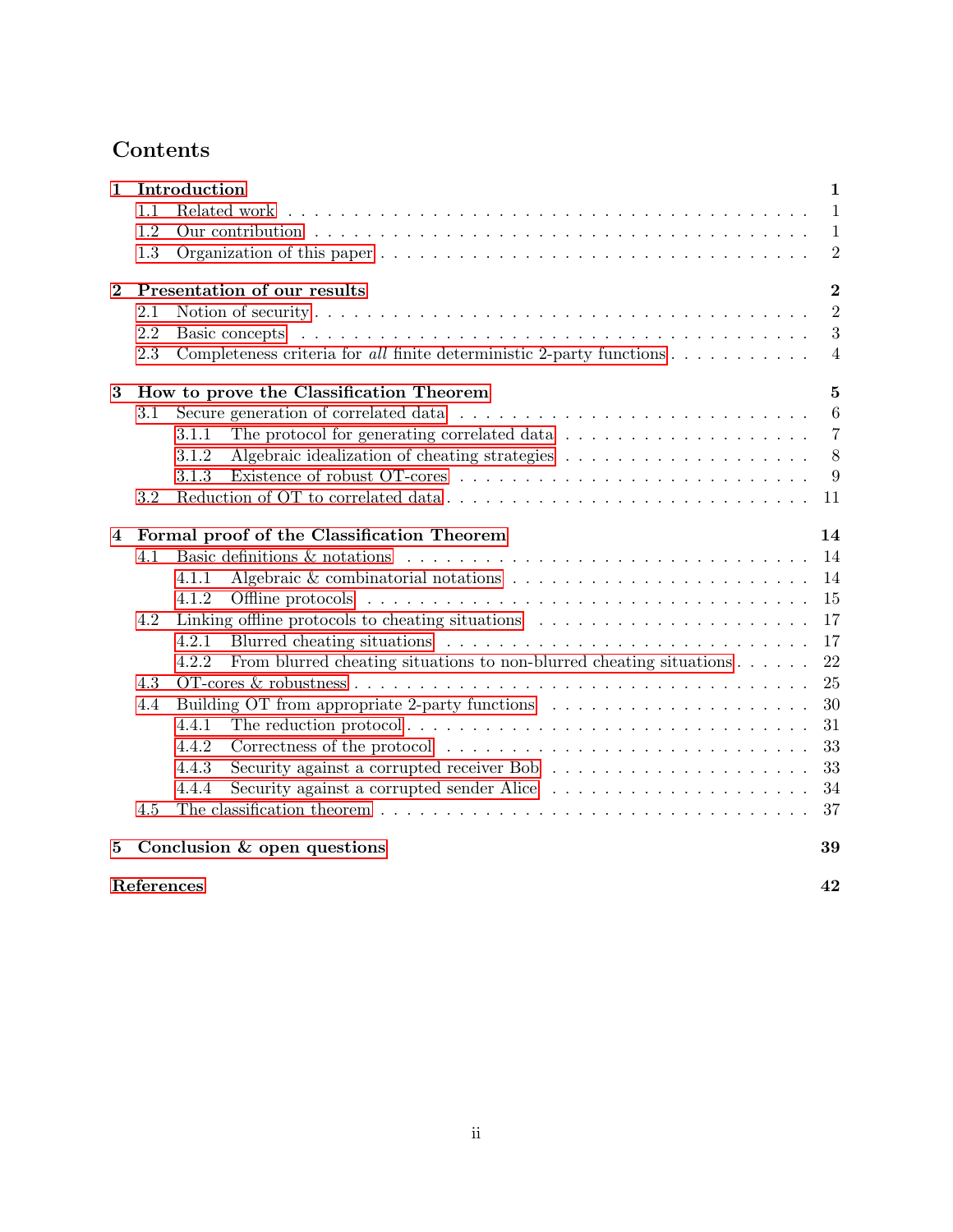# <span id="page-2-0"></span>1 Introduction

Oblivious transfer in the sense of a trusted erasure channel (Rabin-OT) was introduced in [\[Rab81\]](#page-43-0) and later in [Cré88] proven to be equivalent to  $\binom{2}{1}$  $_{1}^{2}$ )-OT, where a receiver Bob may learn only one of two bits sent by Alice. Oblivious transfer turned out to be complete in the sense that every secure multiparty computation can be implemented using OT [\[Kil88,](#page-42-0) [GL91,](#page-42-1) [CvdGT95,](#page-42-2) [IPS08\]](#page-42-3). Thereby, enduring interest in OT arised in cryptography and for numerous primitives it has been investigated, whether they allow for implementation of OT. In our work we exhaustively treat this question for the class of "finite deterministic 2-party functions", sometimes also referred to as "crypto gates". Such primitives are characterized by some finite alphabetes  $\Upsilon_A$ ,  $\Upsilon_B$ ,  $\Omega_A$ ,  $\Omega_B$  and some mappings  $f_A \in \Omega_A^{\Upsilon_A \times \Upsilon_B}$ ,  $f_B \in \Omega_B^{\Upsilon_A \times \Upsilon_B}$ , such that on input  $x \in \Upsilon_A$  from Alice and  $y \in \Upsilon_B$ from Bob the primitive outputs  $f_A(x, y)$  to Alice and  $f_B(x, y)$  to Bob.

## <span id="page-2-1"></span>1.1 Related work

In the literature one finds OT protocols for the bounded-classical-storage model [\[CCM98\]](#page-41-2) and the bounded-quantum-storage model  $[DFR+07]$  as well as noisy classical  $[CMW05, Wu09]$  and quantum channels [\[May95,](#page-43-2) [May96\]](#page-43-3), the latter taking commitments for granted. Further, there are reductions of  $\binom{2}{1}$  $_{1}^{2}$ )-OT to weaker OT versions that leak additional information [\[CK90,](#page-41-4) [DKS99,](#page-42-5) [Wul07\]](#page-43-4) and to Rabin-OT [Cré88]. OT-combiners implement OT from granted sets of OTs with faulty members [\[MPW07,](#page-43-5) [HIKN08\]](#page-42-6). For reversing the direction of  $\binom{2}{1}$  $_{1}^{2}$ )-OT a protocol is known with optimal number of OT calls [\[WW06\]](#page-43-6). Relative to complexity assumptions all-or-nothing laws have been shown [\[BMM99,](#page-41-5) [HNRR06,](#page-42-7) [MPR10\]](#page-43-7), i.e. all non-trivial primitives are complete. Our work has several, nowadays folklore reduction techniques in common with all the aforementioned literature.

We unify and generalize the results of [\[Kil91,](#page-42-8) [Kil00\]](#page-42-9), where completeness criteria for symmetric (i.e. both parties receive the same output) and asymmetric (i.e. only one party learns the function output) 2-party functions were provided with respect to information-theoretic security. We import a main argument for the necessity of our criteria from [\[Kil91\]](#page-42-8). Our sufficiency proof is independent from [\[Kil91,](#page-42-8) [Kil00\]](#page-42-9), since our results are more general and we use a very strict notion of security.

There are also results regarding whether various symmetric 2-party functions can be reduced to each other [\[MPR09\]](#page-43-8) and what can be implemented from scratch when there is only a passive adversary [\[Kus92,](#page-43-9) [KMQR09\]](#page-43-10). A corollary of our work extends all these results to non-symmetric primitives; some results of [\[KMQR09\]](#page-43-10) already build on an early manuscript of our work [\[KMQ08\]](#page-42-10).

## <span id="page-2-2"></span>1.2 Our contribution

We expose a wide class of complete finite deterministic 2-party functions that are essentially neither symmetric nor asymmetric and hence are not subject of statistical completeness criteria in the literature so far. Further, by surprisingly simple combinatorial criteria to the respective function tables we give a precise characterization of all finite deterministic 2-party functions that allow for statistically secure implementation of OT. We provide an efficient and universally composable protocol scheme for OT from any finite deterministic 2-party function fulfilling our criteria. Our results are tight, as the necessity of our criteria still holds when only correctness and privacy of the implemented OT are required.

As a remarkable corollary of our work all non-complete finite deterministic 2-party functions turn out symmetric. This strengthens several known results for non-complete symmetric 2-party functions [\[Kus92,](#page-43-9) [MPR09,](#page-43-8) [KMQR09\]](#page-43-10).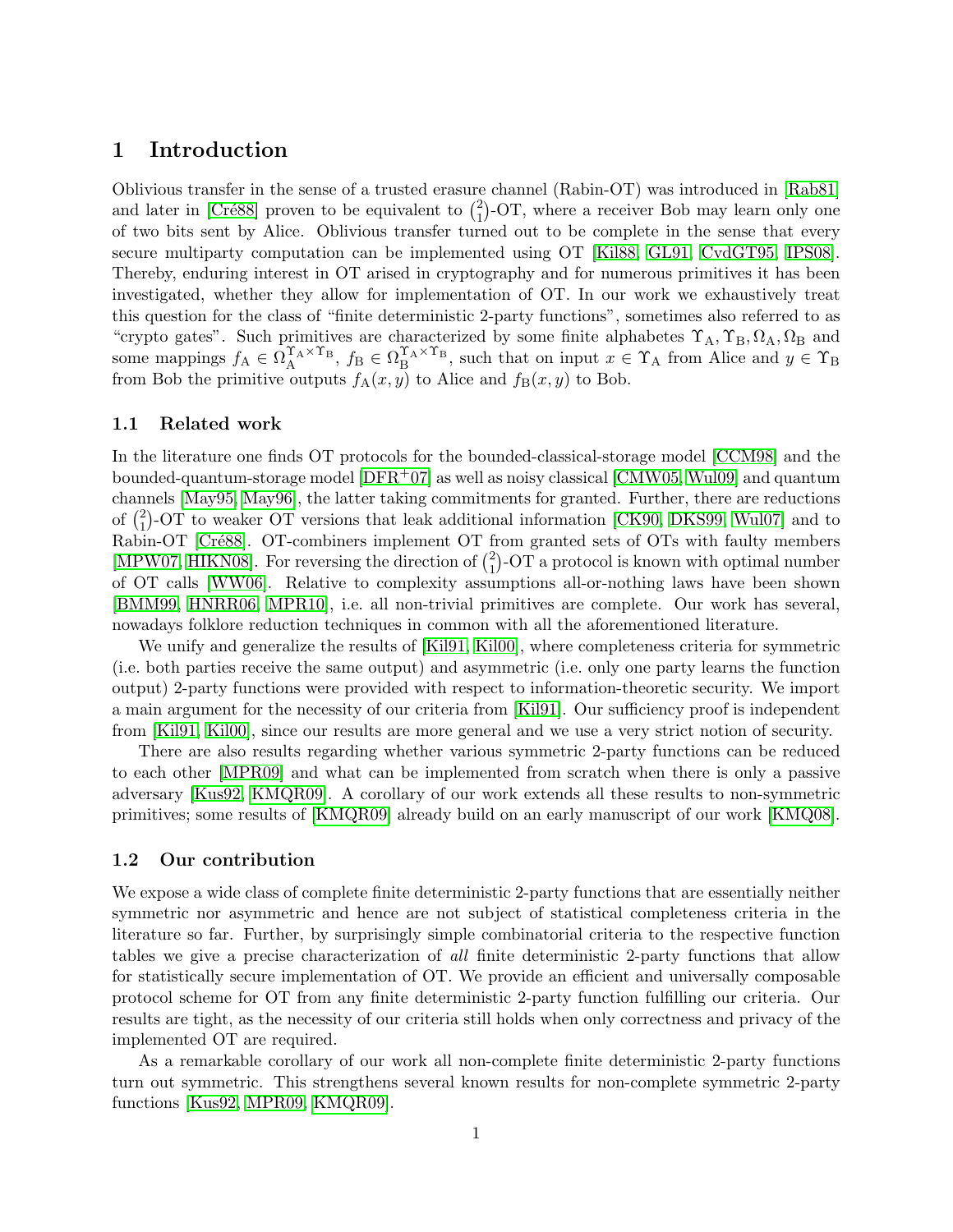#### Functionality:  $\mathcal{F}_{\text{\tiny SFF}}^{(F)}$ SFE

<span id="page-3-3"></span>Let F be characterized by the output functions  $f_A: \Upsilon_A \times \Upsilon_B \to \Omega_A$  and  $f_B: \Upsilon_A \times \Upsilon_B \to \Omega_B$ , where  $\Upsilon_A, \Omega_A$ are Alice's input and output alphabet and  $\Upsilon_B$ ,  $\Omega_B$  are Bob's input and output alphabet.

- Upon receiving input  $(x, i)$  from Alice, verify that  $(x, i) \in \Upsilon_A \times \mathbb{N}$  and that there is no recorded tuple  $(\tilde{x}, i, \text{Alice})$ ; else ignore that input. Next, record  $(x, i, \text{Alice})$  and send (processing, Alice, i) to the adversary.
- Upon receiving input  $(y, i)$  from Bob, verify that  $(y, i) \in \Upsilon_B \times \mathbb{N}$  and that there is no recorded tuple  $(\tilde{y}, i, Bob)$ ; else ignore that input. Next, record  $(y, i, Bob)$  and send (processing, Bob, i) to the adversary.
- Upon receiving a message (Delivery, Alice,  $i$ ) from the adversary, verify that there are recorded tuples  $(x, i, \text{Alice})$  and  $(y, i, \text{Bob})$  and the former is not marked; else ignore that input. Next, mark the recorded tuple  $(x, i, \text{Alice})$ , compute  $a \leftarrow f_{A}(x, y)$  and output  $(a, i)$  to Alice.
- $\bullet$  Upon receiving a message (Delivery, Bob, i) from the adversary, verify that there are recorded tuples  $(x, i, \text{Alice})$  and  $(y, i, \text{Bob})$  and the latter is not marked; else ignore that input. Next, mark the recorded tuple  $(y, i, \text{Bob})$ , compute  $b \leftarrow f_B(x, y)$  and output  $(b, i)$  to Bob.

When a party is corrupted, the adversary is granted unrestricted access to the channel between  $\mathcal{F}_{\rm SFE}^{(F)}$  and the corrupted party, including the ability of deleting and/or forging arbitrary messages.

Figure 1: The ideal functionality for secure evaluation of a 2-party function F. Adapted and simplified version of the Secure Function Evaluation functionality in [\[Can01\]](#page-41-6). Note that via the parameter i only the same multi-session ability is achieved as in  $[Can01]$  by multiple session IDs.

# <span id="page-3-0"></span>1.3 Organization of this paper

The rest of this paper is organized as follows. In Section [2](#page-3-1) we briefly present our results. Thereto, we first refer to the security notion that we use (Section [2.1\)](#page-3-2), then introduce the notations needed for formulation of our results (Section [2.2\)](#page-4-0) and, last but not least, state our completeness criteria in form of a Classification Theorem (Section [2.3\)](#page-5-0). In Section [3](#page-6-0) we give an intuitive exposition of how one can prove this theorem; a formal proof is located in Section [4.](#page-15-0) To make it self-contained, all definitions, lemmata, etc. from the rest of the paper are also restated in Section [4.](#page-15-0) In Section [5](#page-40-0) we give a conclusion of our work and post some open questions that we find interesting to investigate.

# <span id="page-3-1"></span>2 Presentation of our results

## <span id="page-3-2"></span>2.1 Notion of security

We prove our classification results in the UC framework [\[Can01\]](#page-41-6) with static corruption and statistical security, i.e. the adversarial entities  $A, S$  and the environment  $Z$  are computationally unbounded. Nonetheless, in our case the running time of a simulator  $S$  will always be polynomial in the running time of the according adversary A. Since we implement  $\binom{2}{1}$  $_{1}^{2}$ )-OT from given 2-party functions, in the real model there always is a hybrid functionality that provides access to the latter (see Figure [1\)](#page-3-3). Since  $\binom{2}{1}$  $_{1}^{2}$ )-OT can be considered a special 2-party function that on input  $(b_0, b_1) \in \{0, 1\}^2$  from Alice and  $c \in \{0, 1\}$  from Bob outputs  $b_c$  to Bob and a special "nothing" symbol  $\perp$  to Alice, we omit an explicit definition of the ideal functionality  $\mathcal{F}_{\text{OT}}$ .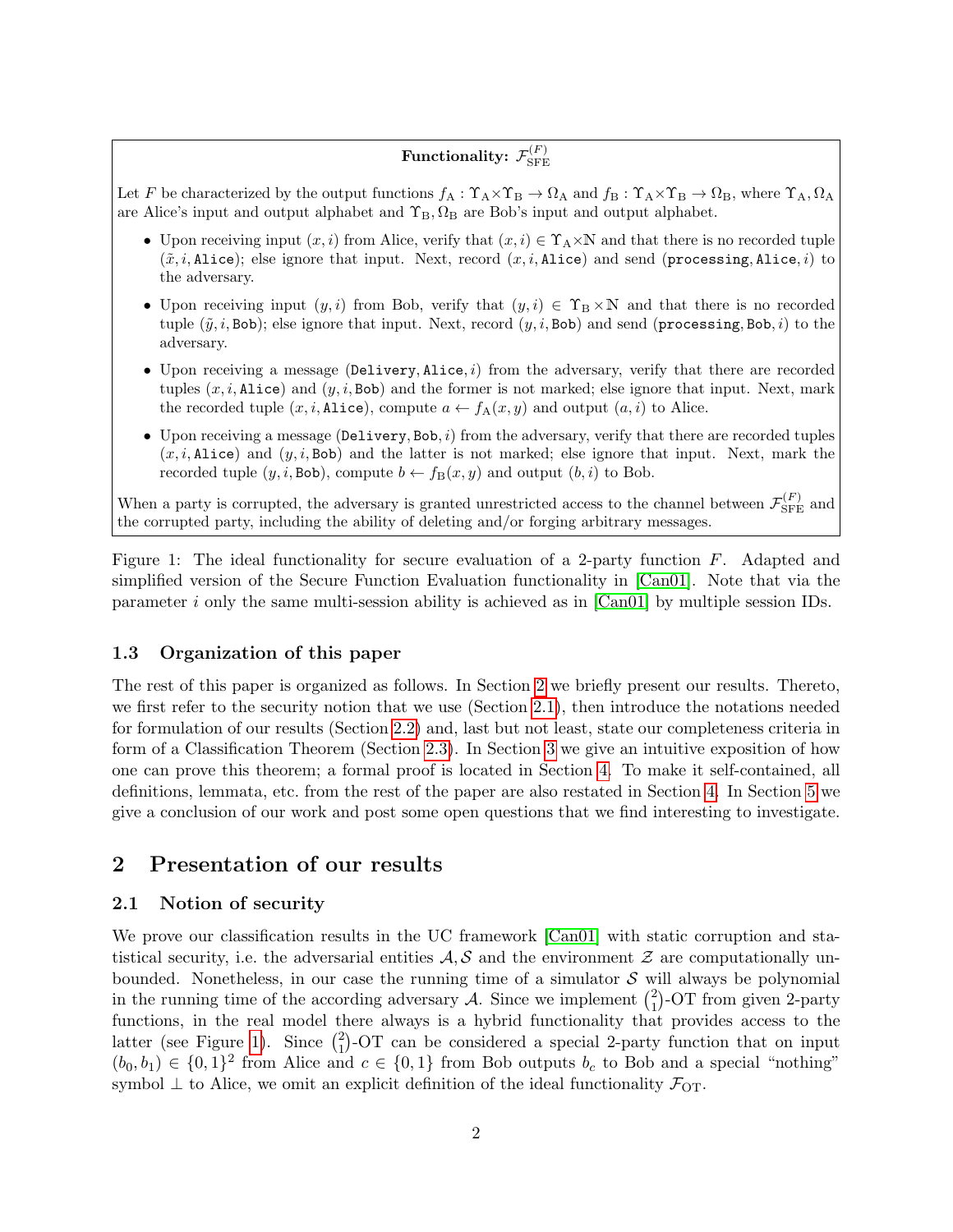<span id="page-4-1"></span>

|  | $0 \quad 1 \quad 2$                                                          |  |  | $0\qquad 1$                                           |  |
|--|------------------------------------------------------------------------------|--|--|-------------------------------------------------------|--|
|  | $\begin{array}{ c c c c c } \hline 0 & 0/0 & 0/0 & 0/0 \ \hline \end{array}$ |  |  | $\boxed{0}$ $\boxed{0/0}$ $\boxed{1/1}$ $\boxed{0/1}$ |  |
|  | 1   0/0 1/1 0/1                                                              |  |  | 1   0/0 0/0 0/0                                       |  |
|  | 2   0/0 0/1 1/1                                                              |  |  | $2 \top/0$ $\top/1$ $\bot/1$                          |  |

Figure 2: Function tables of two 2-party functions that are consistent renamings of each other (Alice's inputs label the rows, Bob's inputs label the columns; outputs are denoted  $a/b$ , meaning that Alice learns  $a$  and Bob learns  $b$ . We just interchanged the first two rows and applied an injective function to Alice's outputs in the third row.

## <span id="page-4-0"></span>2.2 Basic concepts

A finite deterministic 2-party function can be characterized by its input and output alphabets and output functions (q.v. Figure [1\)](#page-3-3). By  $\mathfrak{F}_{fin, det}$  we denote the set of all tuples  $(\Upsilon_A, \Upsilon_B, \Omega_A, \Omega_B, f_A, f_B)$ , where  $\Upsilon_A, \Upsilon_B, \Omega_A, \Omega_B$  are non-empty finite alphabets and  $f_A, f_B$  are mappings from  $\Upsilon_A \times \Upsilon_B$  to  $\Omega_A$  and from  $\Upsilon_A \times \Upsilon_B$  to  $\Omega_B$  respectively (cf. Notation [2](#page-15-3) in Section [4.1.1\)](#page-15-2). For convenience we will not always differentiate pedantically between the mathematical object  $F \in \mathfrak{F}_{fin, det}$  and the corresponding primitive  $\mathcal{F}_{\rm SFE}^{(F)}$ , but from the context should be always clear what is meant.

Our notion of  $\mathfrak{F}_{fin, det}$  turns out a bit too detailed, since Alice and Bob can always relabel their input-output tuples of a given 2-party function without any side effects (q.v. Figure [2\)](#page-4-1). There is no need for distinguishing between some  $F \in \mathfrak{F}_{fin, det}$  and any relabelled version of F. By the following definition we can abstract from those irrelevant details (cf. Definition [33](#page-38-1) in Section [4.5\)](#page-38-0):

**Definition** (Consistent renamings). Let  $F := (\Upsilon_A, \Upsilon_B, \Omega_A, \Omega_B, f_A, f_B) \in \mathfrak{F}_{fin, det}$  and let  $F' :=$  $(\Upsilon_A', \Upsilon_B', \Omega_A', \Omega_B', f_A', f_B') \in \mathfrak{F}_{fin, det}$ . Then F and F' are consistent renamings of each other, if there exist some injective mappings  $\rho_A : \Upsilon_A \times \Omega_A \to \Upsilon'_A \times \Omega'_A$  and  $\rho_B : \Upsilon_B \times \Omega_B \to \Upsilon'_B \times \Omega'_B$  and some bijective mappings  $\sigma_A : \Upsilon_A \to \Upsilon'_A$  and  $\sigma_B : \Upsilon_B \to \Upsilon'_B$ , such that for all  $x \in \Upsilon_A$ ,  $y \in \Upsilon_B$  it holds:

$$
\rho_{A}(x, f_{A}(x, y)) = (\sigma_{A}(x), f'_{A}(\sigma_{A}(x), \sigma_{B}(y)))
$$
  
\n
$$
\rho_{B}(y, f_{B}(x, y)) = (\sigma_{B}(y), f'_{B}(\sigma_{A}(x), \sigma_{B}(y)))
$$

Moreover, there may exist input symbols that are kind of "redundant" in the sense that an actively corrupted party can always input some corresponding "dominating" input symbols and at the same time perfectly simulate honest behaviour. This concept plays an important role in our proofs and results. We formally grasp it by the following definition (cf. Definition [3](#page-15-4) in Section [4.1.1\)](#page-15-2):

**Definition** (Redundancy). Let  $F := (\Upsilon_A, \Upsilon_B, \Omega_A, \Omega_B, f_A, f_B) \in \mathfrak{F}_{fin, det}$ . Then an input symbol  $y' \in \Upsilon_B$  is redundant, if there exists some corresponding dominating input symbol  $y \in \Upsilon_B \setminus \{y'\},$ such that the following two conditions hold:

- 1. For all  $x \in \Upsilon_A$  we have that  $f_A(x,y) = f_A(x,y')$ , i.e. from her own output Alice does never learn whether Bob did input  $y$  or  $y'$ .
- 2. For all  $x, x' \in \Upsilon_A$  with  $f_B(x, y') \neq f_B(x', y')$  we have that  $f_B(x, y) \neq f_B(x', y)$ , i.e. by inputting  $y$  instead of  $y'$  Bob gets exactly the same or strictly more information.

For input symbols  $x \in \Upsilon_A$  redundancy is defined analogously. If neither  $\Upsilon_A$  nor  $\Upsilon_B$  contains any redundant input symbols,  $F$  is called *redundancy-free.*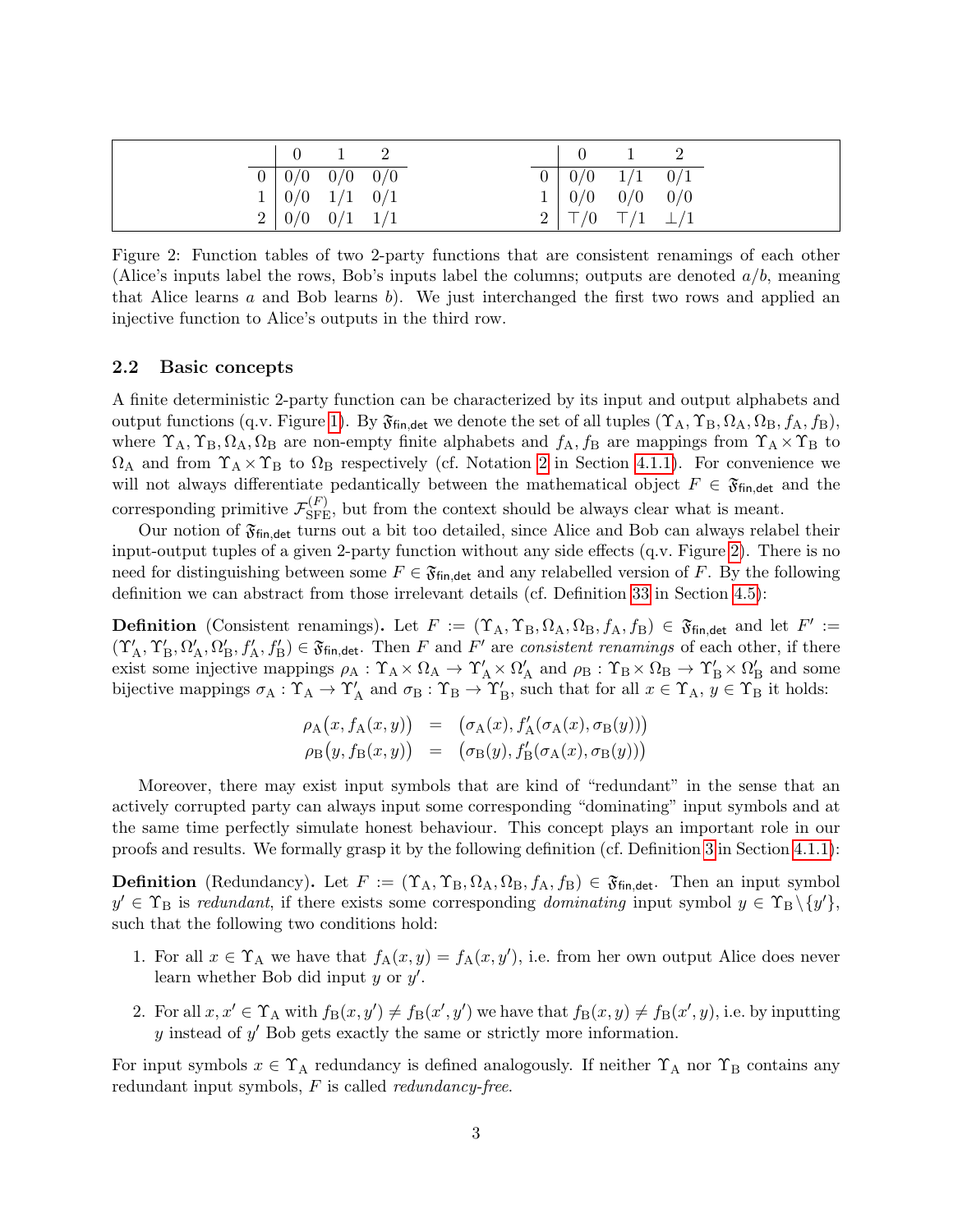<span id="page-5-2"></span>

| 0 <sub>1</sub> | 0/0 | 0/0 |  | 0/0 | 0/0     |                | $0 \mid 0/0$ | 0/0 |  |
|----------------|-----|-----|--|-----|---------|----------------|--------------|-----|--|
| $\mathbf{r}$   | 0/0 | 0/1 |  |     | 0/0 1/0 | 1 <sub>1</sub> | $ 0/0 \t1/1$ |     |  |

Figure 3: Function tables of the three types of OT-cores. Note that, when there are no further input symbols around, the grayed input symbols are redundant.

W.l.o.g. actively corrupted parties always use dominating input symbols instead of the corresponding redundant ones. Also, there is no need to constrain what honest parties may learn. Therefore, in presence of an active adversary we can consider any 2-party functions equivalent when they only differ in some redundant input symbols (cf. Definition [36](#page-38-2) in Section [4.5\)](#page-38-0):

**Definition** (Equivalent 2-party functions). Let  $F := (\Upsilon_A, \Upsilon_B, \Omega_A, \Omega_B, f_A, f_B) \in \mathfrak{F}_{fin, det}$  and  $F' :=$  $(\Upsilon_A', \Upsilon_B', \Omega_A', \Omega_B', f_A', f_B') \in \mathfrak{F}_{\text{fin},\text{det}}$ . Then F and F' are equivalent, if they can be transformed into consistent renamings of each other by successive<sup>[1](#page-5-1)</sup> removal of redundant input symbols from  $\Upsilon_A, \Upsilon_B$ ,  $\Upsilon_A', \Upsilon_B'$  and according adjustment of  $f_A, f_B, f_A', f_B'$ . Let  $[F]$  denote the resulting equivalence class.

Given any  $F \in \mathfrak{F}_{fin, det}$ , one can show quite easily that all redundancy-free  $\overline{F}, \overline{F}' \in [F]$  are consistent renamings of each other, i.e. the redundancy-free version of  $F$  is unique up to consistent renaming.

### <span id="page-5-0"></span>2.3 Completeness criteria for all finite deterministic 2-party functions

With the definitions and notations from Section [2.2](#page-4-0) we can now formulate our completeness criteria. (The respective restatements in Section [4](#page-15-0) are Definition [35,](#page-38-3) Definition [25](#page-27-0) and Theorem [39.](#page-39-0))

**Definition** (Symmetric 2-party functions). Let  $F' \in \mathfrak{F}_{fin, det}$ . If  $F'$  is a consistent renaming of some  $F = (\Upsilon_A, \Upsilon_B, \Omega_A, \Omega_B, f_A, f_B) \in \mathfrak{F}_{fin, det}$  with  $\Omega_A = \Omega_B$  and  $f_A = f_B$ , then F' is called symmetric.

**Definition** (OT-cores). Let  $F := (\Upsilon_A, \Upsilon_B, \Omega_A, \Omega_B, f_A, f_B) \in \mathfrak{F}_{fin, det}$ . A quadruple  $(x, x', y, y') \in$  $\Upsilon_A^2 \times \Upsilon_B^2$  is an *OT-core* of *F*, if the following three conditions are met (q.v. Figure [3\)](#page-5-2):

- 1. We have that  $f_A(x,y) = f_A(x,y')$ .
- 2. We have that  $f_{\text{B}}(x, y) = f_{\text{B}}(x', y)$ .
- 3. We have that  $f_A(x', y) \neq f_A(x', y')$  or  $f_B(x, y') \neq f_B(x', y')$  (or both).

**Theorem** (Classification theorem). For each  $F \in \mathfrak{F}_{fin, det}$  it holds:

- <span id="page-5-3"></span>1. For the  $\mathcal{F}_{\rm SFE}^{(F)}$ -hybrid model there exists an OT protocol that is statistically secure against passive adversaries, iff F has an OT-core.
- <span id="page-5-4"></span>2. If for the  $\mathcal{F}_{\rm SFE}^{(F)}$ -hybrid model there does not exist any OT protocol that is statistically secure against passive adversaries, then  $F$  is symmetric.
- <span id="page-5-5"></span>3. For the  $\mathcal{F}_{\rm SFE}^{(F)}$ -hybrid model there exists an OT protocol that is statistically secure against active adversaries, iff the redundancy-free version of F has an OT-core.

<span id="page-5-1"></span> $1$ Note that a step-by-step removal of one symbol at a time is crucial here. There may exist distinct input symbols that dominate each other but must not be removed both.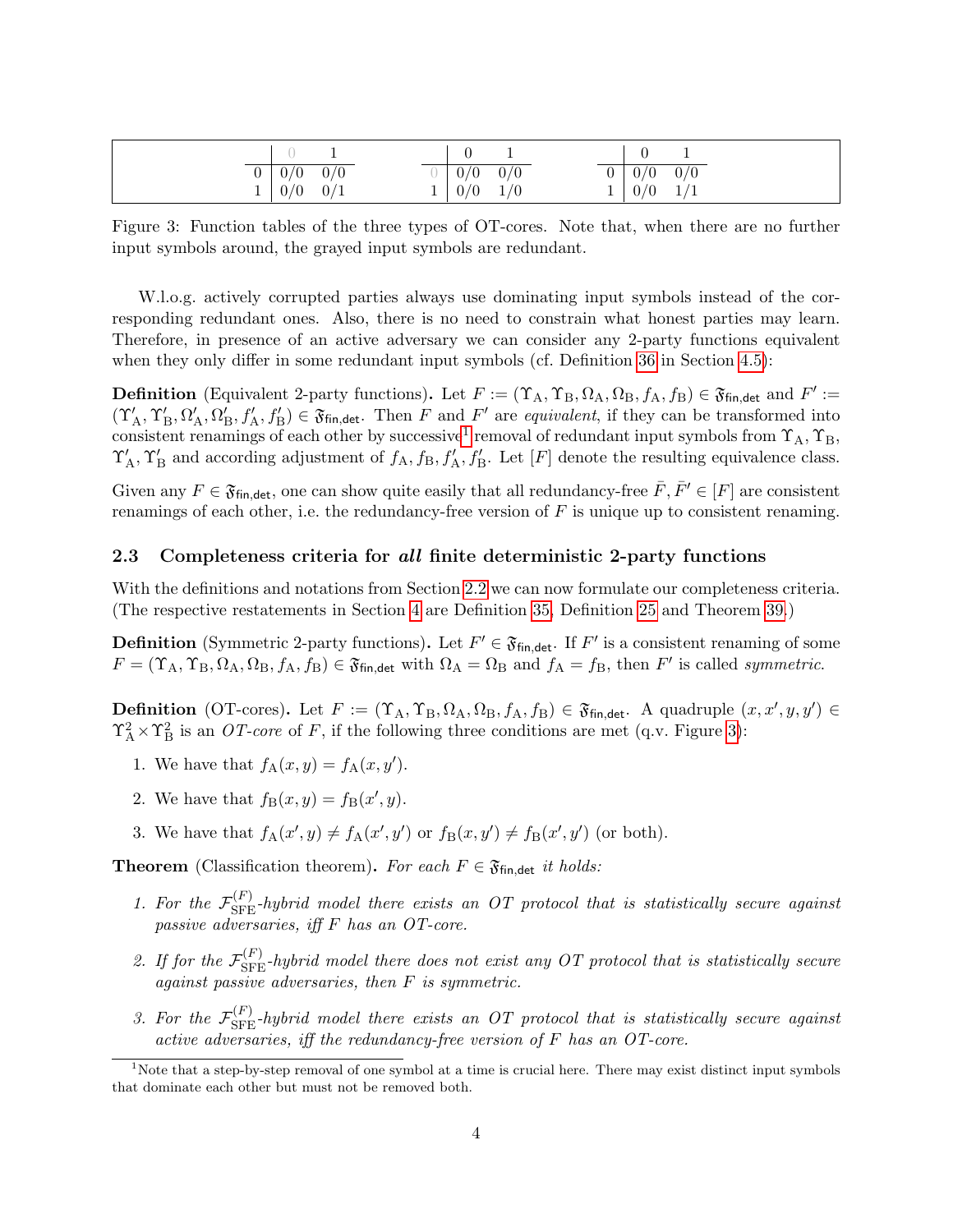<span id="page-6-2"></span>4. If for the  $\mathcal{F}_{\rm SFE}^{(F)}$ -hybrid model there does not exist any OT protocol that is statistically secure against active adversaries, then the redundancy-free version of  $F$  is symmetric.

Note that, when there is an active adversary, only the third function in Figure [3](#page-5-2) is complete on its own. The redundancy free versions of the other two functions just collapse to simple binary channels. This collapsing can be prevented, when there are additional input symbols. In Figure [4](#page-6-1) one can see, how OT-cores can be complemented to redundancy-free 2-party functions of minimum size.

<span id="page-6-1"></span>

| $0 \mid 0/0 \quad 0/0$<br>1   0/0 0/1<br>$2 \mid 0/1 \quad 0/0$ | $0 \mid 0/0 \mid 0/0$<br>$\boxed{0}$ $\boxed{0/0}$ $\boxed{0/0}$<br>1   0/0 0/1<br>1   0/0 0/1<br>2   0/1   0/2<br>$2 \mid 0/1 \mid 1/2$<br>3   0/2   0/2 | $0 \ 0/0 \ 0/0$<br>$1 \mid 0/0 \quad 1/1$ |
|-----------------------------------------------------------------|-----------------------------------------------------------------------------------------------------------------------------------------------------------|-------------------------------------------|
|-----------------------------------------------------------------|-----------------------------------------------------------------------------------------------------------------------------------------------------------|-------------------------------------------|

Figure 4: Function tables of the four minimal complete 2-party functions. Up to consistent renaming and interchanging the roles of Alice and Bob every function table of a complete 2-party function  $F \in \mathfrak{F}_{fin, det}$  contains at least one of these examples as a submatrix.

For symmetric and asymmetric 2-party functions our completeness criteria coincide with the criteria from [\[Kil91,](#page-42-8) [Kil00\]](#page-42-9). More concretely, we can directly translate the completeness criteria of [\[Kil91,](#page-42-8) [Kil00\]](#page-42-9) to our notations as follows.

- [\[Kil91\]](#page-42-8): A symmetric 2-party function F is complete, iff it contains an OT-core. This holds true, regardless whether the adversary is active or passive.
- [\[Kil00\]](#page-42-9): Given an active adversary, an *asymmetric* 2-party function  $F'$  (with Bob being the receiver) is complete, iff for every input symbol  $y \in \Upsilon_B$  there exists some other input symbol  $y' \in \Upsilon_B$  that is not dominated by y; in other words, F' is complete, iff its redundancy-free version is non-trivial in the sense that both input alphabets have cardinality 2 or more. Given only a passive adversary, an *asymmetric* 2-party function  $F'$  is complete, iff it has an OT-core.

However, our criteria are much more comprehensive than that of [\[Kil91,](#page-42-8) [Kil00\]](#page-42-9), since ours also cover 2-party functions that are neither *symmetric* nor *asymmetric*. An illustrating example is the third function in Figure [4,](#page-6-1) which is complete but not subject of the criteria in [\[Kil91,](#page-42-8) [Kil00\]](#page-42-9).

# <span id="page-6-0"></span>3 How to prove the Classification Theorem

A fundamental tool in our proof strategy is the connection between presence of OT-cores and the question whether a 2-party function is symmetric (cf. Lemma [38](#page-38-4) in Section [4.5\)](#page-38-0):

**Lemma** (Symmetrization lemma). Each  $F \in \mathfrak{F}_{fin, det}$  that does not have any OT-core is symmetric.

One way to proof this lemma can be sketched as follows. For  $F := (\Upsilon_A, \Upsilon_B, \Omega_A, \Omega_B, f_A, f_B) \in \mathfrak{F}_{fin, det}$ we can define an equivalence relation on  $(\Upsilon_A \times \Omega_A) \cup (\Upsilon_B \times \Omega_B)$  induced as follows:

$$
(x, a) \sim (y, b) \iff f_A(x, y) = a \land f_B(x, y) = b
$$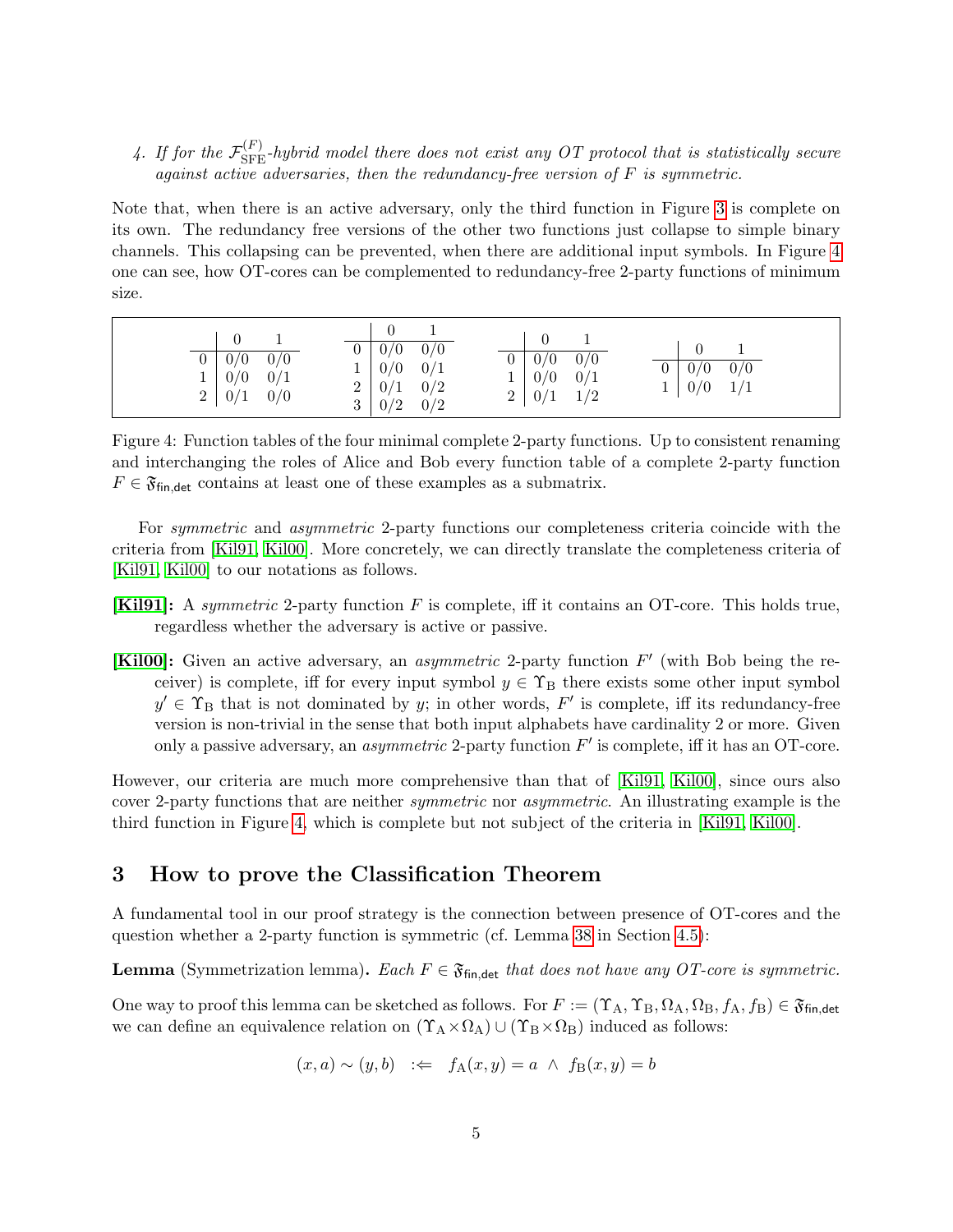<span id="page-7-1"></span>

|             |                                                                                | $0 \quad 1 \quad 2 \quad 3$ |  |
|-------------|--------------------------------------------------------------------------------|-----------------------------|--|
| $\boxed{0}$ | $\begin{array}{ c c c c c } \hline 0/0 & 0/0 & 0/0 & 0/0 \ \hline \end{array}$ |                             |  |
|             | $\begin{array}{ c c c c c } \hline 0/0 & 1/0 & 0/1 & 1/1 \ \hline \end{array}$ |                             |  |
| 2           | $ 0/1 \t1/1 \t1/2 \t0/2$                                                       |                             |  |

Figure 5: A complete 2-party function needing a carefully chosen, non-symmetric input distribution.

Let the according equivalence classes be denoted by  $[x, a]$  or  $[y, b]$ . For all  $x, x' \in \Upsilon_A$ ,  $a, a' \in \Omega_A$ some simple induction yields the following implication (else  $F$  would have an OT-core):

$$
(x, a) \sim (x', a') \Rightarrow \{y \in \Upsilon_B | f_A(x, y) = a\} = \{y \in \Upsilon_B | f_A(x', y) = a'\}
$$

Thereby, we cannot find any  $x \in \Upsilon_A$ ,  $a, a' \in \Omega_A$  with  $a \neq a'$  and  $(x, a) \sim (x, a')$ ; the analog holds for  $y \in \Upsilon_A$ ,  $b, b' \in \Omega_A$ . Hence, via the mappings  $\rho_A : (x, a) \mapsto (x, [x, a])$  and  $\rho_B : (y, b) \mapsto (y, [y, b])$ we get a consistent renaming of  $F$  and this consistent renaming is obviously symmetric.

By the Symmetrization Lemma and some results in the literature we can already argue for the assertions [1](#page-5-3) and [2](#page-5-4) of our Classification Theorem. On the one hand, when  $F$  has no OT-core,  $F$  can be considered symmetric by our Symmetrization Lemma. However, in [\[Kil91\]](#page-42-8) it has been shown that no reduction of OT to a symmetric 2-party function without OT-core can yield correctness and privacy at the same time, even if there is only a passive adversary—Alice can always exactly determine Bob's information about her inputs to the underlying 2-party function and vice versa.

On the other hand, when  $F$  has an OT-core and there is only a passive adversary, we can trivially implement one of the 2-party functions in Figure [3.](#page-5-2) However, each of them can be transformed into a binary symmetric erasure channel (shown to be complete in [Cré88, [CMW05\]](#page-41-3)) by the following protocol with expected 4 function calls. Alice first inputs a random bit b and then the inverse  $\neg b$ ; Bob inputs independent random bits in both steps. The protocol is restarted until nowhere output "1" occurs. Afterwards Alice uses the last value of b as a one-time pad, which Bob knows with probability  $\frac{1}{2}$ .

Once assertion [1](#page-5-3) of the Classification Theorem is shown, assertion [2](#page-5-4) follows by the Symmetrization Lemma. Analogously assertion [4](#page-6-2) follows from assertion [3,](#page-5-5) so all we have to do is proving assertion [3.](#page-5-5) One direction, the necessity of OT-cores, already follows from the passive case. Proving sufficiency for the active case is much more challenging and can be seen as our main contribution.

Our overall strategy for reducing OT in presence of an active adversary to a finite deterministic 2-party function having an OT-core proceeds in two steps. First, Alice and Bob generate some amount of correlated data by repeated invocation of the 2-party function with randomized input. Within a subsequent test step each party has to partially unveil its data, so that significant cheating can be detected. Then, on top of the remaining data an invocation of OT is built. In Section [3.1](#page-7-0) we examine what input distributions are adequate and how the test step has to be performed. In Section [3.2](#page-12-0) we construct a protocol for OT from such correlated data and we examine its security.

## <span id="page-7-0"></span>3.1 Secure generation of correlated data

We start our examination with some negative example (see Figure [5\)](#page-7-1), which shows that choosing an adequate input distribution is not trivial. In the first place, the example in Figure [5](#page-7-1) shows that letting Alice and Bob use uniformly random input is not necessarily secure. In our example there would be an undetectable cheating strategy<sup>[2](#page-7-2)</sup> for a corrupted Bob: He picks a uniformly random

<span id="page-7-2"></span><sup>&</sup>lt;sup>2</sup>Note that such an undetectable cheating strategy cannot exist for symmetric 2-party functions, as there Alice will notice any change in Bob's output distribution.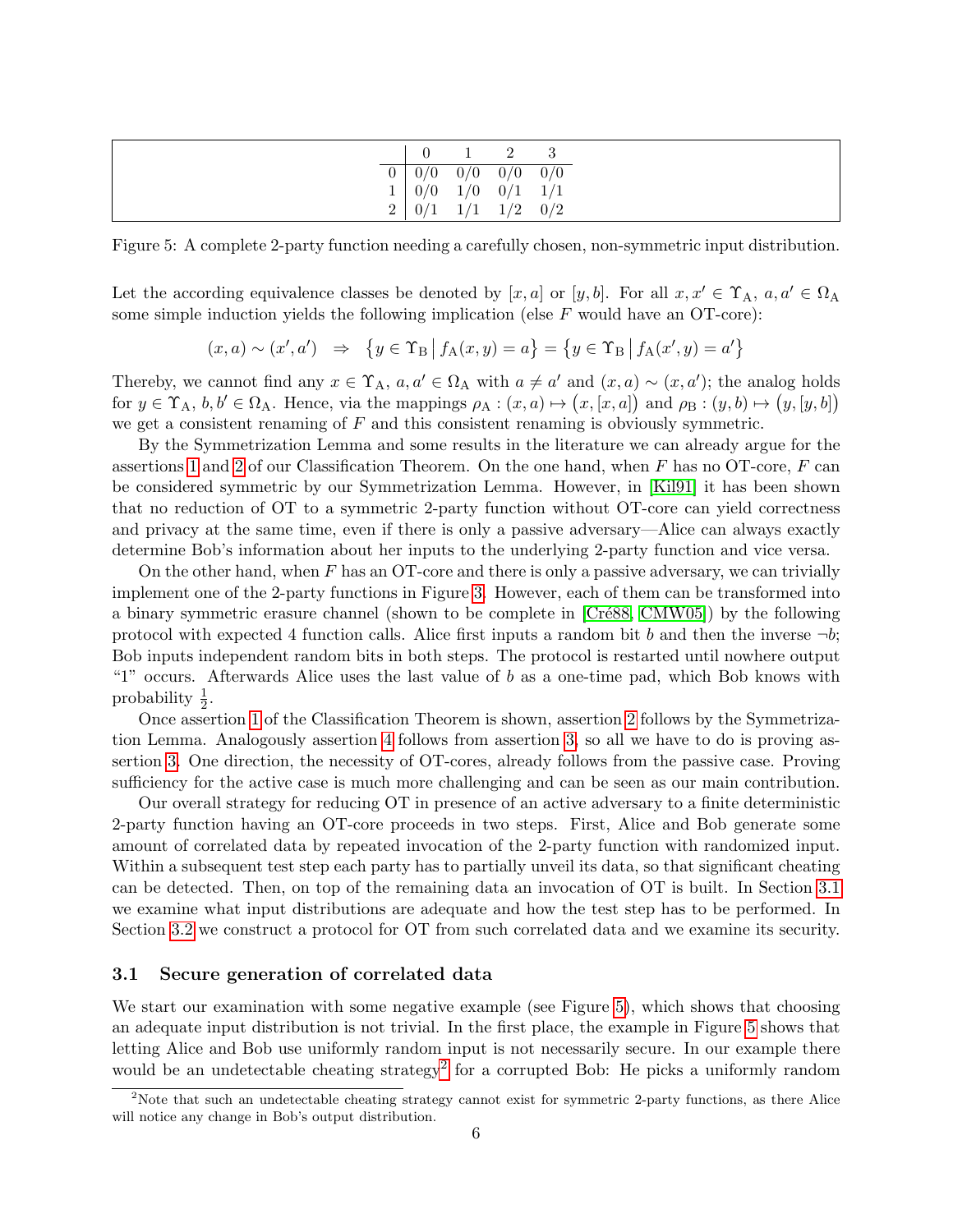input symbol from  $\{2,3\}$  instead of  $\{0,1,2,3\}$  and after each invocation of the 2-party function with probability  $\frac{1}{2}$  locally relabels his input-output tuple by  $(2,0) \mapsto (0,0)$ ,  $(2,1) \mapsto (0,0)$ ,  $(2,2) \mapsto (1,1)$ ,  $(3,0) \mapsto (1, 0), (3, 1) \mapsto (1, 0), (3, 2) \mapsto (0, 1)$ . Thereby he can perfectly simulate honest behaviour, but at the same time does learn all of Alice's inputs to the 2-party function.

We circumvent this problem by more asymmetric input distributions: We pick an OT-core and let the corresponding input symbols be input with relatively high probability, while all other input symbols have a relatively low probability and are only needed for the test step. However, the example in Figure [5](#page-7-1) also shows that we must choose the OT-core carefully. E.g. the OT-core in the upper left corner would be a bad choice, since the abovementioned cheating strategy can be adjusted to every protocol that assigns equal probability to Bob's input symbols "0" and "1". Still, significant cheating is possible for any input distribution with high probability for "0" and "1", as inputting "0" and "1" each once can be perfectly simulated by inputting "2" and "3" each once.

Actually, a main part of our work consists in proving that there always exists a "good" OTcore, if only the redundancy-free version of the considered 2-party function has any OT-core at all. In Figure [5](#page-7-1) one "good" OT-core corresponds to inputs  $\{0, 1\}$  from Alice and  $\{1, 2\}$  from Bob: By occasionally inputting "2" Alice can check that Bob does not too often use other input symbols than  $\{1, 2\}$  (on input "2" she must not get output "0" too often) and that he does input "1" and "2" each with the right frequency (on input "1" she must get output "1" and "0" with according frequency), while Bob also sees Alice's actual input distribution (it is close to Bob's output distribution on input "2"). However, as the first function in Figure [4](#page-6-1) shows, in general it will not suffice that the participants only pay attention to their own input-output distributions. Since in this example Alice's output always is "0", only by unveiling some random subset of his input-output tuples Bob can prove that he did use a prescribed input distribution; e.g. he will be caught cheating with high probability when he claims to have input "0" sufficiently often but can never distinguish whether Alice did input "0" or "2". Again, for a meaningful test it is necessary that Alice uses her complete input alphabet.

These examples motivate that always all input symbols should be used with some non-zero probability. In the following we first state our protocol for generation of correlated data (Section [3.1.1\)](#page-8-0), then we introduce some algebraic structure that abstractly represents how a corrupted party can deviate from the protocol (Section [3.1.2\)](#page-9-0) and finally we argue that there always is an OT-core that is "robust" against all such cheating strategies (Section [3.1.3\)](#page-10-0).

#### <span id="page-8-0"></span>3.1.1 The protocol for generating correlated data

A detailed description of the protocol with more concrete parameters can be found in Section [4.1.2](#page-16-0) (Definition [12\)](#page-17-0), it basically proceeds as follows.

- 1. Invocation of F: Alice and Bob call the underlying 2-party function  $F$  with randomized input for k times ( $k$  being the security parameter) and record their respective input-output tuples. A protocol parameter assigns what probability mass functions are to be used.
- 2. Control A: Alice challenges Bob on some polynomial subset of the recorded data, where he has to reveal his input-output tuples. Alice aborts the protocol if Bob obviously lies (i.e. his announcement is inconsistent with Alice's recorded input-output tuples) or his input distribution appears faulty. The test set is then removed from the recorded data.
- 3. Control B: This step equals the previous one with interchanged roles of Alice and Bob.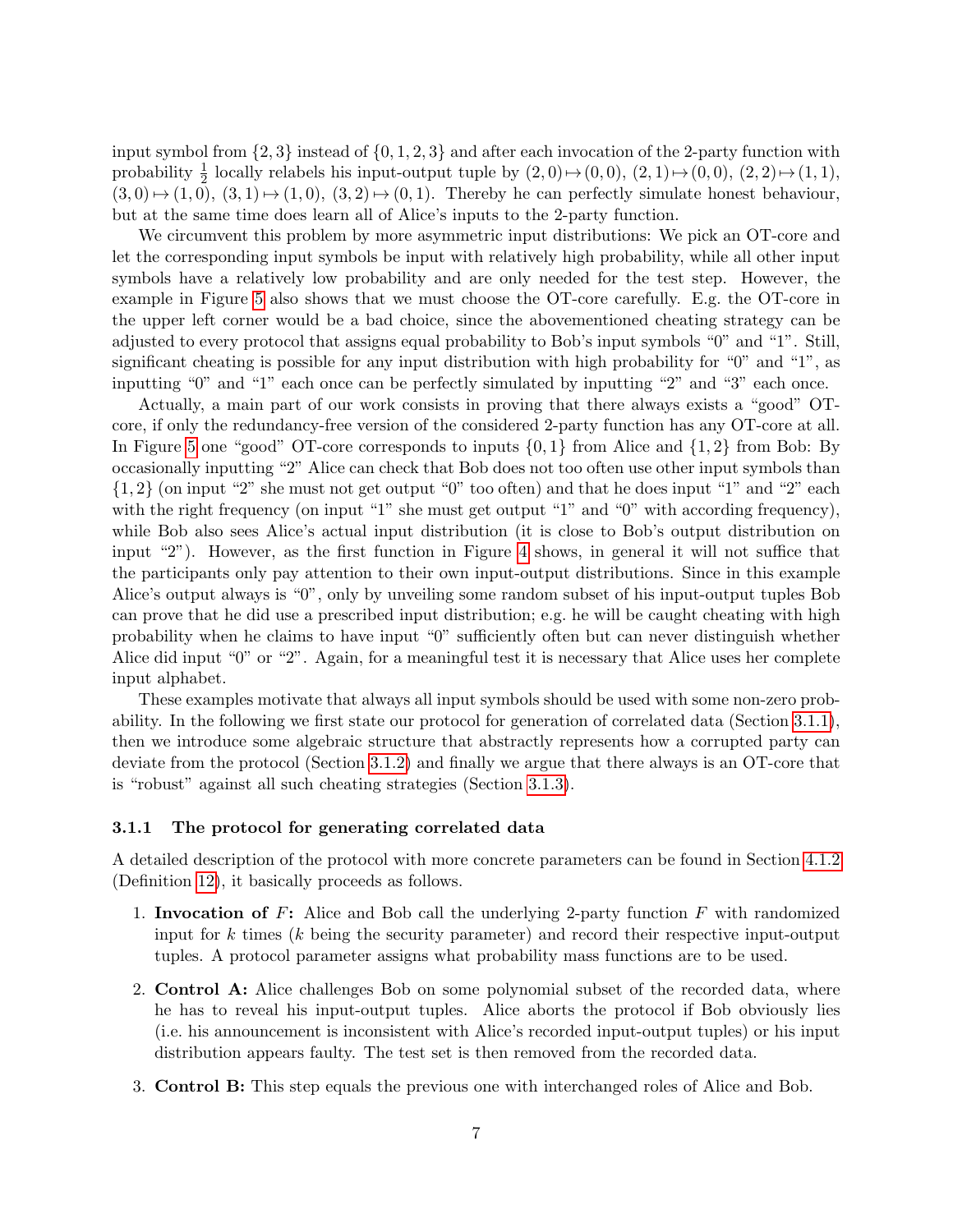4. Output: Both parties announce where they have used input symbols that were only for test purposes. All corresponding elements are removed from the recorded input-output tuples by both parties. When too much of the recorded data has been deleted, the protocol is aborted; else each party outputs its remaining string of recorded input-output tuples.

We call this scheme *offline protocol*, since after the protocol step **Invocation of**  $F$  never again acces to F is needed.

At this point we want to emphasize that although offline protocols are not completely symmetric in Alice and Bob, most of our arguments are—in fact solely in the proof of Lemma [17](#page-20-0) in Section [4.2](#page-18-0) we have to explicitely take care of this asymmetry. This convenient circumstance is predicated on the fact that a corrupted party only can get some polynomially small advantage by adversarial choice of the test set in protocol step Control A or Control B respectively. Our protocol for reduction of OT to correlated data is robust against such polynomially small advantages.

#### <span id="page-9-0"></span>3.1.2 Algebraic idealization of cheating strategies

In this section we define and investigate a class of functions  $\eta: \Upsilon_A \times \Upsilon_B^2 \to \mathbb{R}_{\geq 0}$  that characterize how a corrupted Bob may cheat in an offline protocol. For symmetry reasons our results will directly carry over to the case that Alice is corrupted. Our intuition is that  $\eta(x, y, y')$  quantifies the relative frequency of events in protocol step **Control A**, where  $F$  was invoked with input  $(x, y)$ , but Bob successfully claims that he did input y'. We call such functions *cheating situations*. For convenience we use the notation  $\eta(X, Y, Y') := \sum_{x \in X, y \in Y, y' \in Y'} \eta(x, y, y')$  for any  $X \subseteq \Upsilon_A$ ,  $Y, Y' \subseteq \Upsilon_B$  (cf. Notation [1](#page-15-5) in Section [4.1.1\)](#page-15-2). Also for convenience, we speak of a situation  $(x, y)_F$ when we mean that F was called with input x from Alice and input y from Bob. We have the following six conditions to cheating situations (cf. Definition [7](#page-16-1) in Section [4.1.1\)](#page-15-2):

- 1. It holds that  $\eta(\Upsilon_A, \Upsilon_B, \Upsilon_B) = 1$ .
- 2. For all  $x \in \Upsilon_A$  it holds that  $\eta(x, \Upsilon_B, \Upsilon_B) > 0$ , i.e. Alice did use her complete input alphabet.
- <span id="page-9-3"></span>3. For all  $x \in \Upsilon_A$ ,  $y \in \Upsilon_B$  it holds that  $\eta(x, y, \Upsilon_B) = \eta(x, \Upsilon_B, \Upsilon_B) \cdot \eta(\Upsilon_A, y, \Upsilon_B)$ , i.e. Bob's actual input distribution is independent of Alice's input distribution.
- <span id="page-9-4"></span>4. For all  $x \in \Upsilon_A$ ,  $y' \in \Upsilon_B$  it holds that  $\eta(x, \Upsilon_B, y') = \eta(x, \Upsilon_B, \Upsilon_B) \cdot \eta(\Upsilon_A, \Upsilon_B, y')$ , i.e. Bob's claimed input distribution appears independent of Alice's input distribution.
- <span id="page-9-2"></span><span id="page-9-1"></span>5. (a) For all  $x \in \Upsilon_A$ ,  $y, y' \in \Upsilon_B$  with  $f_A(x, y) \neq f_A(x, y')$  it holds that  $\eta(x, y, y') = 0$ ; else in the test step Control A Bob would be caught cheating immediately.
	- (b) For all  $x, x' \in \Upsilon_A$ ,  $y, y' \in \Upsilon_B$  with  $f_B(x, y) = f_B(x', y)$  and  $f_B(x, y') \neq f_B(x', y')$  it holds that  $\eta(x, y, y') = \eta(x', y, y') = 0$ ; else Bob would run an overwhelming risk of being caught cheating, since he cannot distinguish between situations  $(x, y)_F$  and  $(x', y)_F$  but must perfectly distinguish between these situations in the test step Control A.

Given some 2-party function  $F \in \mathfrak{F}_{fin, det}$ , the set  $\mathfrak{N}_F$  of all according cheating sitations has a very handy algebraic structure. On the one hand, cheating situations can be considered independent of (honest) Alice's input distribution, since they can be rescaled canonically to every input distribution that has non-zero probability for all  $x \in \Upsilon_A$  (cf. Lemma [19](#page-23-1) and Corollary [20](#page-23-2) in Section [4.2.2\)](#page-23-0). On the other hand, when we fix Alice's input distribution, i.e. for all  $x \in \Upsilon_A$  the  $\eta(x, \Upsilon_B, \Upsilon_B)$  are fixed,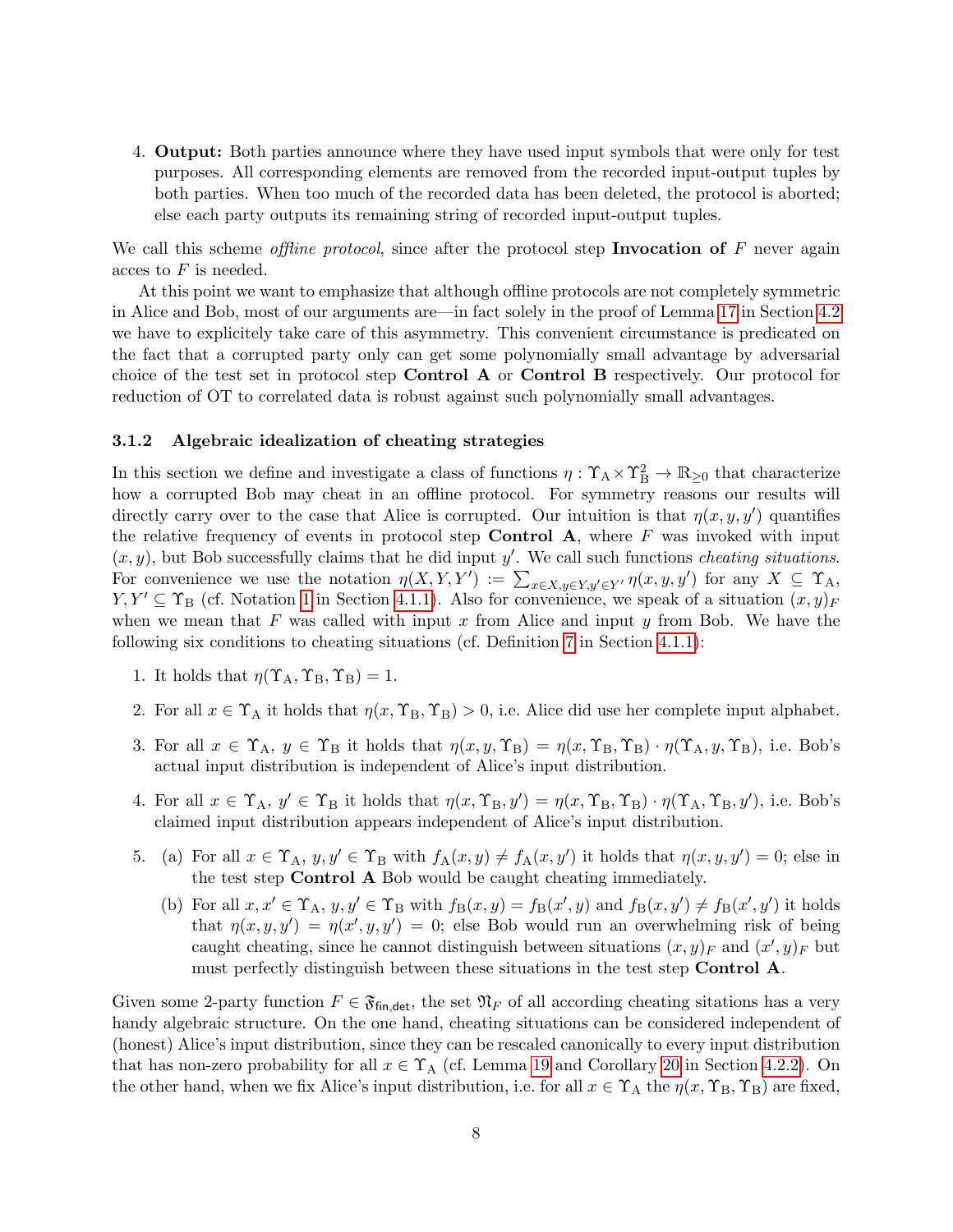then our six conditions can be subsumed by a linear equation system, i.e. the set of all remaining cheating situations is a convex and bounded polytope in the linear space  $\mathbb{R}^{\Upsilon_A \times \Upsilon_B^2}$  (q.v. Remark [8](#page-16-2)) and Remark [9](#page-16-3) in Section [4.1.1\)](#page-15-2).

Also the abovementioned conditions [5a](#page-9-1) and [5b](#page-9-2) play a fundamental role in our proofs. Therefore we sum them up by an extra notation (cf. Notation [4](#page-15-6) in Section [4.1.1\)](#page-15-2):

*Notation* (Risk-free lies). For  $F = (\Upsilon_A, \Upsilon_B, \Omega_A, \Omega_B, f_A, f_B) \in \mathfrak{F}_{fin, det}$  and  $x \in \Upsilon_A$ ,  $y, y' \in \Upsilon_B$  let  $(x, y) \stackrel{F}{\rightsquigarrow} (x, y')$  denote that the following two conditions are fulfilled:

- It holds that  $f_A(x, y) = f_A(x, y')$ .
- For all  $\tilde{x} \in \Upsilon_A$  with  $f_B(x, y) = f_B(\tilde{x}, y)$  it holds that  $f_B(x, y') = f_B(\tilde{x}, y')$ .

The intuition behind that notation is that Bob can claim a situation  $(x, y)_F$  to be a situation  $(x, y')_F$ , iff  $(x, y) \stackrel{F}{\rightsquigarrow} (x, y')$ . At least he cannot do so too often, if  $(x, y) \stackrel{F}{\not\rightsquigarrow} (x, y')$ . For all cheating situations  $\eta$  and all  $x \in \Upsilon_A$ ,  $y, y' \in \Upsilon_B$  with  $(x, y) \stackrel{F}{\n\rightarrow} (x, y')$  it holds that  $\eta(x, y, y') = 0$ .

Note that the " $\overset{F}{\rightsquigarrow}$ "-relation links cheating situations to redundancy matters, since an input symbol  $y' \in \Upsilon_B$  is redundant, iff there exists some  $y \in \Upsilon_B \setminus \{y'\}$ , such that  $(x, y) \stackrel{F}{\rightsquigarrow} (x, y')$  for all  $x \in \Upsilon_A$ . In other words, the " $\leadsto$ "-relation describes some kind of "local redundancy".

Given that Alice is uncorrupted, for every non-aborted run of an offline protocol with overwhelming probability there exists some cheating situation  $\eta$ , such that up to some polynomially small error the mappings  $(x, y) \mapsto \eta(x, \Upsilon_B, y)$  and  $(x, y) \mapsto \eta(x, y, \Upsilon_B)$  describe the prescribed and the actual joint input distribution to the underlying 2-party function respectively (cf. Corollary [24](#page-26-1) in Section [4.2.2\)](#page-23-0). Thus we have to look for some kind of "robust" OT-cores  $(\tilde{x}, \tilde{x}', \tilde{y}, \tilde{y}')$ , so that there does not exist any essentially non-trivial cheating situation  $\eta$  with  $\eta(\Upsilon_A, \Upsilon_B, \{\tilde{y}, \tilde{y}'\}) = 1$ . Then in the protocol step Invocation of  $F$  even a corrupted Bob's input distribution has to be polynomially close to honest behaviour.

#### <span id="page-10-0"></span>3.1.3 Existence of robust OT-cores

In this section we argue that whenever a redundancy-free 2-party function  $F \in \mathfrak{F}_{fin, det}$  has any OTcore  $(\tilde{x}, \tilde{x}', \tilde{y}, \tilde{y}')$ , then F also has an OT-core  $(\tilde{x}, \tilde{x}', \tilde{y}, \tilde{y}')$ , such that for every cheating situation  $\eta$ with  $\eta(\Upsilon_A, \Upsilon_B, \{\bar{y}, \bar{y}'\}) = 1$  it holds that  $\eta(\Upsilon_A, \Upsilon_B, y) = \eta(\Upsilon_A, y, \Upsilon_B)$  for all  $y \in \Upsilon_B$ . Intuitively,  $\eta(\Upsilon_A, \Upsilon_B, y)$  and  $\eta(\Upsilon_A, y, \Upsilon_B)$  stand for Bob's claimed and actual input frequency of y respectively, i.e. we show that Bob practically cannot lie about his actual input distribution when he is demanded to use no other input symbols than  $\bar{y}, \bar{y}'$ . Note that Alice's input symbols  $\tilde{x}, \tilde{x}'$  have stayed the same; hence in a second step we can analogously find an OT-core  $(\bar{x}, \bar{x}', \bar{y}, \bar{y}')$  that is also "robust" against all relevant cheating attempts of Alice and stays "robust" against a possibly malicious Bob.

Given an OT-core  $(\tilde{x}, \tilde{x}', \tilde{y}, \tilde{y}')$  of a redundancy-free 2-party function  $F \in \mathfrak{F}_{fin, det}$ , we can find an OT-core with the desired "robustness" by just picking some  $\bar{y}, \bar{y}' \in \Upsilon_B$ , such that  $(\tilde{x}, \tilde{x}', \bar{y}, \bar{y}')$  is an OT-core and the following set has minimum size (q.v. Figure [6\)](#page-11-0):

$$
\Phi(\bar{y}, \bar{y}') := \{ y \in \Upsilon_B \mid \forall x \in \Upsilon_A : (x, y) \stackrel{F}{\leadsto} (x, \bar{y}) \lor (x, y) \stackrel{F}{\leadsto} (x, \bar{y}') \}
$$

Intuitively spoken, within an offline protocol that assigns high input probability only to  $\bar{y}, \bar{y}'$  Bob cannot use any input symbol  $y \in \Upsilon_B \setminus \Phi(\bar{y}, \bar{y}')$  too often; at least for some specific  $x \in \Upsilon_A$  he practically cannot claim a situation  $(x, y)_F$  to be  $(x, \bar{y})_F$  or  $(x, \bar{y}')_F$  without being caught cheating.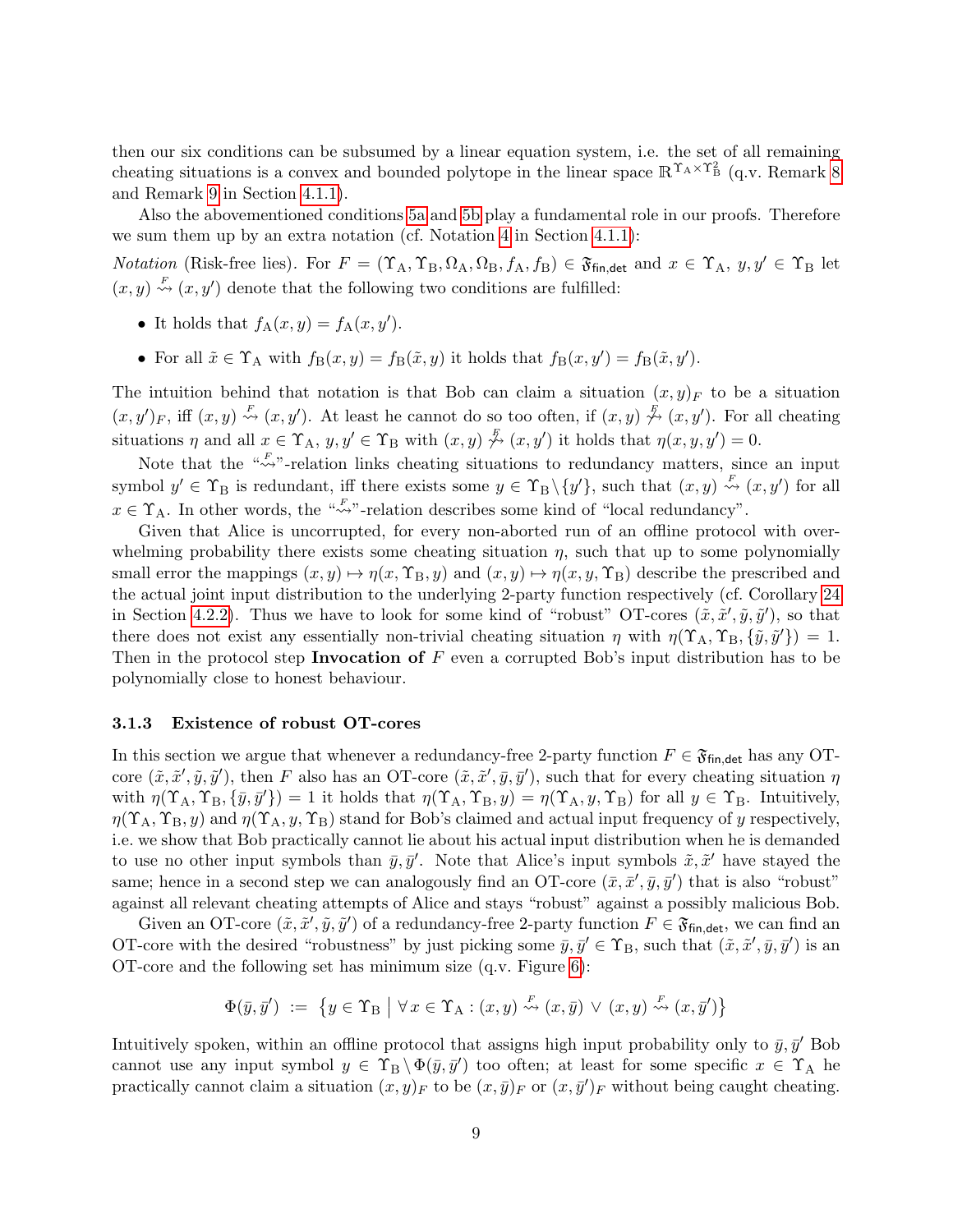<span id="page-11-0"></span>

|                | $\overline{0}$ | 1   | $\overline{2}$ | 3   | 4   | 5             |
|----------------|----------------|-----|----------------|-----|-----|---------------|
| $\overline{0}$ | 0/0            | 0/0 | 0/0            | 0/0 | 0/0 | $1/*$         |
| $\mathbf{1}$   | 0/0            | 1/0 | 1/0            | 0/0 | 0/1 | $\frac{*}{*}$ |
| $\overline{2}$ | 0/1            | 0/1 | 0/1            | 0/1 | 0/2 | $\ast/\ast$   |
| 3 <sup>2</sup> | 0/1            | 0/1 | 0/1            | 0/2 | 0/2 | $\frac{*}{*}$ |
| $\overline{4}$ | 0/2            | 0/1 | 0/1            | 0/2 | 0/2 | $\frac{*}{*}$ |
| 5 <sub>1</sub> | 0/3            | 0/2 | 0/2            | 0/3 | 0/3 | $\frac{*}{*}$ |
| 6              | 0/3            | 0/2 | 0/3            | 0/3 | 0/3 | $\frac{*}{*}$ |
|                | 0/3            | 0/3 | 0/3            | 0/3 | 0/3 | $\frac{*}{*}$ |

Figure 6: Example for illustration of the construction of  $\Phi$  and Y, Y'. From the first two rows one can infer that  $(0, 1, 0, 1)$  is an OT-core and  $\Phi(0, 1) \subseteq \{0, 1, 2, 3, 4\}$ , regardless of the wildcards "\*". The other six rows just make the function redundancy-free, but still allow that  $\Phi(0,1) \supseteq \{0,1,2,3,4\}.$ Thereby, for the OT-core in the upper left corner we have that  $\Phi(0,1) = \{0,1,2,3,4\}$  and  $Y = \{0,3\}$ and  $Y' = \{1, 2, 4\}$ . However, we would not pick this OT-core but  $(0, 1, 0, 4)$  or  $(0, 1, 3, 4)$  instead, since  $\Phi(0,4) = \Phi(3,4) = \{0,3,4\} \subset \Phi(0,1)$ , as Alice can distinguish between  $\{0,3,4\}$  and  $\{1,2\}$ by her output in the second row. Note that analogously  $\Phi(1,2) = \{1,2\}$ , but  $(0,1,1,2)$  is not an OT-core.

In general it will not necessarily hold that  $\Phi(\bar{y}, \bar{y}') = {\bar{y}, \bar{y}'},$  nonetheless we can show now that the chosen OT-core  $(\tilde{x}, \tilde{x}', \bar{y}, \bar{y}')$  is "robust" in the abovementioned sense. So, let some arbitrary cheating situation  $\eta$  with  $\eta(\Upsilon_A, \Upsilon_B, \{\bar{y}, \bar{y}'\}) = 1$  be given. By the following eight steps we show that  $\eta(\Upsilon_A, \Upsilon_B, y) = \eta(\Upsilon_A, y, \Upsilon_B)$  for all  $y \in \Upsilon_B$  (q.v. the proof of Lemma [29](#page-27-1) in Section [4.3\)](#page-26-0).

- <span id="page-11-1"></span>1. Since the " $\stackrel{\kappa_F}{\leadsto}$ "-relation is transitive, we observe that  $\Phi(y, y') \subseteq \Phi(\bar{y}, \bar{y}')$  for all  $y, y' \in \Phi(\bar{y}, \bar{y}')$ .
- <span id="page-11-2"></span>2. We want to exploit the minimality of  $\Phi(\bar{y}, \bar{y}')$ , but it yields that  $|\Phi(\bar{y}, \bar{y}')| \leq |\Phi(y, y')|$  only in case that  $(\tilde{x}, \tilde{x}', y, y')$  is an OT-core. However, note that  $f_A(\tilde{x}, \bar{y}) = f_A(\tilde{x}, \bar{y}')$ , since  $(\tilde{x}, \tilde{x}', \bar{y}, \bar{y}')$ is an OT-core. Further, for all  $y \in \Phi(\bar{y}, \bar{y}')$  by definition of  $\Phi$  we have that  $(\tilde{x}, y) \stackrel{F}{\rightsquigarrow} (\tilde{x}, \bar{y})$ or  $(\tilde{x}, y) \stackrel{F}{\rightsquigarrow} (\tilde{x}, \bar{y}')$ , what in turn implies that  $f_A(\tilde{x}, y) = f_A(\tilde{x}, \bar{y})$  or  $f_A(\tilde{x}, y) = f_A(\tilde{x}, \bar{y}')$ . Putting things together, we can conclude that  $f_A(\tilde{x}, y) = f_A(\tilde{x}, y')$  for all  $y, y' \in \Phi(\bar{y}, \bar{y}')$ . Therefore, by the following construction we can split  $\Phi(\bar{y}, \bar{y}')$  into disjoint subsets Y, Y', such that  $(\tilde{x}, \tilde{x}', y, y')$  actually is an OT-core for all  $y \in Y$ ,  $y' \in Y'$ . We define (q.v. Figure [6\)](#page-11-0):

$$
Y := \{ y \in \Phi(\bar{y}, \bar{y}') \mid f_A(\tilde{x}', \bar{y}) = f_A(\tilde{x}', y) \land f_B(\tilde{x}, y) = f_B(\tilde{x}', y) \}
$$
  

$$
Y' := \{ y' \in \Phi(\bar{y}, \bar{y}') \mid f_A(\tilde{x}', \bar{y}) \neq f_A(\tilde{x}', y') \lor f_B(\tilde{x}, y') \neq f_B(\tilde{x}', y') \}
$$

Now, by the minimality of  $\Phi(\bar{y}, \bar{y}')$  and our observation in step [1](#page-11-1) it follows that  $\Phi(\bar{y}, \bar{y}')$  $\Phi(y, y')$  for all  $y \in Y, y' \in Y'$ .

<span id="page-11-3"></span>3. Now, for each  $(x, \hat{y}) \in \Upsilon_A \times \Phi(\bar{y}, \bar{y}')$  at least one of the following assertions must hold true:

$$
\forall y \in Y : (x, \hat{y}) \stackrel{F}{\leadsto} (x, y) \qquad \forall y' \in Y' : (x, \hat{y}) \stackrel{F}{\leadsto} (x, y')
$$

Otherwise we had some  $x \in \Upsilon_A$ ,  $\hat{y} \in \Phi(\bar{y}, \bar{y}')$ ,  $y \in Y$ ,  $y' \in Y'$ , such that  $(x, \hat{y}) \stackrel{\mathcal{F}}{\rightarrow} (x, y)$  and  $(x, \hat{y}) \stackrel{F}{\n\rightarrow} (x, y')$  and thereby  $\hat{y} \notin \Phi(y, y')$ , what is a contradiction to  $\hat{y} \in \Phi(\bar{y}, \bar{y}') = \Phi(y, y')$ (cf. the final sentence of step [2\)](#page-11-2).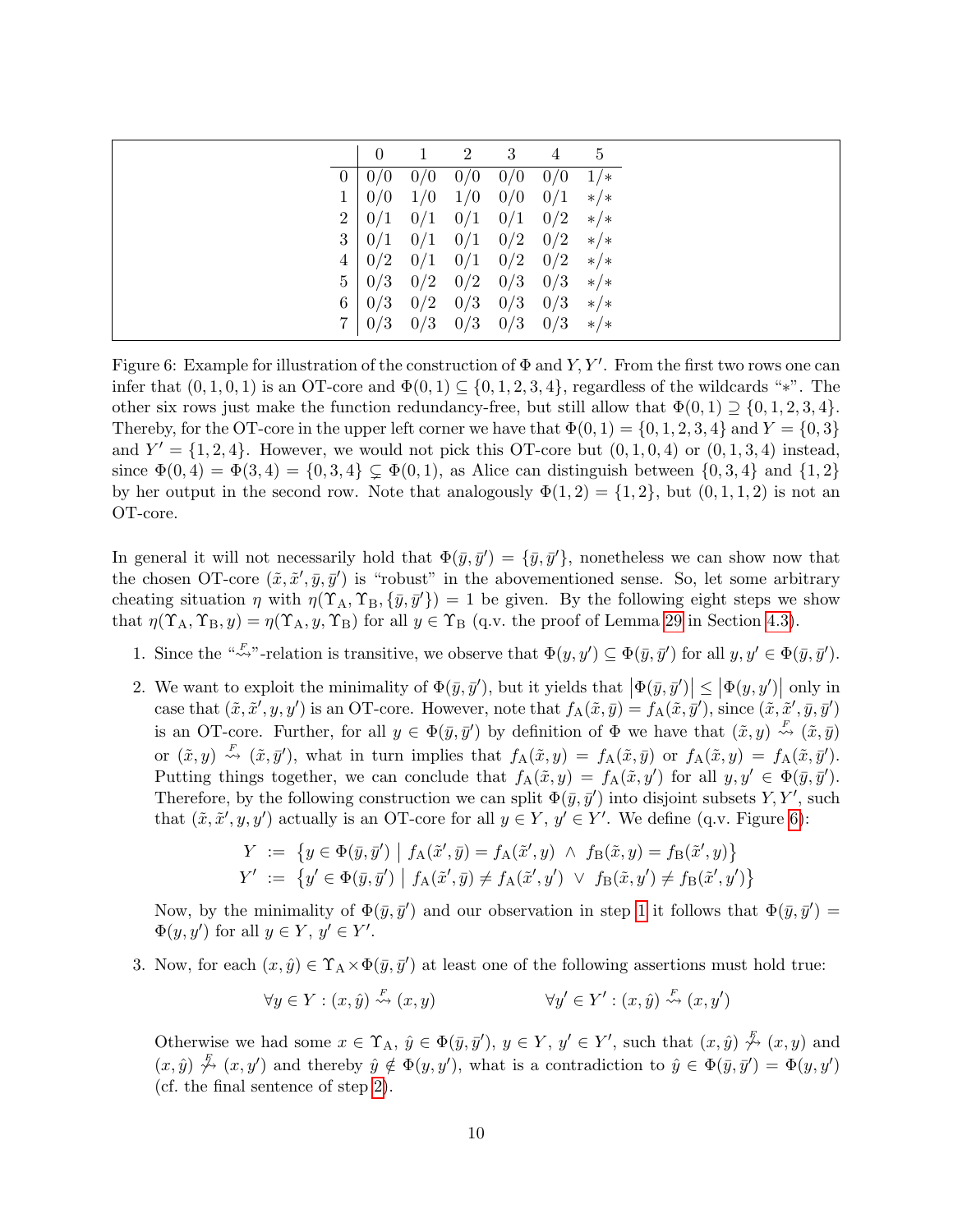- <span id="page-12-1"></span>4. For every  $\hat{y} \in \Phi(\bar{y}, \bar{y}') \setminus {\bar{y}}$  we find some  $x \in \Upsilon_A$ , such that  $\forall y' \in Y' \cup {\hat{y}} : (x, y') \stackrel{F}{\leadsto} (x, \bar{y})$ . This follows from step [3,](#page-11-3) F being redundancy-free and the transitivity of the " $\stackrel{F}{\leadsto}$ "-relation. Since F is redundancy-free, we find some  $x \in \Upsilon_A$ , such that  $(x, \hat{y}) \notin (x, \bar{y})$ . This not only is one part of the assertion above, but it also yields by step [3](#page-11-3) that  $(x, \hat{y}) \stackrel{F}{\rightsquigarrow} (x, y')$  for all  $y' \in Y'$ , since  $\bar{y} \in Y$  by construction of Y. Now, if we could find any  $y' \in Y'$  with  $(x, y') \stackrel{F}{\rightsquigarrow} (x, \bar{y})$ , in contradiction to our choice of x this would imply that  $(x, \hat{y}) \stackrel{F}{\rightsquigarrow} (x, \bar{y})$ , due to the transitivity of the  $\sqrt[a]{\underset{\sim}{\sim}}$ "-relation.
- <span id="page-12-2"></span>5. For all  $\hat{y} \in \Phi(\bar{y}, \bar{y}') \setminus {\{\bar{y}\}}$  we have that  $\eta(\Upsilon_A, \Upsilon_B, \bar{y}) \leq \eta(\Upsilon_A, Y \setminus {\{\hat{y}\}}, \Upsilon_B)$ , i.e. Bob's claimed input frequency of  $\bar{y}$  cannot be greater than his actual overall input frequency of symbols in  $Y \setminus {\hat{y}}.$

Otherwise we could find some  $\hat{y} \in \Phi(\bar{y}, \bar{y}') \setminus {\bar{y}}$ , such that  $\eta(x, \Upsilon_B, \bar{y}) > \eta(x, Y \setminus {\hat{y}}, \Upsilon_B)$ for all  $x \in \Upsilon_A$  (cf. the conditions [3](#page-9-3) and [4](#page-12-1) to cheating situations). However, by step 4 we can choose x such that Bob cannot claim any situation  $(x, y')_F$  with  $y' \in Y' \cup \{\hat{y}\}\)$  to be a situation  $(x,\bar{y})_F$ ; the same holds for  $y' \in \Upsilon_B \setminus \Phi(\bar{y},\bar{y}')$  by definition. He may do so only for situations  $(x, y')_F$  with  $y' \in Y \setminus {\hat{y}}$ , but these are too few, as  $\eta(x, \Upsilon_B, \bar{y}) > \eta(x, Y \setminus {\hat{y}}$ ,  $\Upsilon_B)$ .

- <span id="page-12-3"></span>6. We observe that  $\eta(\Upsilon_A, \Upsilon_B \setminus \Phi(\bar{y}, \bar{y}'), \Upsilon_B) = 0$ , since  $\eta(\Upsilon_A, \Upsilon_B \setminus \Phi(\bar{y}, \bar{y}'), \{\bar{y}, \bar{y}'\}) = 0$  by construction of  $\Phi$  and  $\eta(\Upsilon_A, \Upsilon_B, {\bar{y}}, {\bar{y}}') = 1$ , i.e.  $\eta(\Upsilon_A, \Upsilon_B, \Upsilon_B \setminus {\bar{y}}, {\bar{y}}') = 0$ , by assumption.
- <span id="page-12-4"></span>7. For all  $\hat{y}' \in \Phi(\bar{y}, \bar{y}') \setminus {\{\bar{y}'\}}$  we have that  $\eta(\Upsilon_A, \Upsilon_B, \bar{y}) \geq \eta(\Upsilon_A, Y \cup {\{\hat{y}'\}}, \Upsilon_B)$ , i.e. Bob's claimed input frequency of  $\bar{y}$  cannot be less than his actual overall input frequency of symbols in  $Y \cup {\hat{y}}'.$

Since the assertion of step [3](#page-11-3) is symmetric in  $Y$  and  $Y'$ , analogously to step [4](#page-12-1) for every  $\hat{y}' \in \Phi(\bar{y}, \bar{y}')\setminus{\{\bar{y}'\}}$  we find some  $x \in \Upsilon_A$ , such that  $\forall y \in Y \cup \{\hat{y}'\} : (x, y) \stackrel{F}{\not\sim} (x, \bar{y}')$ . We can use that to prove the analog of step [5:](#page-12-2) For all  $\hat{y}' \in \Phi(\bar{y}, \bar{y}') \setminus {\{\bar{y}'\}}$  we have that  $\eta(\Upsilon_A, \Upsilon_B, \bar{y}') \leq$  $\eta(\Upsilon_A, Y' \setminus {\hat{y}}', \Upsilon_B)$ . Moreover, we have that  $\eta(\Upsilon_A, \Upsilon_B, {\hat{y}}, {\hat{y}}') = 1$  by assumption and that  $\eta(\Upsilon_A, \Phi(\bar{y}, \bar{y}'), \Upsilon_B) = 1$  by step [6.](#page-12-3) Conclusively, for every  $\hat{y}' \in \Phi(\bar{y}, \bar{y}') \setminus {\{\bar{y}'\}}$  we get that  $\eta(\Upsilon_A, \Upsilon_B, \bar{y}) = 1 - \eta(\Upsilon_A, \Upsilon_B, \bar{y}') \ge 1 - \eta(\Upsilon_A, Y' \setminus {\{\hat{y}'\}}, \Upsilon_B) = \eta(\Upsilon_A, Y \cup {\{\hat{y}'\}}, \Upsilon_B).$ 

8. By combination of step [5](#page-12-2) and step [7,](#page-12-4) for all  $\hat{y}, \hat{y}' \in \Phi(\bar{y}, \bar{y}')$  with  $\hat{y}' \neq \bar{y}'$  and  $\hat{y} \neq \bar{y}$  we can conclude that  $\eta(\Upsilon_A, Y \cup \{\hat{y}\}, \Upsilon_B) \leq \eta(\Upsilon_A, Y \setminus \{\hat{y}\}, \Upsilon_B)$ . This can be exploited as follows. On the one hand, we can choose  $\hat{y} = \bar{y}'$ , i.e.  $Y \setminus {\hat{y}} = Y$ , whereby for all  $\hat{y}' \in Y' \setminus {\{\bar{y}'\}}$  it follows that  $\eta(\Upsilon_A, \hat{y}', \Upsilon_B) \leq 0$ , i.e.  $\eta(\Upsilon_A, Y' \setminus {\{\overline{y}'\}}, \Upsilon_B) = 0$ . On the other hand, we can choose  $\hat{y}' = \bar{y}$ , i.e.  $Y \cup {\hat{y}'} = Y$ , whereby for all  $\hat{y} \in Y \setminus {\bar{y}}$  it follows that  $\eta(\Upsilon_A, \hat{y}, \Upsilon_B) \leq 0$ , i.e.  $\eta(\Upsilon_A, Y \setminus {\{\overline{y}\}}, \Upsilon_B) = 0.$  Conclusively, using that  $\eta(\Upsilon_A, \Upsilon_B \setminus {\Phi(\overline{y}, \overline{y}')} , \Upsilon_B) = 0$  by step [6,](#page-12-3) we get that  $\eta(\Upsilon_A, \Upsilon_B \setminus {\overline{y}}, {\overline{y}}), \Upsilon_B) = 0$ , i.e.  $\eta(\Upsilon_A, {\overline{y}}, {\overline{y}}', \Upsilon_B) = 1$ . Now, since  $\eta(\Upsilon_A, \Upsilon_B, {\overline{y}}, {\overline{y}}') = 1$ by assumption and neither  $\bar{y}$  nor  $\bar{y}'$  is redundant, one can infer rather straightforwardly that  $\eta(\Upsilon_A, \Upsilon_B, y) = \eta(\Upsilon_A, y, \Upsilon_B)$  for all  $y \in \Upsilon_B$ , as claimed.

## <span id="page-12-0"></span>3.2 Reduction of OT to correlated data

We now sketch a protocol that implements OT from the correlated data produced by an appropriate offline protocol. Within this sketch we also informally argue for the protocol's security. We refer to Section [4.4](#page-31-0) for a detailed protocol description and formal security proofs. Given a redundancy-free 2-party function F that has some OT-core  $(\tilde{x}, \tilde{x}', \tilde{y}, \tilde{y}')$ , the protocol proceeds as follows.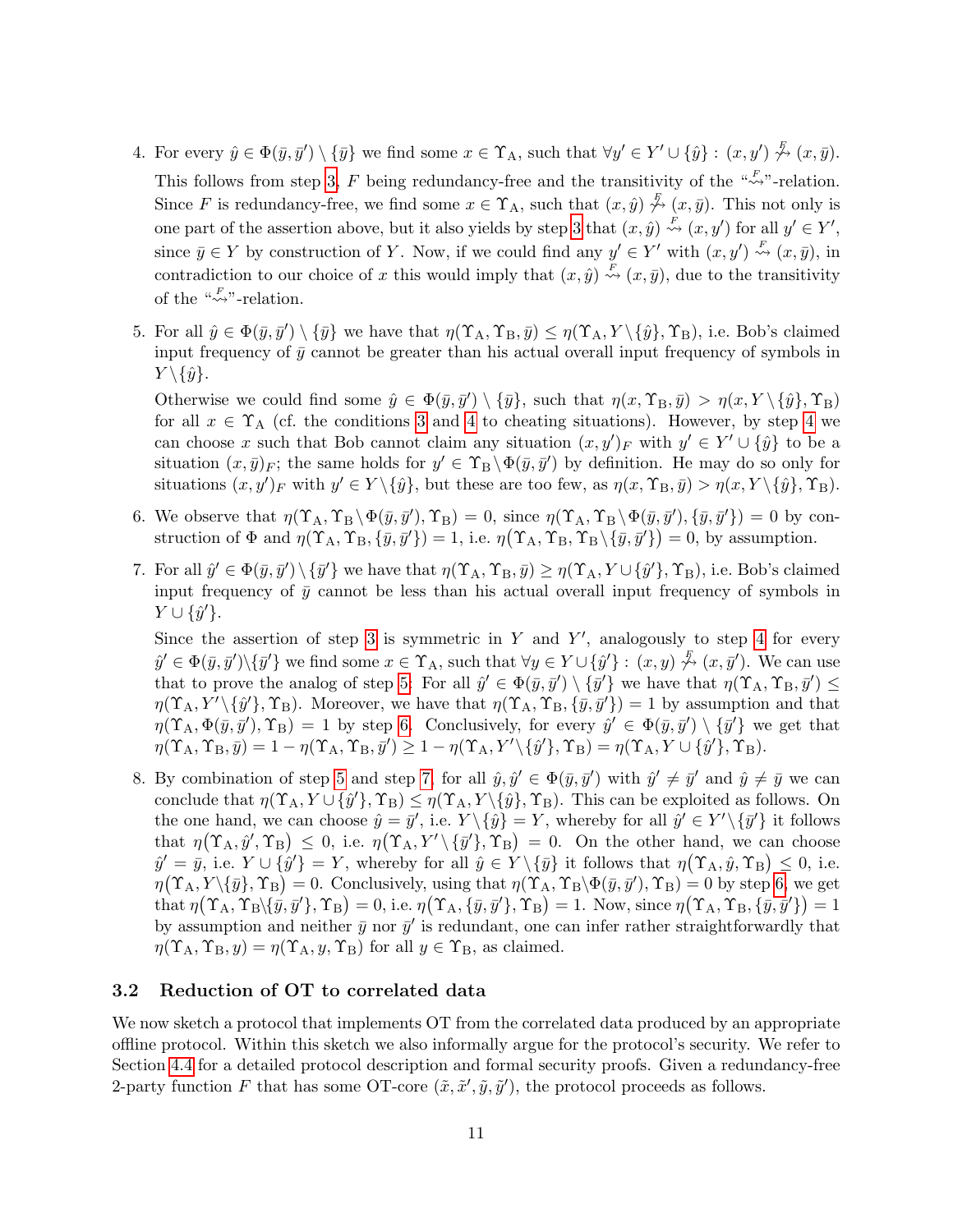- 0. W.l.o.g. we may assume that the OT-core  $(\tilde{x}, \tilde{x}', \tilde{y}, \tilde{y}')$  is of the first or last type in Figure [3;](#page-5-2) else we interchange the roles of Alice and Bob. W.l.o.g. we also assume that Alice's and Bob's actual input and output symbols coincide with that of Figure [3,](#page-5-2) i.e.  $\tilde{x} = \tilde{y} = 0$  and so on. Furthermore, w.l.o.g. we assume that  $(\tilde{x}, \tilde{x}', \tilde{y}, \tilde{y}')$  is a "robust" OT-core, for whose existence we have argued in Section [3.1.3.](#page-10-0)
- 1. Alice and Bob execute an offline protocol (as sketched in Section [3.1.1\)](#page-8-0), where the probability mass functions  $n_A$  and  $n_B$  that stand for Alice's and Bob's prescribed input distribution respectively, are such that  $n_A(0) \approx \frac{1}{3}$  $\frac{1}{3}$  and  $n_A(1) \approx \frac{2}{3}$  $\frac{2}{3}$  and  $n_{\text{B}}(0) \approx n_{\text{B}}(1) \approx \frac{1}{2}$  $\frac{1}{2}$ . Note that in general these will not be the exact input probabilities, as for meaningful tests in the protocol steps Control A and Control B we still need all other inputs to be used with some polynomial frequency. However, for growing security parameter the relative frequency of the other inputs may polynomially converge to zero. Further note that even if a party is corrupted, its actual input distribution in non-aborted protocol runs must be polynomially close to honest behaviour, since  $(\tilde{x}, \tilde{x}', \tilde{y}, \tilde{y}')$  was chosen to be a "robust" OT-core.
- 2. We want to handle all possible types of OT-cores analogously, therefore we let Alice announce where she got output "1". All corresponding input-output tuples are deleted from the recorded data by both parties. When Alice tries to delete too little, Bob aborts the protocol. He also aborts the protocol when he has to delete some input output-tuple other than  $(1, f_B(1, 1))$ . Since Alice cannot distinguish between situations  $(0,0)_F$  and  $(0,1)_F$ , this forces her to play honestly up to some polynomially small fraction of the recorded data.
- <span id="page-13-0"></span>3. Now most of the remaining input-output tuples belong to situations  $(0,0)_F$ ,  $(0,1)_F$ ,  $(1,0)_F$ . Since all according outputs are "0", it suffices that Alice and Bob henceforth only keep track of their recorded input strings. Note that at this stage about one quarter of the remaining recorded data belongs to situations  $(0,0)<sub>F</sub>$ , one quarter to  $(0,1)<sub>F</sub>$  and one half to  $(1,0)<sub>F</sub>$ .
- 4. Alice deletes some elements from her recorded input string, such that afterwards the string is balanced (i.e. it contains the same number of "0"s and "1"s). She annonces the corresponding indices to Bob, who deletes the according elements from his recorded data. If Alice tries to delete too much, Bob aborts the protocol.
- 5. Alice randomly permutes her recorded input string, such that afterwards each element at an odd possition is different from its subsequent element. She announces the permutation to Bob, who permutes his input string accordingly. Thereby their input strings become strings of pairs (each starting at an odd position), such that a pair "01" or "10" on Bob's side indicates the respective inverted pair "10" or "01" on Alice's side and a pair "00" on Bob's side gives him no information about the pair on Alice's side. If Bob finds a pair "11" (starting at an odd position), he aborts the protocol. Note that about half of Bob's pairs are "00", one quarter is "01" and one quarter is "10".

Further note that primarily there is only one way Alice may get some additional information about where Bob has "00"-pairs: She chooses the permutation adversarially, so that some "11"-pairs are produced on her side. However, since her input string is roughly balanced since the beginning of step [3,](#page-13-0) she must produce roughly as much "00"-pairs as "11"-pairs on her side and for each "00"-pair she is caught cheating by Bob with probability  $\frac{1}{2}$ . So even a corrupted Alice may know at most polynomially few positions where Bob has "00"-pairs.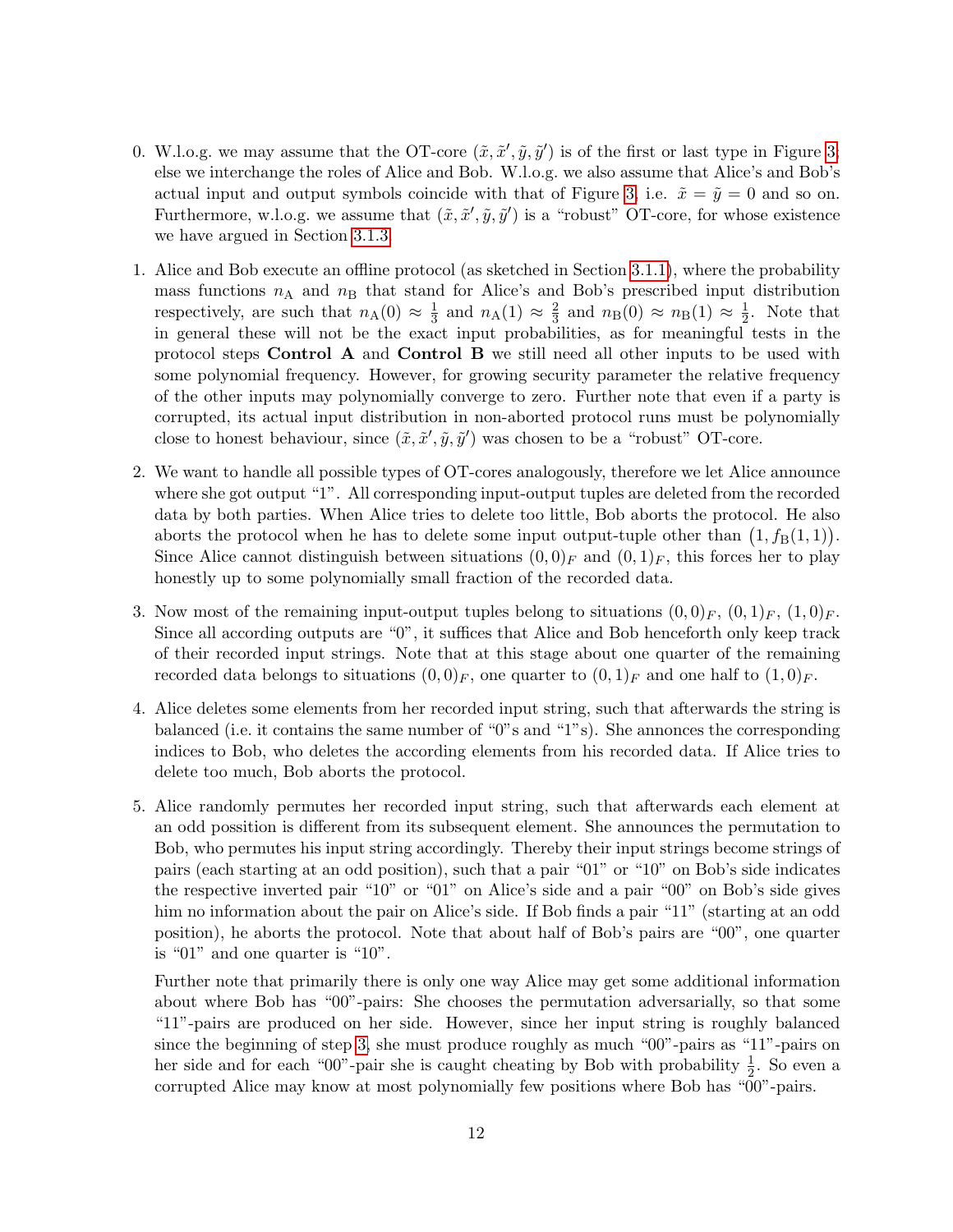- 6. Since Bob now can reconstruct about half of Alice's input string and Alice has only few information about where exactly Bob can do that, we can treat the recorded data like the result of Rabin-OT calls and adapt standard reduction techniques<sup>[3](#page-14-0)</sup>. To that effect we rename Alices input string into a string of half length over the alphabet  $\{0, 1\}$  and accordingly for Bob over the alphabet  $\{0, 1, \perp\}$ ; in particular the renaming is " $01$ " $\rightarrow$ " $0$ ", " $10$ " $\rightarrow$ " $1$ " on Alice's side and "10" $\mapsto$ "0", "01" $\mapsto$ "1", "00" $\mapsto$ " $\perp$ " on Bob's side. When a party cheated, we can represent that by a special symbol " $\top$ " in that party's string. However, the symbol " $\top$ " may occur only with some polynomial relative frequency, say less than  $k^{-\gamma}$ . Let  $\kappa := \lceil k^{1-\gamma} \rceil$ .
- <span id="page-14-1"></span>7. Now, let  $b_0, b_1 \in \{0, 1\}$  be Alice's  $\binom{2}{1}$ <sup>2</sup><sub>1</sub>)-OT input and let  $c \in \{0,1\}$  be Bob's choice bit. Alice chooses two random bit strings  $\tilde{b}_0, \tilde{b}_1 \in \{0, 1\}^\kappa$  with  $\bigoplus_{j=1}^\kappa \tilde{b}_0[j] = b_0$  and  $\tilde{b}_0[j] \oplus \tilde{b}_1[j] = b_0 \oplus b_1$ for  $j = 1, \ldots, \kappa$ . Bob chooses a random bit string  $\tilde{c} \in \{0, 1\}^{\kappa}$  with  $\bigoplus_{j=1}^{\kappa} \tilde{c}[j] = c$ .
- 8. Alice and Bob respectively partition their recorded input strings into  $\kappa$  consecutive substrings of equal length l with l as large as possible; remaining elements are discarded. Let  $\tilde{s}_{A}^{(j)}$  $A^{(j)}$  denote Alices j-th substring and  $\tilde{s}_{B}^{(j)}$  Bob's j-th substring. Note that by our choice of  $\kappa$  at least one of the  $\tilde{s}_{\rm A}^{(j)}$  $_A^{(j)}$  does not contain the symbol "<sup>T</sup>". Further note that for each  $\tilde{s}_{B}^{(j)}$  $B^{(J)}$  about half of the contained elements equal "⊥", because of the permutation at the beginning of step [3.](#page-13-0)

For  $j = 1, \ldots, \kappa$  now the following subprotocol is executed:

- (a) Bob chooses some disjoint random sets  $K_0^{(j)}$  $\mathcal{L}_0^{(j)}, K_1^{(j)} \subseteq \{1, \ldots, l\}$  of equal cardinality  $\lceil \frac{l}{3} \rceil$  $\frac{l}{3}$ , such that no element of  $\tilde{s}_{\rm B}^{(j)}$  $\mathcal{L}_{\text{B}}^{(j)}$  indexed by  $K_{\tilde{c}[j]}^{(j)}$  $\tilde{c}_{[j]}^{(j)}$  is "⊥". He announces  $\left(K_0^{(j)}\right)$  $\binom{(j)}{0}$ ,  $K_1^{(j)}$ ) to Alice. Note that Alice does not get any information about at least one of the  $\tilde{c}[j]$ , since the corresponding  $\tilde{s}_{\rm A}^{(j)}$  $_A^{(j)}$  does not contain the symbol " $T$ ". Hence she stays ignorant of Bob's choice bit c.
- <span id="page-14-2"></span>(b) For  $i = 0, 1$  Alice uses the XOR of the elements in  $\tilde{s}_{A}^{(j)}$  $\mathcal{L}_{\mathbf{A}}^{(j)}$  indexed by  $K_i^{(j)}$  $i^{(J)}$  as a onetime pad for  $\tilde{b}_i[j]$ . She sends the according cyphertexts to Bob, who learns  $\tilde{b}_{\tilde{c}[j]}[j]$  by reconstructing the needed one-time pad from  $\tilde{s}_{\rm B}^{(j)}$  $_{\text{B}}^{(j)}$ . Note that for each j Bob cannot get some information about both bits  $\tilde{b}_0[j], \tilde{b}_1[j]$  at the same time, since more than one third of the elements in  $\tilde{s}_{\rm B}^{(j)}$  $\mathbf{B}_{\text{B}}^{(j)}$  equals " $\perp$ ". Hence he may learn at most one of Alice's  $\binom{2}{1}$  $_{1}^{2})$ -OT inputs  $b_0, b_1$ .
- 9. Alice outputs the nothing symbol " $\perp$ " and Bob computes and outputs  $b_c = \bigoplus_{j=1}^{\kappa} \tilde{b}_{\tilde{c}[j]}[j].$ Bob's output is correct, as by construction (cf. step [7\)](#page-14-1) it holds:

$$
\bigoplus_{j=1}^{\kappa} \tilde{b}_{\tilde{c}[j]}[j] \ = \ \bigoplus_{j=1}^{\kappa} \bigl( \tilde{b}_0[j] \oplus (b_0[j] \oplus b_1[j]) \tilde{c}[j] \bigr) \ = \ \bigoplus_{j=1}^{\kappa} \bigl( \tilde{b}_0[j] \oplus (b_0 \oplus b_1) \tilde{c}[j] \bigr) \ = \ b_0 \oplus (b_0 \oplus b_1) c \ = \ b_c
$$

We conclude this section with some remarks about how one can prove universal composability of this protocol, i.e. that it is simulatable in the ideal model (q.v. Section [4.4.3](#page-34-1) and Section [4.4.4\)](#page-35-0). Access to the underlying 2-party function  $F$  is in the ideal model only simulated, so the simulator

<span id="page-14-0"></span><sup>&</sup>lt;sup>3</sup>Note that due to a subtle issue we cannot directly apply the results of [\[CK90,](#page-41-4) [DKS99,](#page-42-5) [Wul07\]](#page-43-4) for reduction of OT to weak OT; e.g. in our case a corrupted Alice can choose to learn some prefix of Bob's string. In contrast, weak OT does not allow the adversary to influence when exactly additional information is leaked.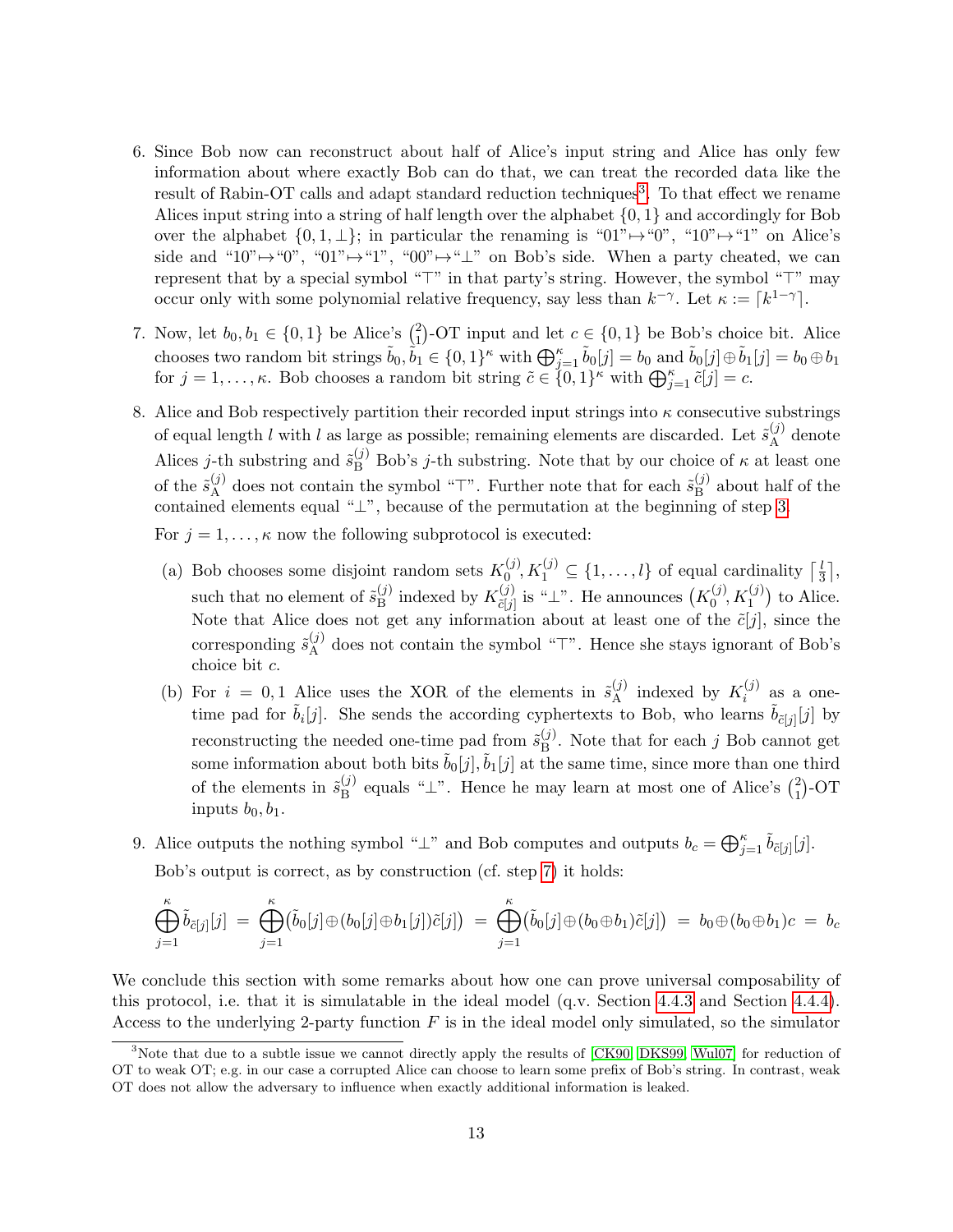can compute all the  $\tilde{s}_{A}^{(j)}$  $_{\rm A}^{(j)}$  or  $\tilde{s}_{\rm B}^{(j)}$  $B$ <sup> $(y)$ </sup> respectively and hence extract the OT input of a corrupted Alice or Bob. Moreover, when Bob is corrupted, the simulator can fake a real protocol run that matches the ideal Alice's inputs  $b_0$ ,  $b_1$  as follows: Just before step [8b](#page-14-2) is entered the  $\kappa$ -th time, the simulator inputs the extracted choice bit c into the ideal functionality  $\mathcal{F}_{OT}$ , thus learning  $b_c$ , and then revises  $b_0[\kappa]$  and  $b_1[\kappa]$  accordingly.

# <span id="page-15-0"></span>4 Formal proof of the Classification Theorem

In this section we formally proof our Classification Theorem. We start with the basic definitions and notations needed for our proof (Section [4.1\)](#page-15-1). Then (in Section [4.2\)](#page-18-0) we show that cheating situations are a sufficiently accurate description of how a malicious party may influence the actual joint input distributions in an offline protocol. We exploit this (in Section [4.3\)](#page-26-0) to show that any redundancy-free 2-party function  $F$  always has a "robust" OT-core, if only  $F$  has any OT-core at all. Then (in Section [4.4\)](#page-31-0) we give a protocol for reduction of OT to 2-party functions that have such a "robust" OT-core and formally prove its security in the UC framework. Finally, we put things together, thus obtaining a formal proof for our Classification Theorem (Section [4.5\)](#page-38-0).

### <span id="page-15-1"></span>4.1 Basic definitions & notations

In this section we just state the definitions and notations our formal proofs are based upon (Section [4.1.1\)](#page-15-2); throughout the rest of the paper we will extensively use these concepts without explicitely referring to here each single time. We also give a detailed description of our protocol for generating correlated data from a given 2-party function (Section [4.1.2\)](#page-16-0).

#### <span id="page-15-2"></span>4.1.1 Algebraic & combinatorial notations

<span id="page-15-5"></span>*Notation* 1 (Finite sums of function values). For any arbitrary set T with some finite subset  $S \subseteq T$ and any mapping  $g: T \to \mathbb{R}$  we set  $g(S) := \sum_{\omega \in S} g(\omega)$  for convenience. For functions with more arguments we use the canonical extension of this notation.

<span id="page-15-3"></span>*Notation* 2 (Finite deterministic 2-party functions). Let  $\mathfrak{F}_{fin, det}$  denote the set of all 6-tuples  $(\Upsilon_A, \Upsilon_B, \Omega_A, \Omega_B, f_A, f_B)$ , where  $\Upsilon_A, \Upsilon_B, \Omega_A, \Omega_B$  are non-empty finite alphabets and  $f_A, f_B$  are mappings from  $\Upsilon_A \times \Upsilon_B$  to  $\Omega_A$  and from  $\Upsilon_A \times \Upsilon_B$  to  $\Omega_B$  respectively, i.e.  $f_A : \Upsilon_A \times \Upsilon_B \to \Omega_A$ and  $f_{\rm B} : \Upsilon_{\rm A} \times \Upsilon_{\rm B} \to \Omega_{\rm B}$ .

<span id="page-15-4"></span>**Definition 3** (Redundancy). Let  $F := (\Upsilon_A, \Upsilon_B, \Omega_A, \Omega_B, f_A, f_B) \in \mathfrak{F}_{fin, det}$ . Then an input symbol  $y' \in \Upsilon_B$  is redundant, if there exists some corresponding dominating input symbol  $y \in \Upsilon_B \setminus \{y'\},$ such that the following two conditions hold:

- 1. For all  $x \in \Upsilon_A$  we have that  $f_A(x, y) = f_A(x, y')$ .
- 2. For all  $x, x' \in \Upsilon_A$  with  $f_B(x, y') \neq f_B(x', y')$  we have that  $f_B(x, y) \neq f_B(x', y)$ .

For input symbols  $x \in \Upsilon_A$  redundancy is defined analogously. If neither  $\Upsilon_A$  nor  $\Upsilon_B$  contains any redundant input symbols,  $F$  is called *redundancy-free.* 

<span id="page-15-6"></span>*Notation* 4 (Risk-free lies). For  $F = (\Upsilon_A, \Upsilon_B, \Omega_A, \Omega_B, f_A, f_B) \in \mathfrak{F}_{fin, det}$  and  $x, x' \in \Upsilon_A$ ,  $y, y' \in \Upsilon_B$ let  $(x, y) \stackrel{F}{\rightsquigarrow} (x', y')$  denote that the following three conditions are fulfilled: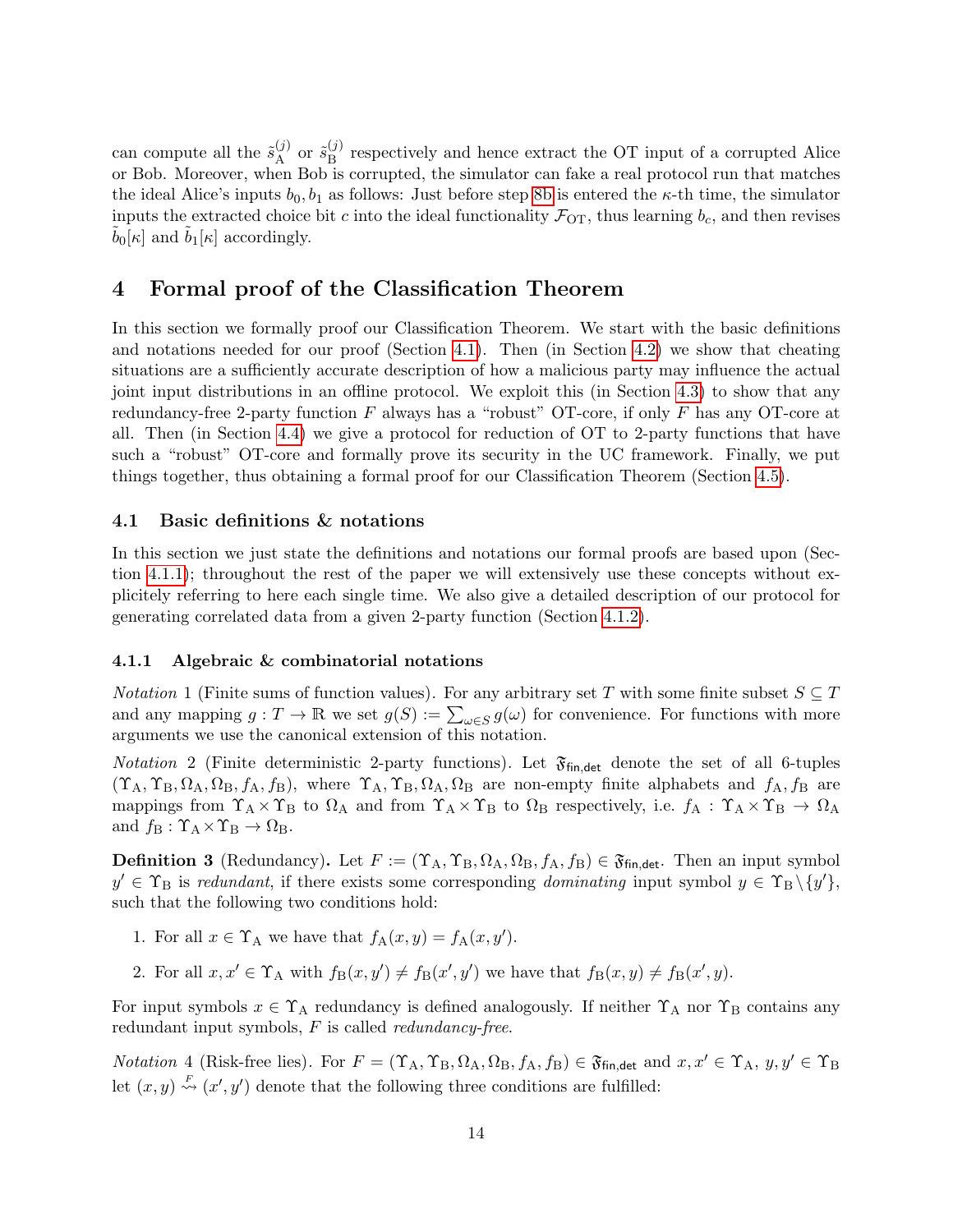- 1. It holds that  $x = x'$ .
- <span id="page-16-8"></span>2. It holds that  $f_A(x, y) = f_A(x, y')$ .
- 3. For all  $\tilde{x} \in \Upsilon_A$  with  $f_B(x, y) = f_B(\tilde{x}, y)$  it holds that  $f_B(x, y') = f_B(\tilde{x}, y')$ .

<span id="page-16-7"></span>Remark 5. For every  $F = (\Upsilon_A, \Upsilon_B, \Omega_A, \Omega_B, f_A, f_B) \in \mathfrak{F}_{fin, det}$  the relation given by Notation [4](#page-15-6) is a quasi-order over  $(\Upsilon_A \times \Upsilon_B)$ , i.e. it is transitive and reflexive.

<span id="page-16-9"></span>Remark 6. For  $F = (\Upsilon_A, \Upsilon_B, \Omega_A, \Omega_B, f_A, f_B) \in \mathfrak{F}_{fin, det}$  an input symbol  $y' \in \Upsilon_B$  is redundant, iff there exists some  $y \in \Upsilon_B \setminus \{y'\}$ , such that  $(x, y) \stackrel{F}{\rightsquigarrow} (x, y')$  for all  $x \in \Upsilon_A$ .

<span id="page-16-1"></span>**Definition 7** (Cheating situations). For  $F = (\Upsilon_A, \Upsilon_B, \Omega_A, \Omega_B, f_A, f_B) \in \mathfrak{F}_{fin, det}$  let  $\mathfrak{N}_F$  denote the set of all mappings  $\eta: \Upsilon_A \times \Upsilon_B^2 \to \mathbb{R}_{\geq 0}$  for that hold the following five conditions:

- 1. We have that  $\eta(\Upsilon_A, \Upsilon_B, \Upsilon_B) = 1$ .
- 2. For all  $x \in \Upsilon_A$  we have that  $\eta(x, \Upsilon_B, \Upsilon_B) > 0$ .
- <span id="page-16-5"></span>3. For all  $x \in \Upsilon_A$ ,  $y \in \Upsilon_B$  we have that  $\eta(x, y, \Upsilon_B) = \eta(x, \Upsilon_B, \Upsilon_B) \cdot \eta(\Upsilon_A, y, \Upsilon_B)$ .
- <span id="page-16-6"></span>4. For all  $x \in \Upsilon_A$ ,  $y' \in \Upsilon_B$  we have that  $\eta(x, \Upsilon_B, y') = \eta(x, \Upsilon_B, \Upsilon_B) \cdot \eta(\Upsilon_A, \Upsilon_B, y')$ .
- <span id="page-16-10"></span>5. For all  $x \in \Upsilon_A$ ,  $y, y' \in \Upsilon_B$  with  $(x, y) \stackrel{F}{\n\rightarrow} (x, y')$  we have that  $\eta(x, y, y') = 0$ .

The mappings  $\eta \in \mathfrak{N}_F$  are called *cheating situations* for F. A cheating strategy  $\eta \in \mathfrak{N}_F$  is called normalized, if for all  $x \in \Upsilon_A$  it holds that  $\eta(x, \Upsilon_B, \Upsilon_B) = \frac{1}{|\Upsilon_A|}$ . It is called harmless, if for all  $y \in \Upsilon_B$  it holds that  $\eta(\Upsilon_A, \Upsilon_B, y) = \eta(\Upsilon_A, y, \Upsilon_B)$ .

<span id="page-16-3"></span><span id="page-16-2"></span>Remark 8. Let  $F := (\Upsilon_A, \Upsilon_B, \Omega_A, \Omega_B, f_A, f_B) \in \mathfrak{F}_{fin, det}$ . Then the set of all normalized cheating situations for F is a convex and bounded polytope in the linear space  $\mathbb{R}^{\Upsilon_A \times \Upsilon_B^2}$ . Since this polytope can be described by finitely many linear inequations, it is the convex hull of a finite set of vertices. Remark 9. Let  $F \in \mathfrak{F}_{fin, det}$  and let  $\eta, \eta' \in \mathfrak{N}_F$  be normalized. Then for every  $s \in \mathbb{R}$  the mapping  $\tilde{\eta} := s \cdot \eta + (1 - s) \cdot \eta'$  is a normalized cheating situation for F, if only Image $(\tilde{\eta}) \subseteq \mathbb{R}_{\geq 0}$ .

#### <span id="page-16-0"></span>4.1.2 Offline protocols

In this section we formally state the protocol scheme by which we produce correlated data from some given 2-party function. However, before we do that, we formally introduce how we handle strings over finite alphabets.

*Notation* 10. Let s be a finite string over some alphabet Ω. By |s| we denote the length of s. By  $|s|_{\alpha}$ with  $\alpha \in \Omega$  we denote the number of appereances of  $\alpha$  in s. We canonically extend this notation to subalphabets  $T \subseteq \Omega$  by  $|s|_T := \sum_{\alpha \in T} |s|_\alpha$ . By  $s[i]$  with  $i \in \{1, \ldots, |s|\}$  we denote the *i*-th element of s. For  $n \in \mathbb{N}$  and a given index set  $K = \{k_1, \ldots, k_n\} \subset \mathbb{N}$  with  $0 < k_1 < \ldots < k_n \leq |s|$ , we denote the string  $s[k_1] s[k_2] \ldots s[k_n]$  by  $s[k_1, \ldots, k_n]$  or simply by  $s[K]$ . Further, for some given strings  $s_A$  and  $s_B$  of the same length  $|s_A| = |s_B|$ , we define the *compound string*  $s_A \times s_B$ , whose *i*-th element just is the tuple  $(s_A[i], s_B[i])$ .

<span id="page-16-4"></span>Notation 11. For  $F = (\Upsilon_A, \Upsilon_B, \Omega_A, \Omega_B, f_A, f_B) \in \mathfrak{F}_{fin, det}$  let  $\Pi_F$  denote the set of all tuples  $(n_A, n_B, \alpha, \beta, \gamma)$ , where  $n_A : \Upsilon_A \to \mathbb{R}_{\geq 0}$  and  $n_B : \Upsilon_B \to \mathbb{R}_{\geq 0}$  are some probability mass functions and  $\alpha, \beta, \gamma \in \mathbb{R}_{>0}$ , such that  $\beta < \frac{1}{2}$ .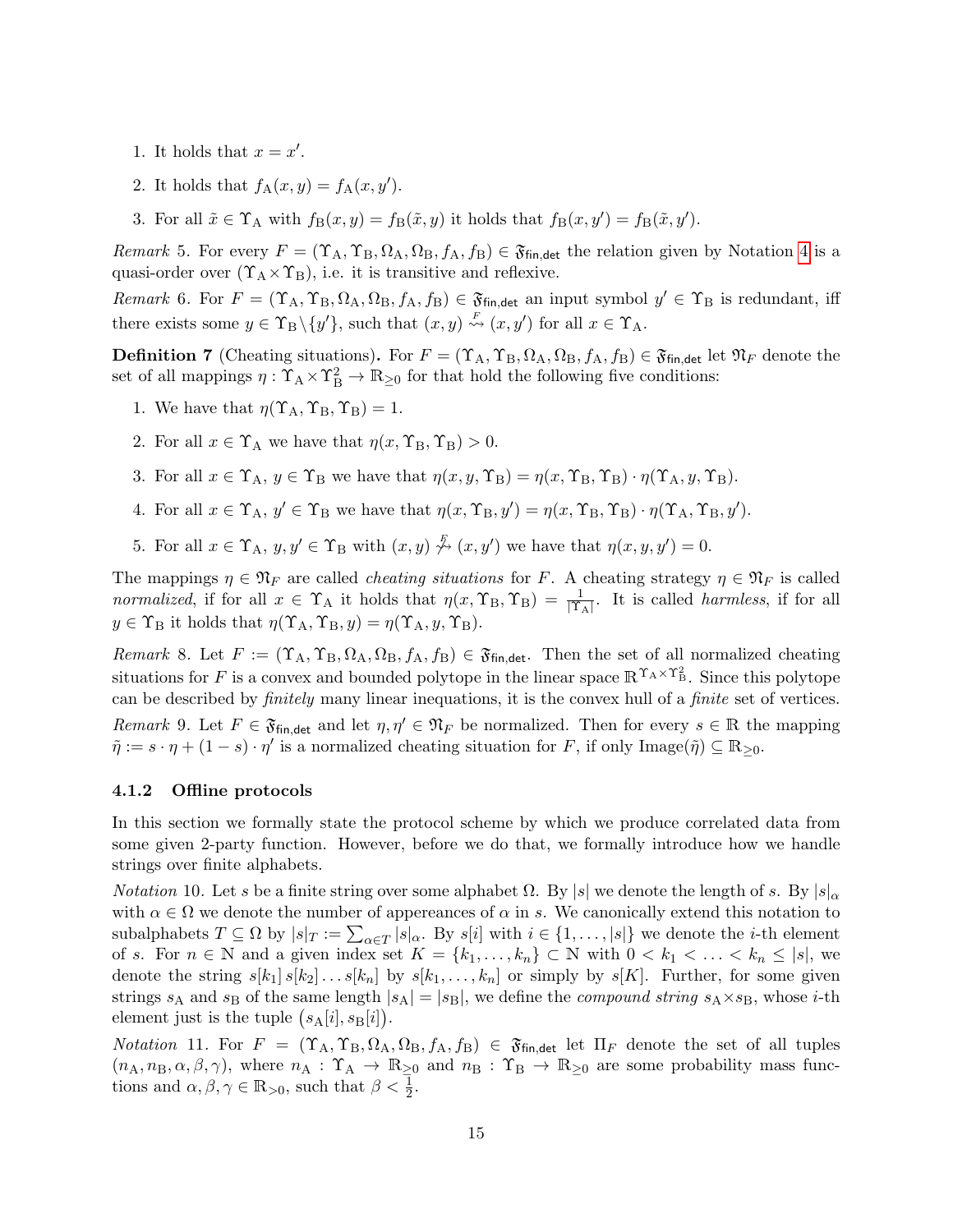<span id="page-17-0"></span>**Definition 12** (Offline protocols). Let  $F := (\Upsilon_A, \Upsilon_B, \Omega_A, \Omega_B, f_A, f_B) \in \mathfrak{F}_{fin, det}$ . Further let  $(n_A, n_B, \alpha, \beta, \gamma) \in \Pi_F$  and let  $X := \{x \in \Upsilon_A \mid n_A(x) > 0\}$  and  $Y := \{y \in \Upsilon_B \mid n_B(y) > 0\}$ . Let k denote the security parameter and let  $K := \{1, \ldots, k\}$ . Then the offline protocol  $\pi_F(n_A, n_B, \alpha, \beta, \gamma)$ proceeds as follows:

0. **Initialization:** Alice initializes two empty strings  $s_A^{\text{in}}$ ,  $s_A^{\text{out}}$  and an index set  $K_A \leftarrow K$ . Bob analogously initializes  $s_B^{\text{in}}, s_B^{\text{out}}, K_B$ . Let the probability mass functions  $\tilde{n}_A, \tilde{n}_B$  be defined by:

$$
\tilde{n}_{\mathrm{A}}: \quad \Upsilon_{\mathrm{A}} \rightarrow \mathbb{R}_{>0}, \quad x \mapsto \left\{ \begin{array}{cl} n_{\mathrm{A}}(x) & \text{if} \ \tilde{X} = \Upsilon_{\mathrm{A}} \\ (1 - k^{-\alpha}) \cdot n_{\mathrm{A}}(x) & \text{if} \ x \in \tilde{X} \ \text{and} \ \tilde{X} \neq \Upsilon_{\mathrm{A}} \\ k^{-\alpha} \cdot |\Upsilon_{\mathrm{A}} \backslash \tilde{X}|^{-1} & \text{if} \ x \in \Upsilon_{\mathrm{A}} \backslash \tilde{X} \\ \tilde{n}_{\mathrm{B}}: \quad \Upsilon_{\mathrm{B}} \rightarrow \mathbb{R}_{>0}, \quad y \mapsto \left\{ \begin{array}{cl} n_{\mathrm{B}}(y) & \text{if} \ \tilde{Y} = \Upsilon_{\mathrm{B}} \\ (1 - k^{-\alpha}) \cdot n_{\mathrm{B}}(y) & \text{if} \ y \in \tilde{Y} \ \text{and} \ \tilde{Y} \neq \Upsilon_{\mathrm{B}} \\ k^{-\alpha} \cdot |\Upsilon_{\mathrm{B}} \backslash \tilde{Y}|^{-1} & \text{if} \ y \in \Upsilon_{\mathrm{B}} \backslash \tilde{Y} \end{array} \right.
$$

1. **Invocation of F:** According to  $\tilde{n}_A$  Alice randomly chooses some input symbol  $x \in \Upsilon_A$ ; Bob randomly chooses some  $y \in \Upsilon_B$  according to  $\tilde{n}_B$ . Then F is invoked with the input tuple  $(x, y)$ , i.e. Alice learns  $a := f_A(x, y)$  and Bob learns  $b := f_B(x, y)$ . Alice concatenates x to  $s_A^{in}$ and a to  $s_A^{\text{out}}$  respectively; Bob concatenates y to  $s_B^{\text{in}}$  and b to  $s_B^{\text{out}}$  respectively.

This protocol step is executed for k times.

- 2. Control A: Alice picks some uniformly random index set  $\bar{K}_A \subseteq K_A$  with<sup>[4](#page-17-1)</sup>  $|\bar{K}_A| = k^{\frac{1}{2}+\beta}$  and sends  $\bar{K}_{\text{A}}$  to Bob, who announces  $(\hat{s}_{\text{B}}^{\text{in}}[\bar{K}_{\text{A}}], \hat{s}_{\text{B}}^{\text{out}}[\bar{K}_{\text{A}}]) := (s_{\text{B}}^{\text{in}}[\bar{K}_{\text{A}}], s_{\text{B}}^{\text{out}}[\bar{K}_{\text{A}}])$ . Alice aborts the protocol in the following two cases:
	- Bob obviously lies, i.e. there exists some index  $i \in \bar{K}_{A}$  with  $s_A^{\text{out}}[i] \neq f_A(s_A^{\text{in}}[i], \hat{s}_B^{\text{in}}[i])$  or  $\hat{s}_{\mathrm{B}}^{\text{out}}[i] \neq f_{\mathrm{B}}(s_{\mathrm{A}}^{\text{in}}[i], \hat{s}_{\mathrm{B}}^{\text{in}}[i]).$
	- Bob's input distribution significantly differs from its expected value, i.e. there exist some  $X \subseteq \Upsilon_A$ ,  $Y \subseteq \Upsilon_B$  with:

$$
\left| \left| s^{\text{in}}_A[\bar{K}_A] \times \hat{s}^{\text{in}}_B[\bar{K}_A] \right|_{X \times Y} - \tilde{n}_A(X) \cdot \tilde{n}_B(Y) \cdot k^{\frac{1}{2} + \beta} \right| \ > \ k^{\frac{1}{4} + \beta}
$$

At the end of this protocol step Alice sets  $K_A \leftarrow K_A \setminus \bar{K}_A$  and Bob sets  $K_B \leftarrow K_B \setminus \bar{K}_A$ .

- 3. Control B: This protocol step proceeds analogously to Control A with interchanged roles of Alice and Bob.
- 4. Output: Alice announces the set  $K'_A := \{i \in K_A \mid s_A^{in}[i] \in \tilde{X}\}\$ , then Bob announces  $K_{\rm B}^{\prime} := \left\{ i \in K_{\rm B} \mid s_{\rm B}^{\rm in}[i] \in \tilde{Y} \right\};$  let  $K^{\prime} := K_{\rm A}^{\prime} \cap K_{\rm B}^{\prime}$ . When  $|K^{\prime}| < k - k^{1-\gamma}$ , the protocol is aborted; else Alice outputs  $s_A^{\text{in}}[K'] \times s_A^{\text{out}}[K']$  and Bob outputs  $s_B^{\text{in}}[K'] \times s_B^{\text{out}}[K']$ .

<span id="page-17-1"></span><sup>&</sup>lt;sup>4</sup>W.l.o.g. it holds that  $k^{\frac{1}{2}+\beta} \in \mathbb{N}$ , since w.l.o.g. we have that  $\beta \in \mathbb{Q}$  and  $k \in \{l^{\zeta} | l \in \mathbb{N}\}\$  with  $\zeta$  being some constant integer, such that  $\zeta \cdot (\frac{1}{2} + \beta) \in \mathbb{N}$ .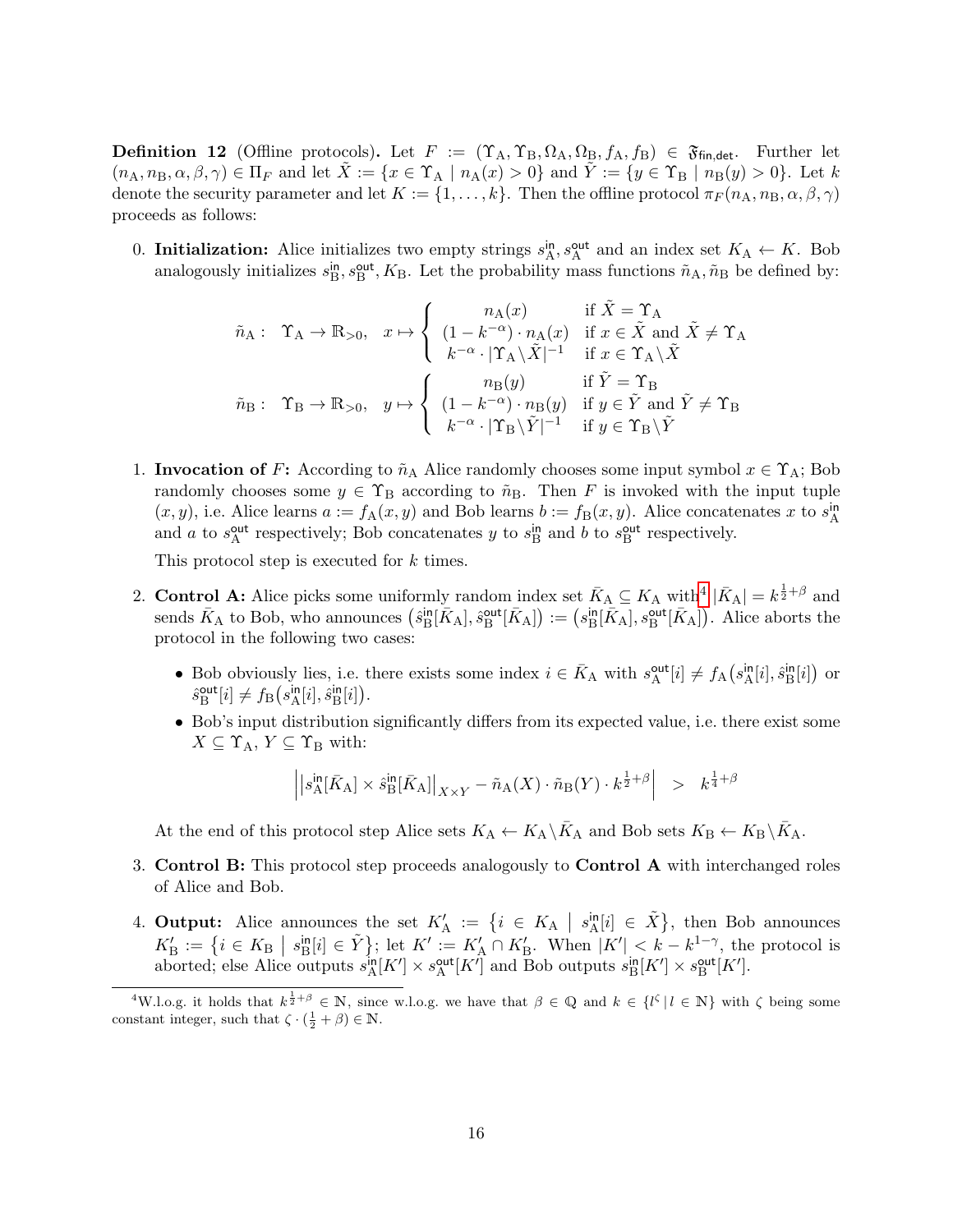### <span id="page-18-0"></span>4.2 Linking offline protocols to cheating situations

In this section we show that, given any 2-party function  $F = (\Upsilon_A, \Upsilon_B, \Omega_A, \Omega_B, f_A, f_B) \in \mathfrak{F}_{fin, det}$  and given that Alice is honest, there always exists some cheating strategy  $\eta \in \mathfrak{N}_F$ , such that the actual and the prescribed input distributions in the step **Invocation of**  $F$  of a corresponding offline protocol are polynomially close to the mappings  $(x, y) \mapsto \eta(x, y, \Upsilon_B)$  and  $(x, y') \mapsto \eta(x, \Upsilon_B, y')$ respectively.

#### <span id="page-18-1"></span>4.2.1 Blurred cheating situations

As mentioned above, cheating situations will characterize the actual and claimed input distributions in an offline protocol only up to some polynomial error. Therefore, in this section we define a class of functions that fulfill the conditions to cheating situations only up to some error parameter. Then we show that by these *blurred cheating situations* we can strictly bound a corrupted Bob's deviation from honest behaviour.

<span id="page-18-6"></span>**Definition 13** (Blurred cheating situations). For  $F = (\Upsilon_A, \Upsilon_B, \Omega_A, \Omega_B, f_A, f_B) \in \mathfrak{F}_{fin, det}$  and  $\varepsilon, \delta \in \mathbb{R}_{\geq 0}$  let  $\tilde{\mathfrak{N}}_F(\varepsilon, \delta)$  denote the set of all mappings  $\nu : \Upsilon_A \times \Upsilon_B^2 \to \mathbb{R}_{\geq 0}$  that meet the following five conditions:

- 1. It holds that  $\nu(\Upsilon_A, \Upsilon_B, \Upsilon_B) = 1$ .
- 2. For all  $x \in \Upsilon_A$  it holds that  $\nu(x, \Upsilon_B, \Upsilon_B) \ge \delta$ .
- 3. For all  $x \in \Upsilon_A$ ,  $y \in \Upsilon_B$  it holds that  $|\nu(x, y, \Upsilon_B) \nu(x, \Upsilon_B, \Upsilon_B) \cdot \nu(\Upsilon_A, y, \Upsilon_B)| < \varepsilon$ .
- 4. For all  $x \in \Upsilon_A$ ,  $y' \in \Upsilon_B$  it holds that  $|\nu(x, \Upsilon_B, y') \nu(x, \Upsilon_B, \Upsilon_B) \cdot \nu(\Upsilon_A, \Upsilon_B, y')| < \varepsilon$ .
- 5. For all  $x \in \Upsilon_A$ ,  $y, y' \in \Upsilon_B$  with  $(x, y) \stackrel{F}{\n\rightarrow} (x, y')$  it holds that  $\nu(x, y, y') < \varepsilon$ .

<span id="page-18-4"></span>Notation 14. Let  $F := (\Upsilon_A, \Upsilon_B, \Omega_A, \Omega_B, f_A, f_B) \in \mathfrak{F}_{fin, det}$  and let  $\pi := \pi_F(n_A, n_B, \alpha, \beta, \gamma)$ , such that  $(n_A, n_B, \alpha, \beta, \gamma) \in \Pi_F$ . Further let  $\varepsilon, \Delta \in \mathbb{R}_{>0}$ . Let k denote the security parameter. Then by  $\Lambda_A(\pi,\varepsilon,\Delta)$  we denote the set<sup>[5](#page-18-2)</sup> of all protocol runs of  $\pi$  that are aborted or for that it holds:

• For  $K := \{1, \ldots, k\}$  and every  $X \subseteq \Upsilon_A, Y \subseteq \Upsilon_B$  we have:

<span id="page-18-3"></span>
$$
k^{\Delta} > | |s^{\text{in}}_{\mathcal{A}}[K]|_X - k \cdot \tilde{n}_{\mathcal{A}}(X) |
$$
 (1)

$$
k^{(\frac{1}{2}+\beta)\Delta} > |[s_{\mathcal{A}}^{\text{in}}[\bar{K}_{\mathcal{A}}] \times s_{\mathcal{B}}^{\text{in}}[\bar{K}_{\mathcal{A}}]|_{X \times Y} - k^{-\frac{1}{2}+\beta} \cdot |s_{\mathcal{A}}^{\text{in}}[K] \times s_{\mathcal{B}}^{\text{in}}[K]|_{X \times Y}| \tag{2}
$$

$$
k^{\Delta} > | |s_{\mathcal{A}}^{\mathsf{in}}[K] \times s_{\mathcal{B}}^{\mathsf{in}}[K]|_{X \times Y} - |s_{\mathcal{B}}^{\mathsf{in}}[K]|_{Y} \cdot \tilde{n}_{\mathcal{A}}(X)| \tag{3}
$$

$$
k^{\frac{1}{4}+\beta} \geq \left| \left| s_A^{\text{in}}[\bar{K}_A] \times \hat{s}_B^{\text{in}}[\bar{K}_A] \right|_{X \times Y} - \tilde{n}_A(X) \cdot \tilde{n}_B(Y) \cdot k^{\frac{1}{2}+\beta} \right| \tag{4}
$$

$$
|K'| \geq k - k^{1-\gamma} \tag{5}
$$

• For all  $x \in \Upsilon_A$ ,  $y, y' \in \Upsilon_B$  with  $(x, y) \stackrel{F}{\n\rightarrow} (x, y')$  we have:

<span id="page-18-5"></span>
$$
\left| s_A^{\text{in}}[\bar{K}_A] \times s_B^{\text{in}}[\bar{K}_A] \times \hat{s}_B^{\text{in}}[\bar{K}_A] \right|_{(x,y,y')} \quad < \quad k^{\varepsilon} \tag{6}
$$

<span id="page-18-2"></span><sup>&</sup>lt;sup>5</sup>Equivalently, one can consider  $\Lambda_A(\pi, \varepsilon, \Delta)$  a predicate on protocol runs. Note that  $\Lambda_A(\pi, \varepsilon, \Delta)$  is well-defined as long as at least one party is honest. W.l.o.g. we assume that this is always the case.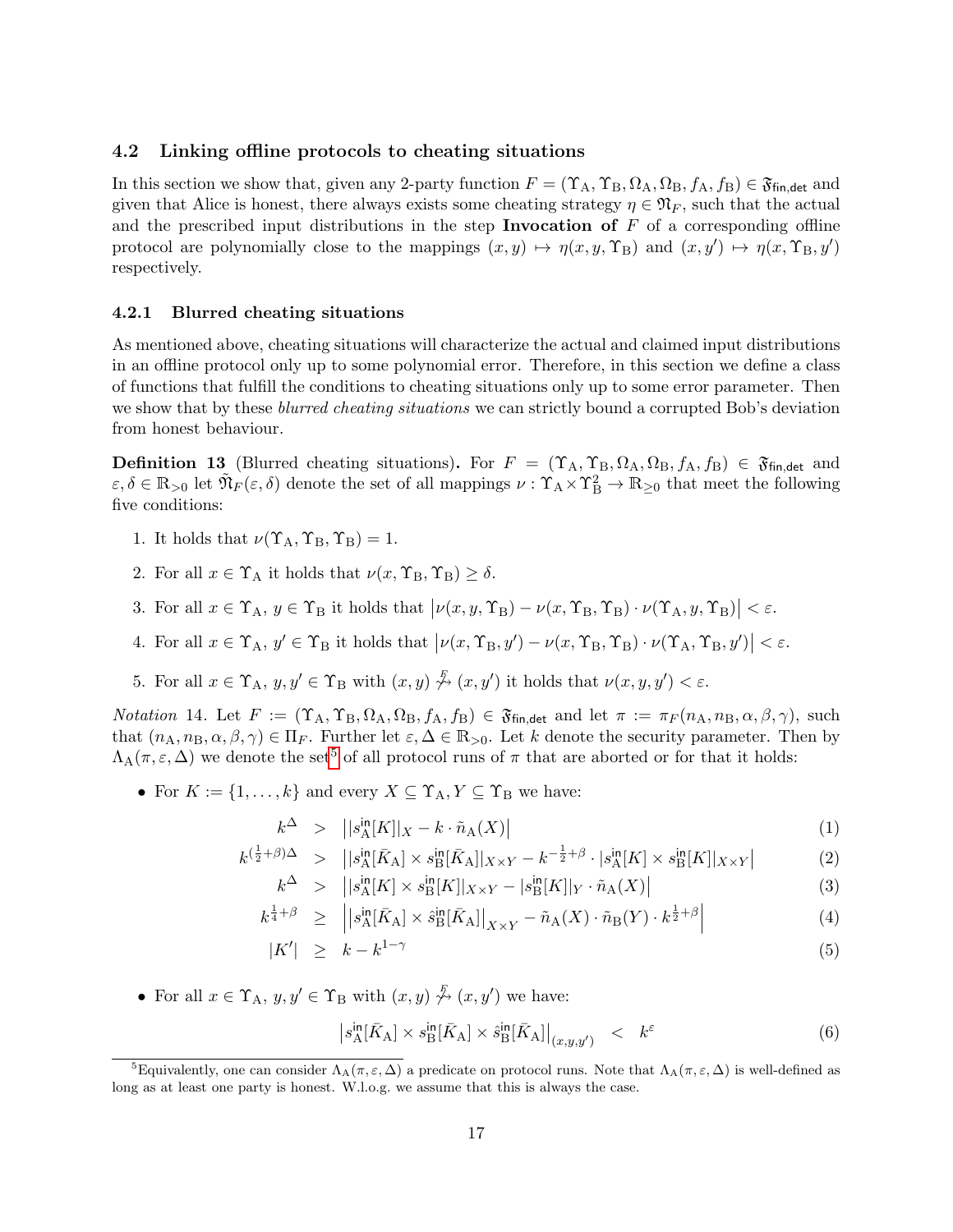By  $\Lambda_{\text{B}}(\pi,\varepsilon,\Delta)$  we denote the set of all protocol runs that are aborted or for that it holds:

• For  $K := \{1, \ldots, k\}$  and every  $X \subseteq \Upsilon_A, Y \subseteq \Upsilon_B$  we have:

<span id="page-19-2"></span>
$$
k^{\Delta} > | |s_{\text{B}}^{\text{in}}[K]|_{Y} - k \cdot \tilde{n}_{\text{B}}(Y) | \qquad (7)
$$

$$
k^{(\frac{1}{2}+\beta)\Delta} > ||s_{\mathcal{A}}^{\text{in}}(\bar{K}_{\mathcal{B}}] \times s_{\mathcal{B}}^{\text{in}}(\bar{K}_{\mathcal{B}}||_{X \times Y} - k^{-\frac{1}{2}+\beta}|s_{\mathcal{A}}^{\text{in}}[K] \times s_{\mathcal{B}}^{\text{in}}[K||_{X \times Y}]
$$
(8)

$$
k^{\Delta} > | |s^{\text{in}}_{\mathcal{A}}[K] \times s^{\text{in}}_{\mathcal{B}}[K]|_{X \times Y} - |s^{\text{in}}_{\mathcal{A}}[K]|_{X} \cdot \tilde{n}_{\mathcal{B}}(Y)| \tag{9}
$$

$$
k^{\frac{1}{4}+\beta} \geq \left| \left| \hat{s}_{\mathcal{A}}^{\mathsf{in}}[\bar{K}_{\mathcal{B}}] \times s_{\mathcal{B}}^{\mathsf{in}}[\bar{K}_{\mathcal{B}}] \right|_{X \times Y} - \tilde{n}_{\mathcal{A}}(X) \cdot \tilde{n}_{\mathcal{B}}(Y) \cdot k^{\frac{1}{2}+\beta} \right| \tag{10}
$$

$$
|K'| \geq k - k^{1-\gamma} \tag{11}
$$

• For all  $x, x' \in \Upsilon_A$ ,  $y \in \Upsilon_B$  for that exists some  $y' \in \Upsilon_A$  with  $f_A(x, y) = f_A(x, y')$  and  $(f_A(x', y), f_B(x', y)) \neq (f_A(x', y'), f_B(x', y'))$  we have:

$$
\left| s_{\rm A}^{\rm in}[\bar{K}_{\rm B}] \times \hat{s}_{\rm A}^{\rm in}[\bar{K}_{\rm B}] \times s_{\rm B}^{\rm in}[\bar{K}_{\rm B}] \right|_{(x,x',y)} \quad < \quad k^{\varepsilon} \tag{12}
$$

We say that some predicate P holds for almost all (non-aborted) protocol runs in  $\Lambda_A(\pi,\varepsilon,\Delta)$ , when there exists some constant  $k_0 \in \mathbb{N}$ , such that P holds for all (non-aborted) protocol runs in  $\Lambda_A(\pi,\varepsilon,\Delta)$  with security parameter greater than  $k_0$ ; analogously for  $\Lambda_B(\pi,\varepsilon,\Delta)$ 

<span id="page-19-0"></span>**Lemma 15** (Stability of random distributions). Let  $(X_k)_{k\in\mathbb{N}}$  be some sequence of binomially and/or hypergeometrically distributed random variables  $X_k$ , such that  $P[0 \le X_k \le k] = 1$  for all  $k \in \mathbb{N}$ . Further let  $\Delta \in \mathbb{R}$ , such that  $\Delta > \frac{1}{2}$  $\frac{1}{2}$ . Then the probability  $\mathbf{P}[|X_k - \mathbf{E}(X_k)| \geq k^{\Delta}]$  is negligible in k.

*Proof.* Hoeffding's inequality (Theorem 2 in [\[Hoe63\]](#page-42-11)) implies that for all  $n \in \mathbb{N}, c \in \mathbb{R}_{>0}$  and every binomially distributed random variable X with  $P[0 \le X \le n] = 1$  it holds:

$$
\mathbf{P}\big[|X - \mathbf{E}(X)| \ge c\big] \le 2 \cdot \exp\left(-2c^2 \cdot n^{-1}\right)
$$

In chapter 6 of  $[Hoe63]$  it was shown that this estimation also holds when X is distributed hypergeometrically. Thereby for all  $k \in \mathbb{N}$  follows:

$$
\mathbf{P}[|X_k - \mathbf{E}(X_k)| \ge k^{\Delta}] \le 2 \cdot \exp(-2k^{2\Delta - 1}) \quad \Box
$$

<span id="page-19-1"></span>**Corollary 16.** Let  $H$  be some memoryless random source that samples from some finite alphabet  $\Omega$ . Let  $p : \Omega \to \mathbb{R}, x \mapsto \mathbb{P}[\mathcal{H}$  outputs x. Further let A be some arbitrary algorithm that on input  $k \in \mathbb{N}$  sequentially samples up to k random symbols  $X_1, \ldots, X_N \overset{r}{\leftarrow} \mathcal{H}$ , i.e. N is a random variable with  $\mathbf{P}[1 \leq N \leq k] = 1$  and N may be correlated with  $(X_1, \ldots, X_N)$ . Then for all  $\Delta \in \mathbb{R}$  with  $\Delta > \frac{1}{2}$ 2 and all  $S \subseteq \Omega$  the probability  $\mathbf{P}\left[||X_1 \dots X_N|S - N \cdot p(S)|| \geq k^{\Delta} \right]$  is negligible in k.

*Proof.* For our proof we make  $A$  a bit more powerful:  $A$  always samples exactly k random symbols  $X_1, \ldots, X_k \stackrel{r}{\leftarrow} \mathcal{H}$  and then computes and outputs N.

Now, for  $n \in \{1, \ldots, k\}$ ,  $S \subseteq \Omega$  let  $\mathcal{X}_n(S) := |X_1 \ldots X_n|_S$ . Analogously to the proof of Lemma [15](#page-19-0) for all  $n \in \{0, \ldots, k\}, S \subseteq \Omega$  it always holds:

$$
\mathbf{P}\big[|\mathcal{X}_n(S) - n \cdot p(S)| \ge k^{\Delta}\big] \le \mathbf{P}\big[|\mathcal{X}_n(S) - n \cdot p(S)| \ge n^{\Delta}\big] \le 2 \cdot \exp(-2n^{2\Delta - 1})
$$

Further, for  $n < k^{\Delta}$  it trivially holds that  $\mathbf{P}[|\mathcal{X}_n(S) - n \cdot p(S)| \geq k^{\Delta}] = 0$ . Hence follows:

$$
\mathbf{P}\big[|\mathcal{X}_N(S) - N \cdot p(S)| \ge k^{\Delta}\big] \le \sum_{n=\lceil k^{\Delta} \rceil}^k \mathbf{P}\big[|\mathcal{X}_n(S) - n \cdot p(S)| \ge k^{\Delta}\big] \le \frac{2(k - k^{\Delta})}{\exp(2k^{\Delta(2\Delta - 1)})} \quad \Box
$$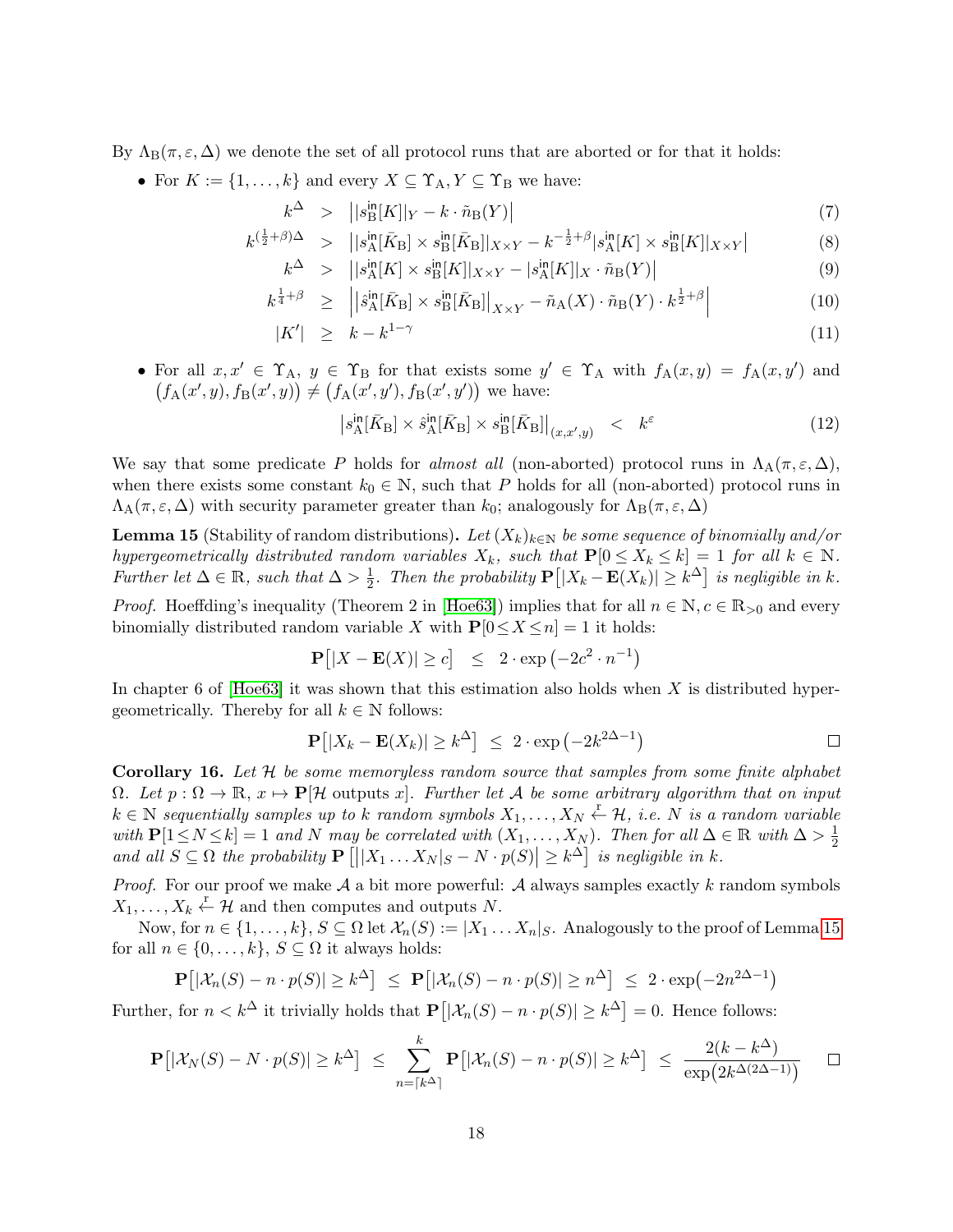<span id="page-20-0"></span>**Lemma 17.** Let  $F := (\Upsilon_A, \Upsilon_B, \Omega_A, \Omega_B, f_A, f_B) \in \mathfrak{F}_{fin, det}$  and  $\pi := \pi_F(n_A, n_B, \alpha, \beta, \gamma)$ , such that  $(n_A, n_B, \alpha, \beta, \gamma) \in \Pi_F$ . Let  $\varepsilon, \Delta \in \mathbb{R}_{>0}$ , such that  $\alpha < \varepsilon$  and  $(2 - \Delta)\beta < \frac{\Delta}{2}$  and  $\frac{1}{2} < \Delta$ . Then, when Alice is honest, a protocol run with fresh randomness for all parties lies in  $\Lambda_A(\pi,\varepsilon,\Delta)$  with overwhelming probability. Analogously, when Bob is honest, a protocol run with fresh randomness for all parties lies in  $\Lambda^{\pi}_{\text{B}}(\pi, \varepsilon, \Delta)$  with overwhelming probability.

*Proof.* When Alice is honest, then  $|s_A^{\text{in}}[K]|_X$  with  $X \subseteq \Upsilon_A$  is a binomially distributed random variable with expected value  $k \cdot \tilde{n}_{A}(X)$ . Hence, by Lemma [15](#page-19-0) only with negligible probability it may happen that  $||s_A^{\text{in}}[K]|_X - k \cdot \tilde{n}_A(X)| \geq k^{\Delta}$ . Analogously, for each  $X \subseteq \Upsilon_A$ ,  $Y \subseteq \Upsilon_B$  only with negligible probability it may happen that  $\left| |s_A^{\text{in}}[\bar{K}_A] \times s_A^{\text{in}}[\bar{K}_B] |_{X \times Y} - k^{-\frac{1}{2} + \beta} |s_A^{\text{in}}[K] \times s_B^{\text{in}}[K] |_{X \times Y} \right| \ge$  $k^{(\frac{1}{2}+\beta)\Delta}$ , since  $|s_A^{\text{in}}[\bar{K}_A] \times s_B^{\text{in}}[\bar{K}_A]|_{X \times Y}$  is hypergeometrically distributed and its expected value is  $k^{-\frac{1}{2}+\beta}|s_A^{\text{in}}[K]|\times s_B^{\text{in}}[K]|_{X\times Y}$ . Thereby, inequation [\(1\)](#page-18-3) and inequation [\(2\)](#page-18-3) of Notation [14](#page-18-4) are shown. Inequation [\(3\)](#page-18-3) follows by Corollary [16,](#page-19-1) since in the protocol step Invocation of  $F$  an honest Alice can be seen as a memoryless random source with output distribution according to  $\tilde{n}_A$ , while the behaviour of a possibly corrupted Bob can be depicted by an algorithm  $A$  that depending on the result of previous invocations of  $F$  decides what to input into  $F$  in the current turn. Further, when Alice is honest, by definition of  $\pi$  (Definition [12\)](#page-17-0) the following two inequalities hold in every non-aborted protocol run:

$$
k^{\frac{1}{4}+\beta} \geq \left| \left| s_A^{\text{in}}[\bar{K}_A] \times \hat{s}_B^{\text{in}}[\bar{K}_A] \right|_{X' \times Y'} - \tilde{n}_A(X') \cdot \tilde{n}_B(Y') \cdot k^{\frac{1}{2}+\beta} \right|
$$
  

$$
|K'| \geq k - k^{1-\gamma}
$$

Now, for the case that Alice is honest only inequation [\(6\)](#page-18-5) is left, which is a bit harder to prove. Let  $\tilde{x} \in \Upsilon_A$ ,  $\tilde{y}, \tilde{y}' \in \Upsilon_B$ , such that  $(\tilde{x}, \tilde{y}) \not\stackrel{F}{\leadsto} (\tilde{x}, \tilde{y}')$ . In case of  $f_A(\tilde{x}, \tilde{y}) \neq f_A(\tilde{x}, \tilde{y}')$  we clearly have that  $\left| s^{\text{in}}_{\text{A}}[\bar{K}_{\text{A}}] \times s^{\text{in}}_{\text{B}}[\bar{K}_{\text{A}}] \right|_{(\tilde{x},\tilde{y},\tilde{y}')} = 0$  for every non-aborted run with honest Alice, since else Alice would have ignored an obvious lie of Bob in protocol step **Control A**. In case of  $f_A(\tilde{x}, \tilde{y}) = f_A(\tilde{x}, \tilde{y}')$ we find some  $\tilde{x}' \in \Upsilon_A$  with  $f_B(\tilde{x}, \tilde{y}) = f_B(\tilde{x}', \tilde{y})$  and  $f_B(\tilde{x}, \tilde{y}') \neq f_B(\tilde{x}', \tilde{y}')$ . On the one hand, Bob cannot distinguish situations where F was invoked with input  $(\tilde{x}, \tilde{y})$  from situations with input  $(\tilde{x}', \tilde{y})$  better than by guessing. On the other hand, he has to answer according challenges in protocol step **Control A** differently, when he wants to simulate successfully that he did input  $\tilde{y}'$ instead of  $\tilde{y}$ . Now we can adduce a simple hybrid argument. We could change the model as follows: Whenever Bob tries to simulate that he did input  $\tilde{y}'$  instead of  $\tilde{y}$  and Alice's input to F was  $\tilde{x}$  or  $\tilde{x}'$ , we replace Alice's input by some fresh random symbol  $\mathbf{x} \in {\tilde{\mathbf{x}}}, \tilde{x}'\}$  with  $\mathbf{P}[\mathbf{x} = \tilde{x}] = \frac{\tilde{n}_A(\tilde{x})}{\tilde{n}_A(\tilde{x}) + \tilde{n}_A(\tilde{x}')}$ and  $\mathbf{P}[\mathbf{x} = \tilde{x}'] = \frac{\tilde{n}_{\mathrm{A}}(\tilde{x}')}{\tilde{n}_{\mathrm{A}}(\tilde{x}) + \tilde{n}_{\mathrm{A}}}$  $\frac{n_{\rm A}(x)}{n_{\rm A}(\tilde{x})+\tilde{n}_{\rm A}(\tilde{x}')}$  and update Alice's memory consistently. This does not change the distribution of protocol runs in any way. So, in case of  $|s_A^{\text{in}}[\bar{K}_A] \times s_B^{\text{in}}[\bar{K}_A] \times \hat{s}_B^{\text{in}}[\bar{K}_A]|_{(\tilde{x},\tilde{y},\tilde{y}')} \geq k^{\varepsilon}$  we can bound the probability  $p$  that Bob is not caught cheating as follows:

$$
p \leq \left( \frac{\max(\tilde{n}_{\mathcal{A}}(\tilde{x}), \tilde{n}_{\mathcal{A}}(\tilde{x}'))}{\tilde{n}_{\mathcal{A}}(\tilde{x}) + \tilde{n}_{\mathcal{A}}(\tilde{x}')} \right)^{k^{\varepsilon}} = \left( 1 - \frac{\min(\tilde{n}_{\mathcal{A}}(\tilde{x}), \tilde{n}_{\mathcal{A}}(\tilde{x}'))}{\tilde{n}_{\mathcal{A}}(\tilde{x}) + \tilde{n}_{\mathcal{A}}(\tilde{x}')} \right)^{k^{\varepsilon}}
$$

Moreover, by definition of  $\pi$  (Definition [12\)](#page-17-0) we can estimate  $\min_{x \in \Upsilon_A} (\tilde{n}_A(x)) > \frac{k^{-\alpha}}{\Upsilon_A}$  $\frac{k^{-\alpha}}{|\Upsilon_A|}$ , if only the security parameter k is great enough. Hence, for almost all security parameters  $k$  follows:

$$
p \leq \left(1 - \frac{\min_{x \in \Upsilon_A} (\tilde{n}_A(x))}{\tilde{n}_A(\tilde{x}) + \tilde{n}_A(\tilde{x}')} \right)^{k^{\varepsilon}} < \left(1 - \frac{k^{-\alpha}}{|\Upsilon_A|}\right)^{k^{\varepsilon}} \leq \exp\left(-\frac{k^{\varepsilon - \alpha}}{|\Upsilon_A|}\right)
$$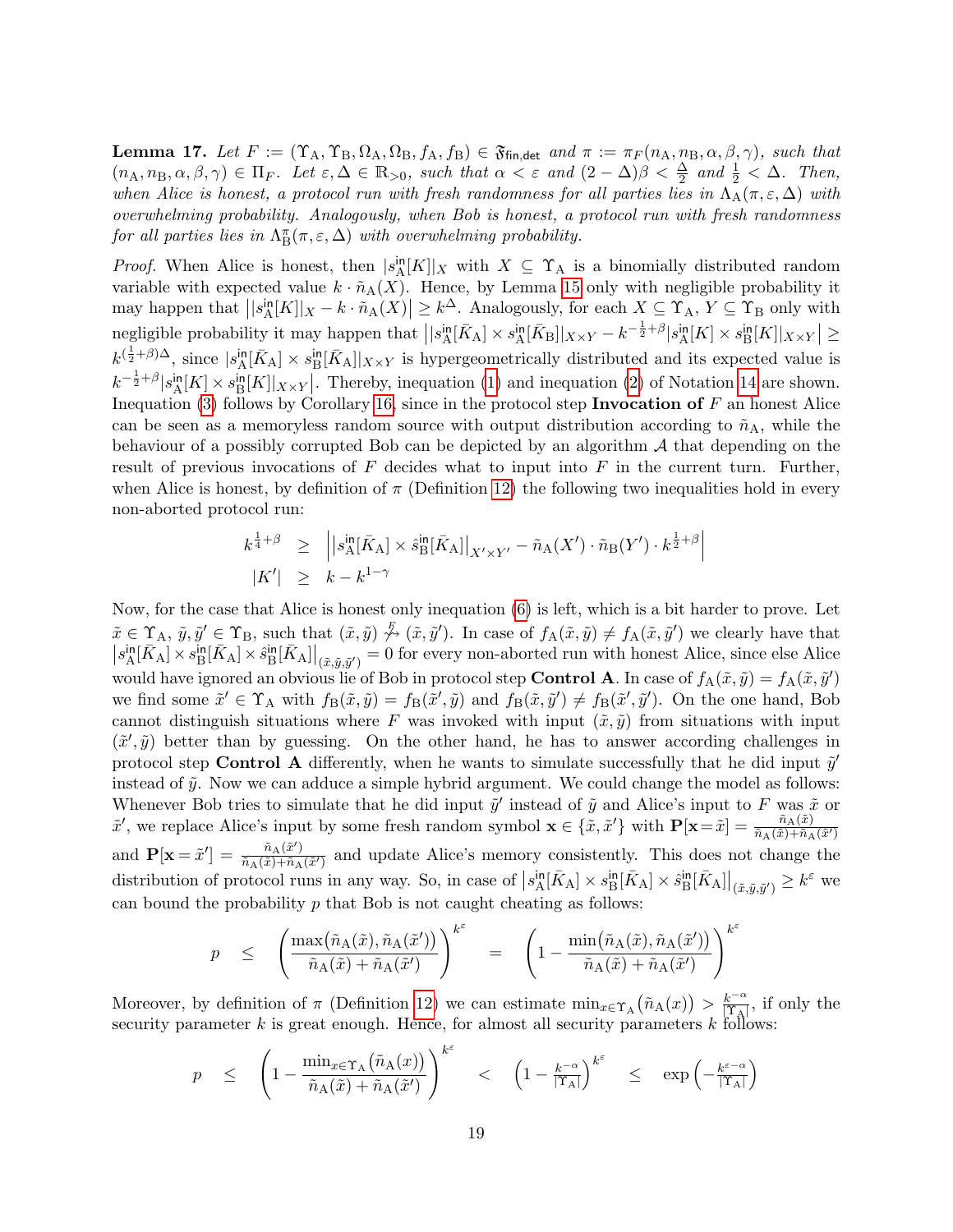This is negligible, since  $\alpha < \varepsilon$  by assumption.

When Bob is honest, we can almost analogously prove that a protocol run with fresh randomness for all parties lies in  $\Lambda^{\pi}_{B}(\pi,\varepsilon,\Delta)$  with overwhelming probability. Only inequation [\(8\)](#page-19-2) is a bit more intricate to prove. Here, the random variable  $|s_A^{\text{in}}[\bar{K}_B] \times s_B^{\text{in}}[\bar{K}_B]|_{X \times Y}$  with  $X \subseteq \Upsilon_A$ ,  $Y \subseteq \Upsilon_B$  has  $\text{expectation } k^{\frac{1}{2}+\beta} \cdot |K\backslash \bar{K}_{A}|^{-1} \cdot |s^{\text{in}}_{A}[K\backslash \bar{K}_{A}] \times s^{\text{in}}_{B}[K\backslash \bar{K}_{A}]|_{X\times Y}$ . Nonetheless, by Lemma [15](#page-19-0) for arbitrary but constant  $\Delta' \in \mathbb{R}$  with  $\frac{1}{2} < \Delta'$  follows that only with negligible probability may happen:

$$
\left| |s^{\text{in}}_{\text{A}}[\bar{K}_{\text{B}}] \times s^{\text{in}}_{\text{B}}[\bar{K}_{\text{B}}]|_{X \times Y} - \frac{k^{\frac{1}{2} + \beta} \cdot |s^{\text{in}}_{\text{A}}[K \setminus \bar{K}_{\text{A}}] \times s^{\text{in}}_{\text{B}}[K \setminus \bar{K}_{\text{A}}]|_{X \times Y}}{k - k^{\frac{1}{2} + \beta}} \right| \geq k^{(\frac{1}{2} + \beta)\Delta'}
$$

Furthermore, when at least one party is honest, by definition of  $\pi$  (Definition [12\)](#page-17-0) for every nonaborted protocol run it holds:

$$
||s_{\mathcal{A}}^{\mathsf{in}}[K \setminus \bar{K}_{\mathcal{A}}] \times s_{\mathcal{B}}^{\mathsf{in}}[K \setminus \bar{K}_{\mathcal{A}}]||_{X \times Y} - |s_{\mathcal{A}}^{\mathsf{in}}[K] \times s_{\mathcal{B}}^{\mathsf{in}}[K]||_{X \times Y} \Big| \leq ||\bar{K}_{\mathcal{A}}|| = k^{\frac{1}{2} + \beta}
$$

Thereby, that  $\left| \left| s_A^{\text{in}}[\bar{K}_B] \times s_B^{\text{in}}[\bar{K}_B] \right|_{X \times Y} - k^{-\frac{1}{2} + \beta} |s_A^{\text{in}}[K] \times s_B^{\text{in}}[K] \right|_{X \times Y} \right| \geq k^{(\frac{1}{2} + \beta)\Delta'} + 2k^{2\beta}$  may happen only with negligible probability. Finally, for almost all security parameters  $k$  we can estimate  $k^{(\frac{1}{2}+\beta)\Delta'}+2k^{2\beta}\leq k^{(\frac{1}{2}+\beta)\Delta}$ , since  $2\beta<(\frac{1}{2}+\beta)\Delta$  by assumption and we can choose  $\Delta'<\Delta$ .

<span id="page-21-0"></span>**Lemma 18.** Let  $F := (\Upsilon_A, \Upsilon_B, \Omega_A, \Omega_B, f_A, f_B) \in \mathfrak{F}_{fin, det}$  and  $\pi := \pi_F(n_A, n_B, \alpha, \beta, \gamma)$ , such that  $(n_A, n_B, \alpha, \beta, \gamma) \in \Pi_F$ . Further let  $\varepsilon, \Delta, \omega, \omega' \in \mathbb{R}_{>0}$  and let  $\alpha < \omega' < (\frac{1}{2} + \beta)(1 - \Delta)$  and  $\omega < \min(\frac{1}{4}, 1-\Delta)$  and  $\varepsilon \leq \frac{1}{2} + \beta - \omega$ . Then for almost all non-aborted runs in  $\Lambda_A(\pi, \varepsilon, \Delta)$  there exists some  $\nu \in \tilde{\mathfrak{N}}_F(k^{-\omega}, k^{-\omega'})$ , such that for all  $x \in \Upsilon_A$ ,  $y, y' \in \Upsilon_B$  it holds:

$$
k^{-\omega} > |\nu(x, \Upsilon_B, y') - \tilde{n}_A(x) \cdot \tilde{n}_B(y')|
$$
  
\n
$$
k^{-\omega} > |\nu(x, y, \Upsilon_B) - k^{-1} \cdot |s_A^{\text{in}}[K] \times s_B^{\text{in}}[K]|_{(x, y)}|
$$

Proof. Let  $\nu: \Upsilon_A \times \Upsilon_B^2 \to \mathbb{R}_{\geq 0}$ ,  $(x, y, y') \mapsto k^{-\frac{1}{2}-\beta} \left| s_A^{in}[\bar{K}_A] \times s_B^{in}[\bar{K}_A] \times \hat{s}_B^{in}[\bar{K}_A] \right|_{(x, y, y')}$ . First, let us check that  $\nu \in \tilde{\mathfrak{N}}_F(k^{-\omega}, k^{-\omega'})$ , i.e.  $\nu$  fulfills the five conditions of Definition [13:](#page-18-6)

- 1. For all non-aborted runs in  $\Lambda_A(\pi,\varepsilon,\Delta)$  we have that  $\nu(\Upsilon_A, \Upsilon_B, \Upsilon_B) = 1$  by construction.
- 2. By definition (Notation [14\)](#page-18-4) for all non-aborted runs in  $\Lambda_A(\pi,\varepsilon,\Delta)$  and all  $x \in \Upsilon_A$  it holds:

$$
\nu(x, \Upsilon_B, \Upsilon_B) = k^{-\frac{1}{2} - \beta} |s_A^{\text{in}}[\bar{K}_A] \times s_B^{\text{in}}[\bar{K}_A]|_{\{x\} \times \Upsilon_B}
$$
  
\n
$$
\stackrel{(2)}{>} k^{-\frac{1}{2} - \beta} \left( k^{-\frac{1}{2} + \beta} |s_A^{\text{in}}[K] \times s_B^{\text{in}}[K]|_{\{x\} \times \Upsilon_B} - k^{(\frac{1}{2} + \beta)\Delta} \right)
$$
  
\n
$$
= k^{-1} |s_A^{\text{in}}[K]|_x - k^{(\frac{1}{2} + \beta)(\Delta - 1)}
$$
  
\n
$$
\stackrel{(1)}{>} k^{-1} (k \cdot \tilde{n}_A(x) - k^\Delta) - k^{(\frac{1}{2} + \beta)(\Delta - 1)}
$$
  
\n
$$
= \tilde{n}_A(x) - k^{\Delta - 1} - k^{(\frac{1}{2} + \beta)(\Delta - 1)}
$$

For almost all security parameters k we can estimate that from below by  $k^{-\omega'}$ , since we have that  $\alpha < \omega' < (\frac{1}{2} + \beta)(1 - \Delta) < 1 - \Delta$  by assumption and  $\tilde{n}_{A}(x) > k^{-\alpha}|\Upsilon_{A}|^{-1}$  for all  $x \in \Upsilon_{A}$ if only  $k$  is great enough.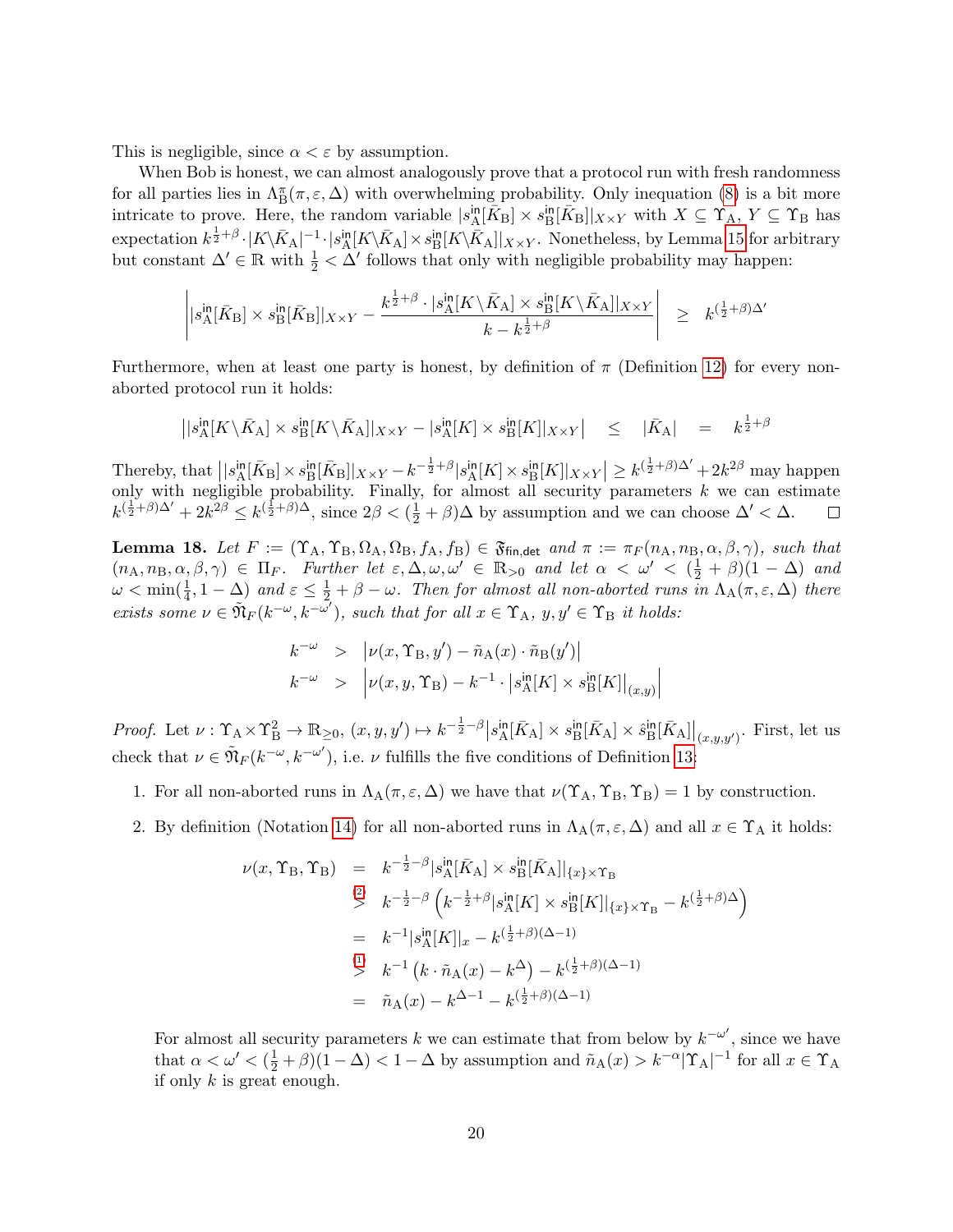3. By definition (Notation [14\)](#page-18-4) for all non-aborted runs in  $\Lambda_A(\pi,\varepsilon,\Delta)$  and all  $x \in \Upsilon_A$ ,  $y \in \Upsilon_B$  it holds:

$$
\begin{array}{lll} & \left|\nu(x,y,\Upsilon_{\rm B})-\nu(x,\Upsilon_{\rm B},\Upsilon_{\rm B})\cdot\nu(\Upsilon_{\rm A},y,\Upsilon_{\rm B})\right| \\ \\ = & \left|k^{-\frac{1}{2}-\beta}|s^{\rm in}_{\rm A}[\bar{K}_{\rm A}] \times s^{\rm in}_{\rm B}[\bar{K}_{\rm A}]|_{(x,y)} - k^{-1-2\beta}|s^{\rm in}_{\rm A}[\bar{K}_{\rm A}]|_{x}\cdot\left|s^{\rm in}_{\rm B}[\bar{K}_{\rm A}]|_{y}\right|\right.\\ & \left. \quad \ \ \, \langle k^{-1}|s^{\rm in}_{\rm A}[K] \times s^{\rm in}_{\rm B}[K]|_{(x,y)} - k^{-1-2\beta}|s^{\rm in}_{\rm A}[\bar{K}_{\rm A}]|_{x}\cdot|s^{\rm in}_{\rm B}[\bar{K}_{\rm A}]|_{y}\right| + k^{(\frac{1}{2}+\beta)(\Delta-1)}\\ & \left|k^{-1}|s^{\rm in}_{\rm A}[K] \times s^{\rm in}_{\rm B}[K]|_{(x,y)} - k^{-\frac{3}{2}-\beta}|s^{\rm in}_{\rm A}[K]|_{x}\cdot|s^{\rm in}_{\rm B}[\bar{K}_{\rm A}]|_{y}\right| + 2k^{(\frac{1}{2}+\beta)(\Delta-1)}\\ & \left|k^{-1}|s^{\rm in}_{\rm A}[K] \times s^{\rm in}_{\rm B}[K]|_{(x,y)} - k^{-2}|s^{\rm in}_{\rm A}[K]|_{x}\cdot|s^{\rm in}_{\rm B}[K]|_{y}\right| + 3k^{(\frac{1}{2}+\beta)(\Delta-1)}\\ & \left|k^{-1}|s^{\rm in}_{\rm A}[K] \times s^{\rm in}_{\rm B}[K]|_{(x,y)} - k^{-1}\cdot\tilde{n}(x)\cdot|s^{\rm in}_{\rm B}[K]|_{y}\right| + 3k^{(\frac{1}{2}+\beta)(\Delta-1)} + k^{\Delta-1}\\ & \left|3\right| \cdot 3k^{(\frac{1}{2}+\beta)(\Delta-1)} + 2k^{\Delta-1} \end{array}
$$

For almost all security parameters k we can estimate that from above by  $k^{-\omega}$ , since  $\beta < \frac{1}{2}$ by definition (Notation [11\)](#page-16-4) and  $\Delta < 1 - \omega$  by assumption.

4. By definition (Notation [14\)](#page-18-4) for all non-aborted runs in  $\Lambda_A(\pi,\varepsilon,\Delta)$  and all  $x \in \Upsilon_A$ ,  $y' \in \Upsilon_B$ it holds:

$$
\begin{split}\n&\left|\nu(x,\Upsilon_{\rm B},y')-\nu(x,\Upsilon_{\rm B},\Upsilon_{\rm B})\cdot\nu(\Upsilon_{\rm A},\Upsilon_{\rm B},y')\right| \\
&= |k^{-\frac{1}{2}-\beta}|s_{\rm A}^{\rm in}[\bar{K}_{\rm A}] \times \hat{s}_{\rm B}^{\rm in}[\bar{K}_{\rm A}]|_{(x,y')} - k^{-1-2\beta}|s_{\rm A}^{\rm in}[\bar{K}_{\rm A}]|_{x} \cdot \left|\hat{s}_{\rm B}^{\rm in}[\bar{K}_{\rm A}]|_{y'}\right| \\
&\stackrel{\text{(4)}}{\leq} |\tilde{n}_{\rm A}(x)\cdot\tilde{n}_{\rm B}(y') - k^{-1-2\beta}|s_{\rm A}^{\rm in}[\bar{K}_{\rm A}]|_{x} \cdot \left|\hat{s}_{\rm B}^{\rm in}[\bar{K}_{\rm A}]|_{y'}\right| + k^{-\frac{1}{4}} \\
&\stackrel{\text{(4)}}{\leq} |\tilde{n}_{\rm A}(x)\cdot\tilde{n}_{\rm B}(y') - \tilde{n}_{\rm A}(x)\cdot\tilde{n}_{\rm B}(y')| + 3k^{-\frac{1}{4}}\n\end{split}
$$

 $\bigg\}$  $\begin{array}{c} \end{array}$ 

For almost all security parameters k we can estimate that from above by  $k^{-\omega}$ , since  $\omega < \frac{1}{4}$ by assumption.

5. By definition (Notation [14\)](#page-18-4) for all non-aborted runs in  $\Lambda_A(\pi,\varepsilon,\Delta)$  and all  $x \in \Upsilon_A$ ,  $y, y' \in \Upsilon_B$ with  $(x, y) \overset{F}{\nightharpoondown} (x, y')$  it holds:

$$
\nu(x,y,y') \quad = \quad k^{-\frac{1}{2}-\beta} \big| s_A^{\text{in}}[\bar{K}_A] \times s_B^{\text{in}}[\bar{K}_A] \times \hat{s}_B^{\text{in}}[\bar{K}_A] \big|_{(x,y,y')} \quad \overset{\text{(6)}}{\lt} \quad k^{\varepsilon-\frac{1}{2}-\beta} \quad \leq \quad k^{-\omega}
$$

So for all non-aborted protocol runs in  $\Lambda_A(\pi,\varepsilon,\Delta)$  it holds that  $\nu \in \tilde{\mathfrak{N}}_F(k^{-\omega},k^{-\omega'})$ . Still there are two properties of  $\nu$  left to be shown:

• By definition (Notation [14\)](#page-18-4) for all non-aborted runs in  $\Lambda_A(\pi,\varepsilon,\Delta)$  and all  $x \in \Upsilon_A$ ,  $y' \in \Upsilon_B$ it holds:

$$
\begin{array}{rcl} \left| \nu(x,\Upsilon_{\rm B},y') - \tilde{n}_{\rm A}(x) \cdot \tilde{n}_{\rm B}(y') \right| & = & \left| k^{-\frac{1}{2} - \beta} |s_{\rm A}^{\rm in}[\bar{K}_{\rm A}] \times \hat{s}_{\rm B}^{\rm in}[\bar{K}_{\rm A}] \right|_{(x,y')} - \tilde{n}_{\rm A}(x) \cdot \tilde{n}_{\rm B}(y') \right| \\ & \leq & \left| \tilde{n}_{\rm A}(x) \cdot \tilde{n}_{\rm B}(y') - \tilde{n}_{\rm A}(x) \cdot \tilde{n}_{\rm B}(y') \right| + k^{-\frac{1}{4}} \\ & \leq & k^{-\omega} \end{array}
$$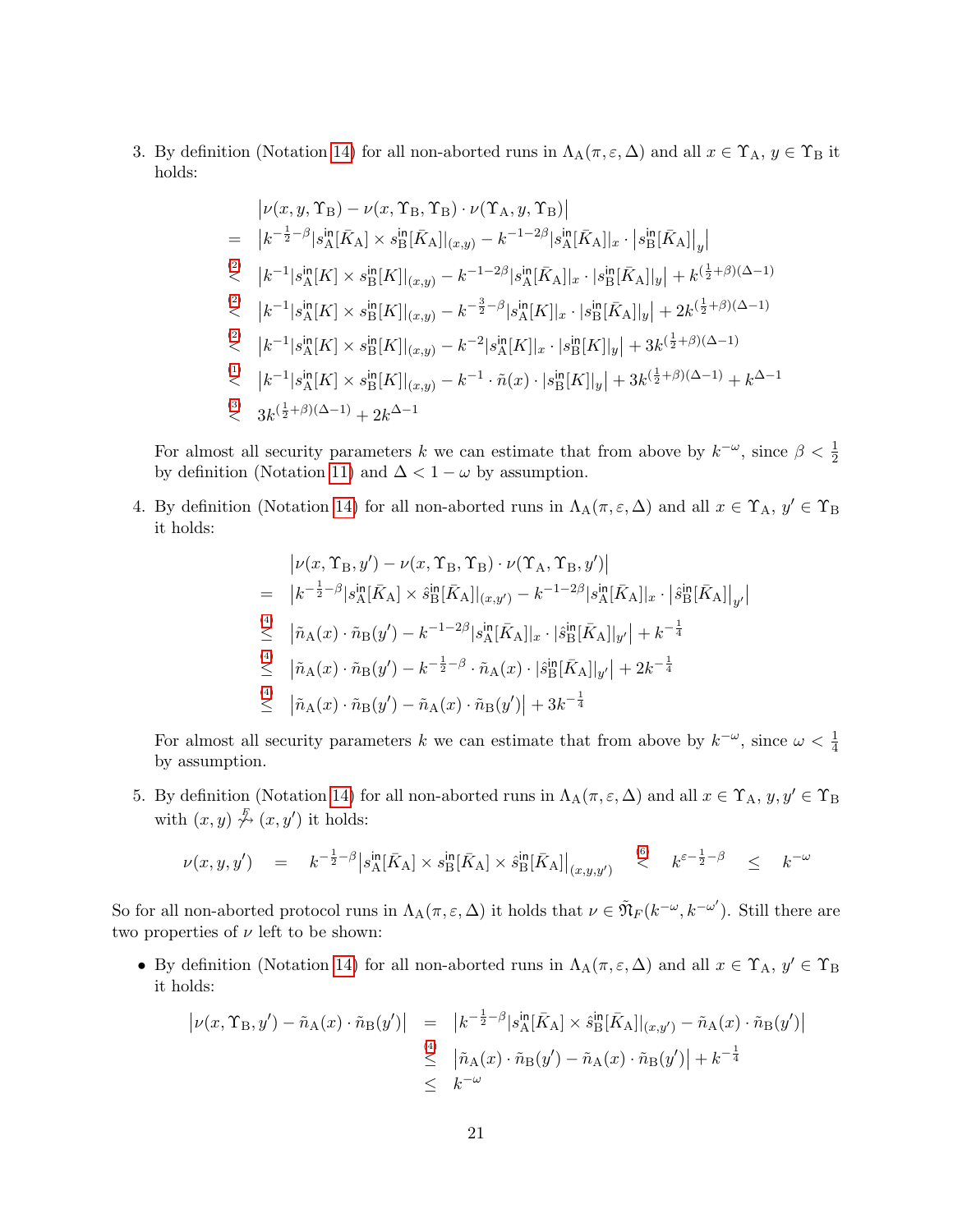• By definition (Notation [14\)](#page-18-4) for all non-aborted runs in  $\Lambda_A(\pi, \varepsilon, \Delta)$  and all  $x \in \Upsilon_A$ ,  $y \in \Upsilon_B$  it holds:

$$
\begin{split} & |\nu(x,y,\Upsilon_{\rm B})-k^{-1}\cdot |s^{\rm in}_{\rm A}[K]\times s^{\rm in}_{\rm B}[K]|_{(x,y)}| \\ = & |k^{-\frac{1}{2}-\beta}|s^{\rm in}_{\rm A}[\bar{K}_{\rm A}]\times s^{\rm in}_{\rm B}[\bar{K}_{\rm A}]|_{(x,y)} - k^{-1}\cdot |s^{\rm in}_{\rm A}[K]\times s^{\rm in}_{\rm B}[K]|_{(x,y)}| \\ & \overset{(2)}< \quad \big|k^{-1}|s^{\rm in}_{\rm A}[K]\times s^{\rm in}_{\rm B}[K]|_{(x,y)} - k^{-1}\cdot |s^{\rm in}_{\rm A}[K]\times s^{\rm in}_{\rm B}[K]|_{(x,y)}\big| + k^{(\frac{1}{2}+\beta)(\Delta-1)} \end{split}
$$

For almost all security parameters k we can estimate that from above by  $k^{-\omega}$ , since  $\beta < \frac{1}{2}$ by definition (Notation [11\)](#page-16-4) and  $\Delta < 1 - \omega$  by assumption.

#### <span id="page-23-0"></span>4.2.2 From blurred cheating situations to non-blurred cheating situations

Now we show that every blurred cheating situation is sufficiently close to a non-blurred cheating situation, so that even a corrupted Bob's actual and prescribed input distributions in a nonaborted offline protocol will be polynomially close to the mappings  $(x, y) \mapsto \eta(x, y, \Upsilon_B)$  and  $(x, y') \mapsto \eta(x, \Upsilon_B, y')$  respectively with overwhelming probability, where  $\eta$  is a (non-blurred) cheating situation for the underlying 2-party function.

<span id="page-23-1"></span>**Lemma 19** (Rescalability of cheating situations). Let  $F := (\Upsilon_A, \Upsilon_B, \Omega_A, \Omega_B, f_A, f_B) \in \mathfrak{F}_{fin, det}$  and let  $\eta \in \mathfrak{N}_F$ . Further let  $\tau : \Upsilon_A \to \mathbb{R}_{>0}$ , such that  $\sum_{x \in \Upsilon_A} \tau(x) \cdot \eta(x, \Upsilon_B, \Upsilon_B) = 1$ . Then the mapping  $\tilde{\eta}: \Upsilon_A \times \Upsilon_B^2 \to \mathbb{R}_{\geq 0}, (x, y, y') \mapsto \tau(x) \cdot \eta(x, y, y')$  is a cheating situation for F.

Proof. We just have to check the five conditions of Definition [7:](#page-16-1)

- 1. We have that  $\tilde{\eta}(\Upsilon_A, \Upsilon_B, \Upsilon_B) = \sum_{x \in \Upsilon_A} \tau(x) \cdot \eta(x, \Upsilon_B, \Upsilon_B) = 1.$
- 2. For all  $x \in \Upsilon_A$  we have that  $\tilde{\eta}(x, \Upsilon_B, \Upsilon_B) > 0$ , since  $\tau(x) > 0$  and  $\eta(x, \Upsilon_B, \Upsilon_B) > 0$ .
- 3. For all  $x \in \Upsilon_A$ ,  $y \in \Upsilon_B$  we have that  $\tilde{\eta}(x, y, \Upsilon_B) = \tau(x) \cdot \eta(x, \Upsilon_B, \Upsilon_B) \cdot \eta(\Upsilon_A, y, \Upsilon_B)$ , whereby especially follows  $\tilde{\eta}(\Upsilon_A, y, \Upsilon_B) = \eta(\Upsilon_A, y, \Upsilon_B)$ . Hence we can conclude:

$$
\tilde{\eta}(x, y, \Upsilon_B) = \underbrace{\tau(x) \cdot \eta(x, \Upsilon_B, \Upsilon_B)}_{\tilde{\eta}(x, \Upsilon_B, \Upsilon_B)} \cdot \underbrace{\eta(\Upsilon_A, y, \Upsilon_B)}_{\tilde{\eta}(\Upsilon_A, y, \Upsilon_B)} = \tilde{\eta}(x, \Upsilon_B, \Upsilon_B) \cdot \tilde{\eta}(\Upsilon_A, y, \Upsilon_B)
$$

4. For all  $x \in \Upsilon_A$ ,  $y' \in \Upsilon_B$  we have that  $\tilde{\eta}(x, \Upsilon_B, y') = \tau(x) \cdot \eta(x, \Upsilon_B, \Upsilon_B) \cdot \eta(\Upsilon_A, \Upsilon_B, y')$ , whereby especially follows  $\tilde{\eta}(\Upsilon_A, \Upsilon_B, y') = \eta(\Upsilon_A, \Upsilon_B, y')$ . Hence we can conclude:

$$
\tilde{\eta}(x, \Upsilon_B, y') = \underbrace{\tau(x) \cdot \eta(x, \Upsilon_B, \Upsilon_B)}_{\tilde{\eta}(x, \Upsilon_B, \Upsilon_B)} \cdot \underbrace{\eta(\Upsilon_A, \Upsilon_B, y')}_{\tilde{\eta}(\Upsilon_A, \Upsilon_B, y')} = \tilde{\eta}(x, \Upsilon_B, \Upsilon_B) \cdot \tilde{\eta}(\Upsilon_A, \Upsilon_B, y')
$$

5. For all  $x \in \Upsilon_A$ ,  $y, y' \in \Upsilon_B$  with  $(x, y)_F \nleftrightarrow (x, y')_F$  we have that  $\tilde{\eta}(x, y, y') = 0$ , since  $\eta(x, y, y') = 0.$  $\Box$ 

<span id="page-23-2"></span>**Corollary 20** (Normalizability of cheating situations). Let  $F := (\Upsilon_A, \Upsilon_B, \Omega_A, \Omega_B, f_A, f_B) \in \mathfrak{F}_{fin, det}$ and let  $\eta \in \mathfrak{N}_F$ . Then there exists a unique normalized cheating situation  $\tilde{\eta} \in \mathfrak{N}_F$ , such that  $\eta(\Upsilon_A, y, \Upsilon_B) = \tilde{\eta}(\Upsilon_A, y, \Upsilon_B)$  and  $\eta(\Upsilon_A, \Upsilon_B, y') = \tilde{\eta}(\Upsilon_A, \Upsilon_B, y')$  for all  $x \in \Upsilon_A$ ,  $y, y' \in \Upsilon_B$ .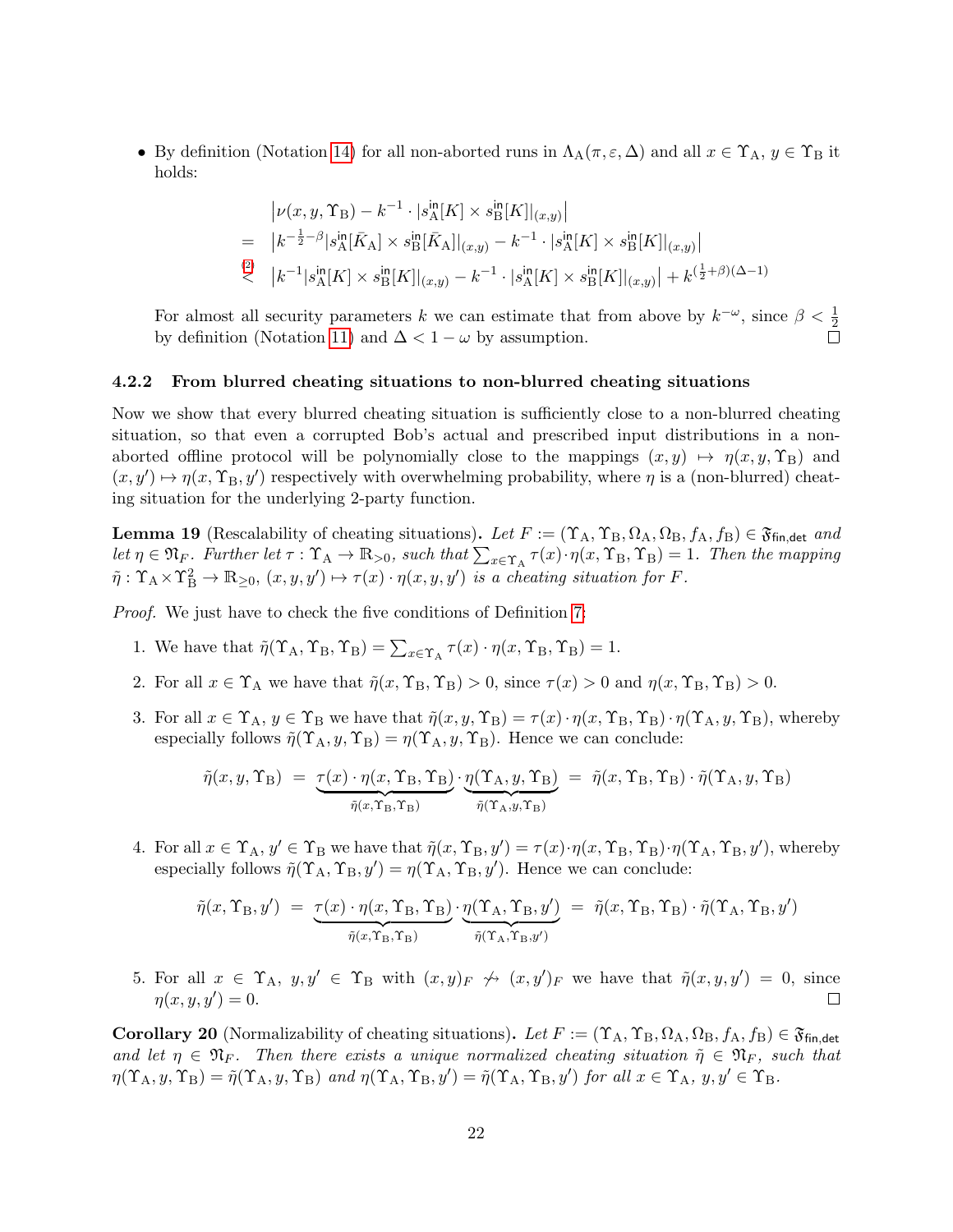Proof. Let  $\tilde{\eta}: \Upsilon_A \times \Upsilon_B^2 \to \mathbb{R}_{\geq 0}, (x, y, y') \mapsto \frac{\eta(x, y, y')}{\|\Upsilon_A\| \cdot \eta(x, \Upsilon_B\|)}$  $\frac{\eta(x,y,y')}{|\Upsilon_A|\cdot \eta(x,\Upsilon_B,\Upsilon_B)}$ . Note that  $\tilde{\eta} \in \mathfrak{N}_F$  by Lemma [19](#page-23-1) and that  $\tilde{\eta}$  is normalized by construction. Moreover, by construction for all  $x \in \Upsilon_A$ ,  $y, y' \in \Upsilon_B$  it holds that  $\frac{\eta(x,y,y')}{\eta(x,\Upsilon_B,\Upsilon_B)} = \frac{\tilde{\eta}(x,y,y')}{\tilde{\eta}(x,\Upsilon_B,\Upsilon_B)}$  $\frac{\eta(x,y,y)}{\tilde{\eta}(x,\Upsilon_B,\Upsilon_B)}$ . Now, using the conditions [3](#page-16-5) and [4](#page-16-6) of Definition [7](#page-16-1) respectively, we can conclude that  $\eta(\Upsilon_{A}, y, \Upsilon_{B}) = \tilde{\eta}(\Upsilon_{A}, y, \Upsilon_{B})$  and  $\eta(\Upsilon_{A}, \Upsilon_{B}, y') = \tilde{\eta}(\Upsilon_{A}, \Upsilon_{B}, y')$  for all  $x \in \Upsilon_{A}$ ,  $y, y' \in \Upsilon_{\text{B}}$ .

<span id="page-24-0"></span>**Lemma 21.** Let  $F := (\Upsilon_A, \Upsilon_B, \Omega_A, \Omega_B, f_A, f_B) \in \mathfrak{F}_{fin, det}$  and let  $\varepsilon, \delta \in \mathbb{R}_{>0}, \nu \in \tilde{\mathfrak{N}}_F(\varepsilon, \delta)$ . Further let  $\bar{\nu}: \Upsilon_A \times \Upsilon_B^2 \to \mathbb{R}_{\geq 0}, (x, y, y') \mapsto \frac{\nu(x, y, y')}{\lvert \Upsilon_A \rvert \cdot \nu(x, \Upsilon_B)}$  $\frac{\nu(x,y,y')}{|\Upsilon_A|\cdot\nu(x,\Upsilon_B,\Upsilon_B)}$ . Then it holds that  $\bar{\nu}\in \tilde{\mathfrak{N}}_F(\frac{2\varepsilon}{\delta|\Upsilon_B)}$  $\frac{2\varepsilon}{\delta|\Upsilon_{\rm A}|}, \frac{1}{|\Upsilon|}$  $\frac{1}{|\Upsilon_{\rm A}|}).$ 

Proof. We just have to check the five conditions of Definition [13:](#page-18-6)

- 1. By construction it holds that  $\bar{\nu}(\Upsilon_A, \Upsilon_B, \Upsilon_B) = \sum_{x \in \Upsilon_A}$  $\frac{\nu(x,\Upsilon_{\text{B}},\Upsilon_{\text{B}})}{|\Upsilon_{\text{A}}|\cdot\nu(x,\Upsilon_{\text{B}},\Upsilon_{\text{B}})}=1.$
- 2. For all  $x \in \Upsilon_A$  it holds that  $\bar{\nu}(x, \Upsilon_B, \Upsilon_B) = \frac{\nu(x, \Upsilon_B, \Upsilon_B)}{|\Upsilon_A| \cdot \nu(x, \Upsilon_B, \Upsilon_B)} = |\Upsilon_A|^{-1}$ .
- 3. For all  $x \in \Upsilon_A$ ,  $y \in \Upsilon_B$  we have:

$$
\begin{array}{rcl}\n\left| \bar{\nu}(x,y,\Upsilon_{\rm B}) - \frac{\nu(\Upsilon_{\rm A},y,\Upsilon_{\rm B})}{|\Upsilon_{\rm A}|} \right| & = & \left| \bar{\nu}(x,y,\Upsilon_{\rm B}) - \frac{\nu(x,\Upsilon_{\rm B},\Upsilon_{\rm B})\cdot\nu(\Upsilon_{\rm A},y,\Upsilon_{\rm B})}{|\Upsilon_{\rm A}|\cdot\nu(x,\Upsilon_{\rm B},\Upsilon_{\rm B})} \right| \\
&< & \left| \bar{\nu}(x,y,\Upsilon_{\rm B}) - \frac{\nu(x,y,\Upsilon_{\rm B})}{|\Upsilon_{\rm A}|\cdot\nu(x,\Upsilon_{\rm B},\Upsilon_{\rm B})} \right| + \frac{\varepsilon}{|\Upsilon_{\rm A}|\cdot\nu(x,\Upsilon_{\rm B},\Upsilon_{\rm B})} \\
&< & \frac{\varepsilon}{\delta |\Upsilon_{\rm A}|}\n\end{array}
$$

Thereby especially follows  $|\bar{\nu}(\Upsilon_{\rm A}, y, \Upsilon_{\rm B}) - \nu(\Upsilon_{\rm A}, y, \Upsilon_{\rm B})| < \frac{\varepsilon}{\delta}$  $\frac{\varepsilon}{\delta}$ . Hence we can conclude:

$$
\begin{array}{rcl} \left| \bar{\nu}(x,y,\Upsilon_{\rm B})-\bar{\nu}(x,\Upsilon_{\rm B},\Upsilon_{\rm B})\cdot\bar{\nu}(\Upsilon_{\rm A},y,\Upsilon_{\rm B}) \right| &=& \left| \bar{\nu}(x,y,\Upsilon_{\rm B})-\frac{\bar{\nu}(\Upsilon_{\rm A},y,\Upsilon_{\rm B})}{|\Upsilon_{\rm A}|} \right| \\ & &<& \left| \frac{\nu(\Upsilon_{\rm A},y,\Upsilon_{\rm B})}{|\Upsilon_{\rm A}|}-\frac{\bar{\nu}(\Upsilon_{\rm A},y,\Upsilon_{\rm B})}{|\Upsilon_{\rm A}|} \right| +\frac{\varepsilon}{\delta |\Upsilon_{\rm A}|} \\ & &<& \left| \frac{\nu(\Upsilon_{\rm A},y,\Upsilon_{\rm B})}{|\Upsilon_{\rm A}|}-\frac{\nu(\Upsilon_{\rm A},y,\Upsilon_{\rm B})}{|\Upsilon_{\rm A}|} \right| +\frac{2\varepsilon}{\delta |\Upsilon_{\rm A}|} \end{array}
$$

4. For all  $x \in \Upsilon_A$ ,  $y' \in \Upsilon_B$  we have:

$$
\begin{array}{rcl}\n\left| \bar{\nu}(x,\Upsilon_{\rm B},y') - \frac{\nu(\Upsilon_{\rm A},\Upsilon_{\rm B},y')}{|\Upsilon_{\rm A}|}\right| & = & \left| \bar{\nu}(x,\Upsilon_{\rm B},y') - \frac{\nu(x,\Upsilon_{\rm B},\Upsilon_{\rm B})\cdot\nu(\Upsilon_{\rm A},\Upsilon_{\rm B},y')}{|\Upsilon_{\rm A}|\cdot\nu(x,\Upsilon_{\rm B},\Upsilon_{\rm B})} \right| \\
&< & \left| \bar{\nu}(x,\Upsilon_{\rm B},y') - \frac{\nu(x,\Upsilon_{\rm B},y')}{|\Upsilon_{\rm A}|\cdot\nu(x,\Upsilon_{\rm B},\Upsilon_{\rm B})} \right| + \frac{\varepsilon}{|\Upsilon_{\rm A}|\cdot\nu(x,\Upsilon_{\rm B},\Upsilon_{\rm B})} \\
&\leq & \frac{\varepsilon}{\delta|\Upsilon_{\rm A}|}\n\end{array}
$$

Thereby especially follows  $|\bar{\nu}(\Upsilon_{A}, \Upsilon_{B}, y') - \nu(\Upsilon_{A}, \Upsilon_{B}, y')| < \frac{\varepsilon}{\delta}$  $\frac{\varepsilon}{\delta}$ . Hence we can conclude:

$$
\begin{array}{rcl} \left| \bar{\nu}(x,\Upsilon_{\mathrm{B}},y') - \bar{\nu}(x,\Upsilon_{\mathrm{B}},\Upsilon_{\mathrm{B}}) \cdot \bar{\nu}(\Upsilon_{\mathrm{A}},\Upsilon_{\mathrm{B}},y') \right| & = & \left| \bar{\nu}(x,\Upsilon_{\mathrm{B}},y') - \frac{\bar{\nu}(\Upsilon_{\mathrm{A}},\Upsilon_{\mathrm{B}},y')}{|\Upsilon_{\mathrm{A}}|} \right| \\ & & < & \left| \frac{\nu(\Upsilon_{\mathrm{A}},\Upsilon_{\mathrm{B}},y')}{|\Upsilon_{\mathrm{A}}|} - \frac{\bar{\nu}(\Upsilon_{\mathrm{A}},\Upsilon_{\mathrm{B}},y')}{|\Upsilon_{\mathrm{A}}|} \right| + \frac{\varepsilon}{\delta |\Upsilon_{\mathrm{A}}|} \\ & & < & \left| \frac{\nu(\Upsilon_{\mathrm{A}},\Upsilon_{\mathrm{B}},y')}{|\Upsilon_{\mathrm{A}}|} - \frac{\nu(\Upsilon_{\mathrm{A}},\Upsilon_{\mathrm{B}},y')}{|\Upsilon_{\mathrm{A}}|} \right| + \frac{2\varepsilon}{\delta |\Upsilon_{\mathrm{A}}|} \end{array}
$$

5. For all  $x \in \Upsilon_A$ ,  $y, y' \in \Upsilon_B$  with  $(x, y) \stackrel{F}{\n\rightarrow} (x, y')$  it holds that  $\bar{\nu}(x, y, y') = \frac{\nu(x, y, y')}{|\Upsilon_A| \cdot \nu(x, \Upsilon_B, \Upsilon_B)}$  $\frac{\varepsilon}{\delta |\Upsilon_{\rm A}|}$ , since  $\nu(x, y, y') < \varepsilon$  and  $\nu(x, \Upsilon_{\rm B}, \Upsilon_{\rm B}) \ge \delta$ .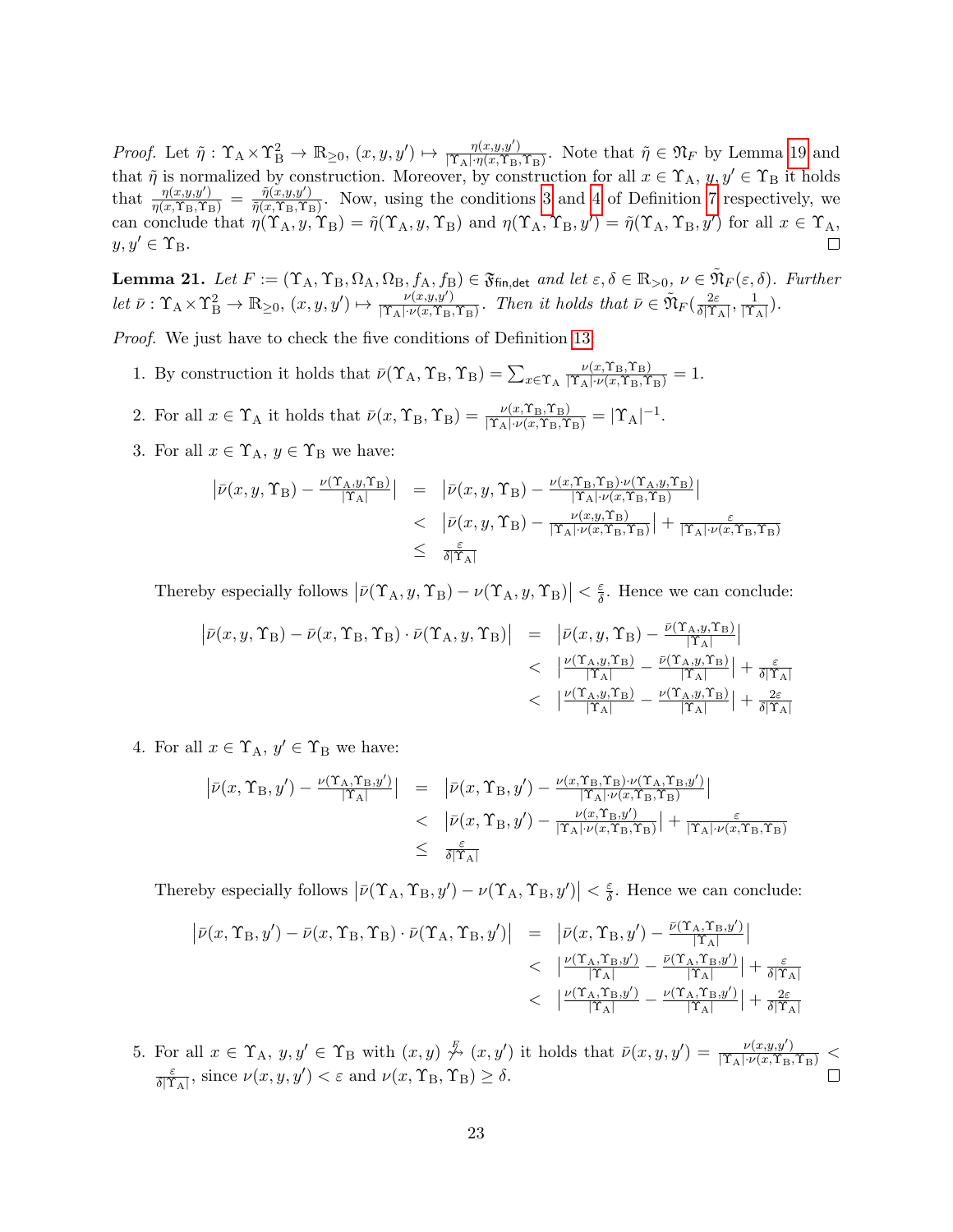<span id="page-25-0"></span>**Lemma 22.** Let  $m, n \in \mathbb{N}$ ,  $A \in \mathbb{R}^{m \times n}$ ,  $u \in \mathbb{R}^m$ , such that  $K := \{x \in \mathbb{R}^n | Ax \le u\} \neq \emptyset$  (the less-or-equal relation is componentwise). Then for every norm on  $\mathbb{R}^n$  there exists some constant  $C \in \mathbb{R}_{\geq 0}$ , such that for all  $x \in \mathbb{R}^n$  it holds that  $\min_{\gamma \in K} ||x - \gamma|| \leq C \cdot \min_{\varepsilon \in \mathbb{R}^m, Ax \leq u + \varepsilon} ||\varepsilon||$ .

*Proof.* Since all norms on  $\mathbb{R}^n$  are equivalent, it suffices to give a proof for the  $L^{\infty}$ -norm. However, all our arguments and estimations in this proof hold for every  $L^p$ -norm. For technical reasons we reformulate our Lemma, such that the original assertion is a direct corollary of the reformulation. Let  $l, m, n \in \mathbb{N}, A \in \mathbb{R}^{m \times n}, u \in \mathbb{R}^m, B \in \mathbb{R}^{l \times n}, v \in \mathbb{R}^l$ , such that for  $K := \{x \in \mathbb{R}^n | Ax \leq u\}$  and  $V := \{x \in \mathbb{R}^n | Bx = v\}$  it holds that  $K \cap V \neq \emptyset$ . We will show that there exists some  $C \in \mathbb{R}_{\geq 0}$ , such that for all  $x \in V$  it holds that  $\min_{\gamma \in K \cap V} ||x - \gamma|| \leq C \cdot \min_{\varepsilon \in \mathbb{R}^m, Ax \leq u + \varepsilon} ||\varepsilon||$ .

Our proof is by induction on  $n - Rank(B)$ . In case of  $Rank(B) = n$  our assertion is trivially true. So let us consider the case  $\text{Rank}(B) < n$ . Let  $a_1^T, \ldots, a_m^T, b_1^T, \ldots, b_k^T$  denote the rows of A and B respectively. W.l.o.g. we assume that  $a_1^T, \ldots, a_m^T \notin \text{Span}(b_1^T, \ldots, b_l^T)$ ; else we could delete the according rows from A (and the according coefficients from u) without changing  $K \cap V$ . For the same reason we may assume that for each  $i \in \{1, \ldots, m\}$  there exists some  $x \in K \cap V$  with  $a_i^{\mathrm{T}} x = u_i$ . When these assumptions yield an empty matrix A, again our assertion is trivially true.

Now, for each  $i \in \{1,\ldots,m\}$  we set  $\tilde{V}_i := \{x \in V \mid a_i^{\mathrm{T}} x = u_i\}$ . For each  $i \in \{1,\ldots,m\}$ we assumed that  $a_i^T \notin \text{Span}(b_1^T, \ldots, b_l^T)$  and  $K \cap V_i \neq \emptyset$ . So by induction hypothesis for each  $i \in \{1, \ldots, m\}$  we find some  $\tilde{C}_i \in \mathbb{R}_{\geq 0}$ , such that for all  $x \in \tilde{V}_i$  it holds:

$$
\min\nolimits_{\gamma \in K \cap \tilde{V}_i} \|x - \gamma\| \leq \tilde{C}_i \cdot \min\nolimits_{\varepsilon \in \mathbb{R}^m, Ax \leq u + \varepsilon} \|\varepsilon\|
$$

Further, for each  $i \in \{1, \ldots, m\}$  we find some  $\tilde{e}_i \in \text{Kernel}(B)$  with  $a_i^T \tilde{e}_i = 1$ , since by assumption we have that  $a_i^{\mathrm{T}} \notin \mathrm{Span}(b_1^{\mathrm{T}}, \ldots, b_l^{\mathrm{T}})$ . Let  $C := \max_{i=1}^m \left( ||\tilde{e}_i|| + \tilde{C}_i ||A \tilde{e}_i|| + \tilde{C}_i \right)$ .

Thereby, on the one hand for each  $x \in V \backslash K$  we find some  $j \in \{1, \ldots, m\}$  with  $a_j^{\mathrm{T}} x > u_j$  and we can set  $\tilde{x} := x - (a_j^{\mathrm{T}} x - u_j)\tilde{e}_j$ . This yields that  $\tilde{x} \in V_j$  and hence we get:

$$
\min_{\gamma \in K \cap V} \|x - \gamma\| \leq \|x - \tilde{x}\| + \min_{\gamma \in K \cap V} \|\tilde{x} - \gamma\|
$$
  
\n
$$
\leq \|x - \tilde{x}\| + \min_{\gamma \in K \cap \tilde{V}_j} \|\tilde{x} - \gamma\|
$$
  
\n
$$
\leq \|x - \tilde{x}\| + \tilde{C}_j \cdot \min_{\varepsilon \in \mathbb{R}^m, A\tilde{x} \leq u + \varepsilon} \|\varepsilon\|
$$
  
\n
$$
\leq \|x - \tilde{x}\| + \tilde{C}_j (\|A(x - \tilde{x})\| + \min_{\varepsilon \in \mathbb{R}^m, Ax \leq u + \varepsilon} \|\varepsilon\|)
$$
  
\n
$$
= (a_j^T x - u_j) \|\tilde{e}_j\| + \tilde{C}_j ((a_j^T x - u_j) \|A\tilde{e}_j\| + \min_{\varepsilon \in \mathbb{R}^m, Ax \leq u + \varepsilon} \|\varepsilon\|)
$$
  
\n
$$
\leq ( \|\tilde{e}_j\| + \tilde{C}_j \|A\tilde{e}_j\| + \tilde{C}_j) \cdot \min_{\varepsilon \in \mathbb{R}^m, Ax \leq u + \varepsilon} \|\varepsilon\|
$$
  
\n
$$
\leq C \cdot \min_{\varepsilon \in \mathbb{R}^m, Ax \leq u + \varepsilon} \|\varepsilon\|
$$

On the other hand, for all  $x \in V \cap K$  it holds that  $\min_{\gamma \in K \cap V} ||x - \gamma|| \leq C \cdot \min_{\varepsilon \in \mathbb{R}^m, Ax \leq u+\varepsilon} ||\varepsilon||$ , since  $\min_{\gamma \in K \cap V} ||x - \gamma|| = 0.$  $\Box$ 

<span id="page-25-1"></span>**Lemma 23** (Linear smoothness). Let  $F := (\Upsilon_A, \Upsilon_B, \Omega_A, \Omega_B, f_A, f_B) \in \mathfrak{F}_{fin, det}$ . Then there exists some constant  $C \in \mathbb{R}_{\geq 0}$ , such that for all  $\varepsilon, \delta \in \mathbb{R}_{> 0}$ ,  $\nu \in \mathfrak{N}_F(\varepsilon, \delta)$  there exists a cheating situation  $\eta \in \mathfrak{N}_F$  with  $\max_{x \in \Upsilon_{\mathbf{A}}, y, y' \in \Upsilon_{\mathbf{B}}}\big|\nu(x, y, y') - \eta(x, y, y')\big| < \frac{C\varepsilon}{\delta}$  $\frac{d}{d\delta}$  .

*Proof.* As stated in Remark [8,](#page-16-2) the set of all normalized cheating situations for  $F$  is a convex polytope in the linear space  $\mathbb{R}^{\Upsilon_A \times \Upsilon_B^2}$ . So by Lemma [22](#page-25-0) (instantiated with the  $L^{\infty}$ -norm) we find some constant  $\overline{C} \in \mathbb{R}_{\geq 0}$ , such that for all  $\gamma \in \mathbb{R}_{> 0}$ ,  $\overline{\nu} \in \widetilde{\mathfrak{N}}(\gamma, |\Upsilon_A|^{-1})$  there exists a normalized cheating situation  $\bar{\eta} \in \overline{\mathfrak{N}}_F$  with  $|\bar{\nu}(x, y, y') - \bar{\eta}(x, y, y')| < \bar{C}\gamma$  for all  $x \in \Upsilon_A$ ,  $y, y' \in \Upsilon_B$ .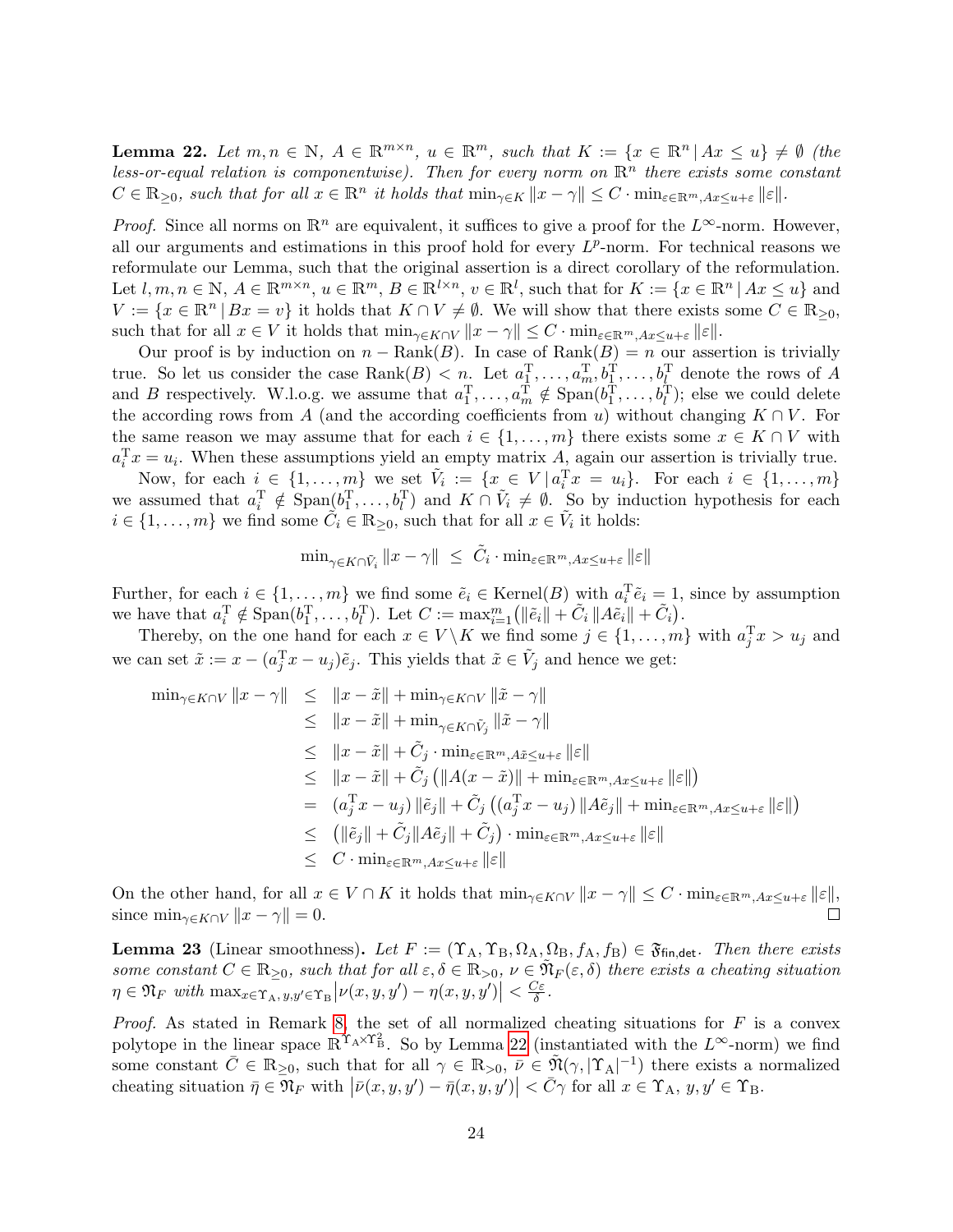Now let  $\varepsilon, \delta \in \mathbb{R}_{>0}, \nu \in \tilde{\mathfrak{N}}_F(\varepsilon, \delta)$  and  $\bar{\nu}: \Upsilon_A \times \Upsilon_B^2 \to \mathbb{R}_{\geq 0}, (x, y, y') \mapsto \frac{\nu(x, y, y')}{|\Upsilon_A| \cdot \nu(x, \Upsilon_B)|}$  $\frac{\nu(x,y,y)}{|\Upsilon_{\rm A}| \cdot \nu(x,\Upsilon_{\rm B},\Upsilon_{\rm B})}$ . By Lemma [21](#page-24-0) it holds that  $\bar{\nu} \in \tilde{\mathfrak{N}}(\frac{2\varepsilon}{\delta N})$  $\frac{2\varepsilon}{\delta|\Upsilon_{\rm A}|}, \frac{1}{|\Upsilon_{\rm A}|}$  $\frac{1}{|{\Upsilon}_{A}|}$ ). So, by our choice of  $\overline{C}$  we find some normalized cheating situation  $\bar{\eta} \in \mathfrak{N}_F$  with  $|\bar{\nu}(x, y, y') - \bar{\eta}(x, y, y')| < \frac{2\bar{C}\varepsilon}{\delta |\Upsilon_A|}$  $\frac{2C\varepsilon}{\delta |\Upsilon_{\rm A}|}$  for all  $x \in \Upsilon_{\rm A}$ ,  $y, y' \in \Upsilon_{\rm B}$ . Now, we define the mapping  $\eta: \Upsilon_A \times \Upsilon_B^2 \to \mathbb{R}_{\geq 0}$ ,  $(x, y, y') \mapsto |\Upsilon_A| \cdot \nu(x, \Upsilon_B, \Upsilon_B) \cdot \overline{\eta}(x, y, y')$ . Note that  $\eta \in \mathfrak{N}_F$  by Lemma [19,](#page-23-1) since  $\bar{\eta}$  is normalized. Furthermore, for all  $x \in \Upsilon_A$ ,  $y, y' \in \Upsilon_B$  it follows:

$$
\left|\nu(x,y,y')-\eta(x,y,y')\right| = \left|\Upsilon_A\right|\cdot\nu(x,\Upsilon_B,\Upsilon_B)\cdot\left|\bar{\nu}(x,y,y')-\bar{\eta}(x,y,y')\right| < \frac{2\bar{C}\varepsilon}{\delta}
$$

<span id="page-26-1"></span>**Corollary 24.** Let  $F := (\Upsilon_A, \Upsilon_B, \Omega_A, \Omega_B, f_A, f_B) \in \mathfrak{F}_{fin, det}$  and  $\pi := \pi_F(n_A, n_B, \alpha, \beta, \gamma)$ , such that  $(n_A, n_B, \alpha, \beta, \gamma) \in \Pi_F$ . Further let  $\varepsilon, \Delta \in \mathbb{R}_{>0}$  and let  $\alpha < \min(\frac{1}{4})$  $\frac{1}{4}$ ,  $(\frac{1}{2}+\beta)(1-\Delta)$  and  $\varepsilon < \frac{1}{2}+\beta-\alpha$ . Then there exists some constant  $\gamma' \in \mathbb{R}_{>0}$ , such that for almost all non-aborted runs in  $\Lambda_A(\pi,\varepsilon,\Delta)$ there exists some cheating situation  $\eta \in \mathfrak{N}_F$  that for all  $x \in \Upsilon_A$ ,  $y, y' \in \Upsilon_B$  fulfills the following two conditions:

$$
k^{-\gamma'} > |\eta(x, y, \Upsilon_B) - k^{-1} \cdot |s_A^{\text{in}}[K] \times s_B^{\text{in}}[K]|_{(x,y)}|
$$
  

$$
k^{-\gamma'} > |\eta(x, \Upsilon_B, y') - n_A(x) \cdot n_B(y')|
$$

*Proof.* We find some constants  $\omega, \omega', \gamma' \in \mathbb{R}_{>0}$ , such that it holds:

$$
\alpha < \omega' < \omega < \min\left(\frac{1}{4}, \left(\frac{1}{2} + \beta\right)(1 - \Delta), \frac{1}{2} + \beta - \varepsilon\right) \quad \text{and} \quad \gamma' < \min(\alpha, \omega - \omega')
$$

Note that thereby  $\omega < 1 - \Delta$ , since  $\beta < \frac{1}{2}$  by definition (Notation [11\)](#page-16-4). Hence, by Lemma [18](#page-21-0) for almost all non-aborted runs in  $\Lambda_A(\pi,\varepsilon,\Delta)$  there exists some  $\nu \in \tilde{\mathfrak{N}}_F(k^{-\omega},k^{-\omega'})$ , such that for all  $x \in \Upsilon_A$ ,  $y, y' \in \Upsilon_B$  it holds:

$$
k^{-\omega} > |\nu(x, y, \Upsilon_B) - k^{-1} \cdot |s_A^{\text{in}}[K] \times s_B^{\text{in}}[K]|_{(x,y)}|
$$
  

$$
k^{-\omega} > |\nu(x, \Upsilon_B, y') - \tilde{n}_A(x) \cdot \tilde{n}_B(y')|
$$

Note that by construction (Definition [12\)](#page-17-0) we can estimate  $|n_A(x) \cdot n_B(y) - \tilde{n}_A(x) \cdot \tilde{n}_B(y)| \leq 2k^{-\alpha}$  for all  $x \in \Upsilon_A$ ,  $y \in \Upsilon_B$ . Furthermore, by Lemma [23](#page-25-1) we find some constant  $C \in \mathbb{R}_{\geq 0}$ , such that for all security parameters k and all blurred cheating situations  $\nu \in \tilde{\mathfrak{N}}_F(k^{-\omega}, k^{-\omega'})$  there exists a cheating situation  $\eta \in \mathfrak{N}_F$  with  $\max_{x \in \Upsilon_A, y, y' \in \Upsilon_B} |\nu(x, y, y') - \eta(x, y, y')| < C k^{\omega' - \omega}$ . Hence, for almost all non-aborted runs in  $\Lambda_A(\pi,\varepsilon,\Delta)$  there exists some  $\eta \in \mathfrak{N}_F$ , such that for all  $x \in \tilde{X}$ ,  $y, y' \in \tilde{Y}$  it holds:

$$
k^{-\omega} + C k^{\omega' - \omega} |\Upsilon_{\text{B}}| > \left| \eta(x, y, \Upsilon_{\text{B}}) - k^{-1} \cdot |s_{\text{A}}^{\text{in}}[K] \times s_{\text{B}}^{\text{in}}[K] \right|_{(x, y)} \right|
$$
  

$$
2k^{-\alpha} + k^{-\omega} + C k^{\omega' - \omega} |\Upsilon_{\text{B}}| > \left| \eta(x, \Upsilon_{\text{B}}, y') - n_{\text{A}}(x) \cdot n_{\text{B}}(y') \right|
$$

For great enough security parameter k we may estimate both left sides from above by  $k^{-\gamma'}$ , since we did choose  $\gamma' < \min(\alpha, \omega - \omega')$  right at the start of this proof.  $\Box$ 

#### <span id="page-26-0"></span>4.3 OT-cores & robustness

In this section we restate the definition of OT-cores. Furthermore, we formally define what is meant by a robust OT-core and we show that every redundancy-free 2-party function actually has a robust OT-core, if only it has any OT-core at all.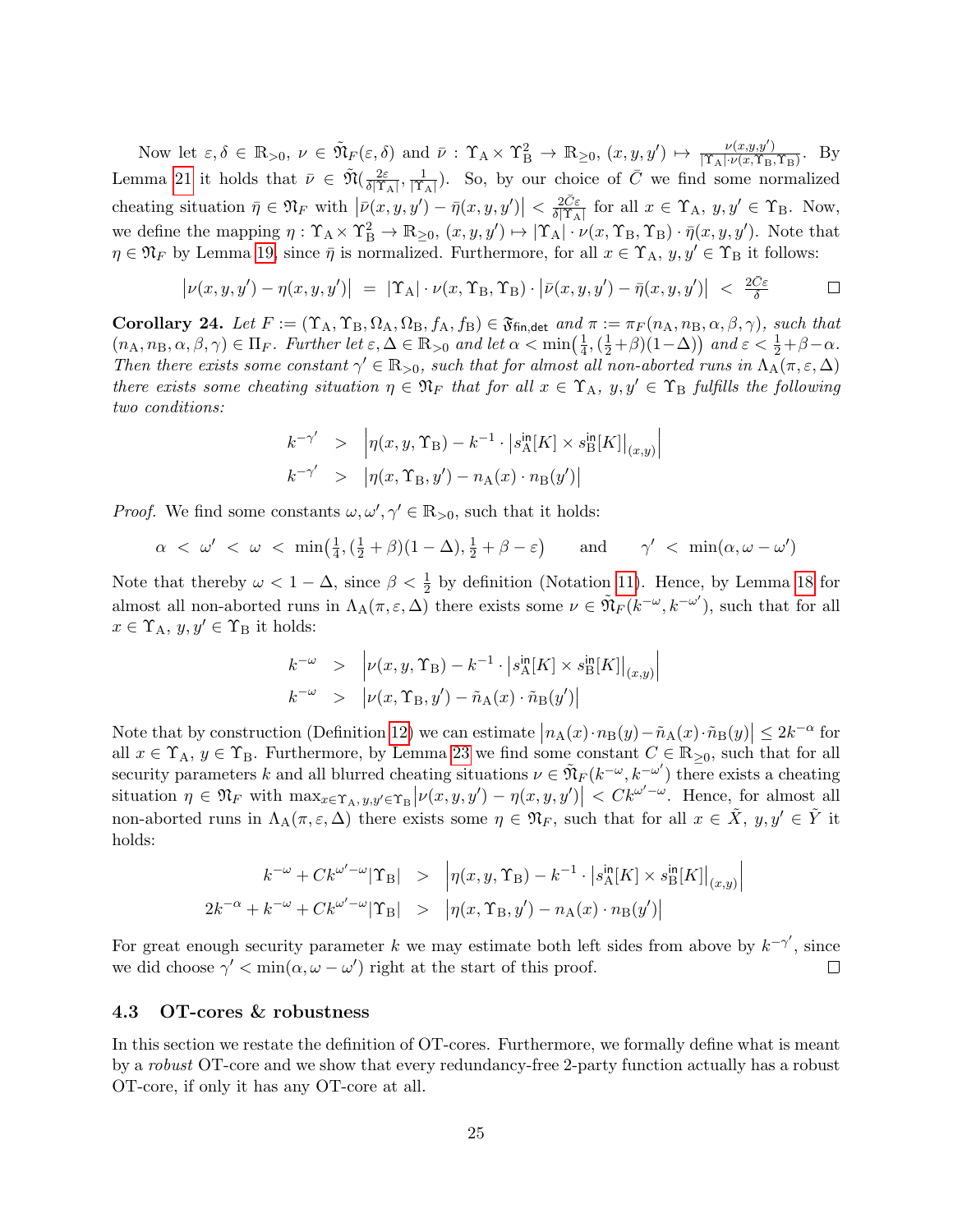<span id="page-27-0"></span>**Definition 25** (OT-cores). Let  $F := (\Upsilon_A, \Upsilon_B, \Omega_A, \Omega_B, f_A, f_B) \in \mathfrak{F}_{fin, det}$ . A quadruple  $(x, x', y, y') \in$  $\Upsilon_A^2 \times \Upsilon_B^2$  is an *OT-core* of *F*, if the following three conditions are met:

- <span id="page-27-2"></span>1. We have that  $f_A(x,y) = f_A(x,y')$ .
- 2. We have that  $f_B(x, y) = f_B(x', y)$ .
- 3. We have that  $f_A(x', y) \neq f_A(x', y')$  or  $f_B(x, y') \neq f_B(x', y')$  (or both).

<span id="page-27-5"></span>**Definition 26** (Robustness). Let  $F := (\Upsilon_A, \Upsilon_B, \Omega_A, \Omega_B, f_A, f_B) \in \mathfrak{F}_{fin, det}$  and let  $\gamma' \in \mathbb{R}$ . Further let  $\pi := \pi_F(n_A, n_B, \alpha, \beta, \gamma)$  with  $(n_A, n_B, \alpha, \beta, \gamma) \in \Pi_F$ . Then  $\pi$  is called  $\gamma'$ -robust, if there exist some sets  $\Gamma_A$ ,  $\Gamma_B$  of protocol runs of  $\pi$  with:

• If Alice is honest, then a protocol run with fresh randomness for all parties lies in  $\Gamma_A$  with overwhelming probability and in all non-aborted runs in  $\Gamma_A$  for all  $x \in \Upsilon_A$ ,  $y \in \Upsilon_B$  it holds:

$$
\left| n_{A}(x) \cdot n_{B}(y) - |K'|^{-1} \cdot |s_{A}^{\text{in}}[K'] \times s_{B}^{\text{in}}[K'] \right|_{(x,y)} \right| \quad < \quad k^{-\gamma'}
$$

• If Bob is honest, then a protocol run with fresh randomness for all parties lies in  $\Gamma_{\rm B}$  with overwhelming probability and in all non-aborted runs in  $\Gamma_B$  for all  $x \in \Upsilon_A$ ,  $y \in \Upsilon_B$  it holds:

$$
\left| n_{A}(x) \cdot n_{B}(y) - |K'|^{-1} \cdot \left| s_{A}^{\text{in}}[K'] \times s_{B}^{\text{in}}[K'] \right|_{(x,y)} \right| \leq k^{-\gamma'}
$$

For convenience we just call a protocol *robust*, if it is  $\gamma'$ -robust for any  $\gamma' \in \mathbb{R}_{>0}$ . An OT-core  $(x, x', y, y') \in \Upsilon^2_A \times \Upsilon^2_B$  is called *robust*, if for all probability mass functions  $n_A : \Upsilon_A \to \mathbb{R}$  and  $n_{\rm B}: \Upsilon_{\rm B} \to \mathbb{R}$  with  $n_{\rm A}(x, x') = n_{\rm B}(y, y') = 1$  there exist  $\alpha, \beta, \gamma \in \mathbb{R}_{>0}$ , such that  $\beta > \frac{1}{2}$  and the protocol  $\pi_F(n_A, n_B, \alpha, \beta, \gamma)$  is robust.

<span id="page-27-3"></span>*Notation* 27 (Maskable inputs). Let  $F := (\Upsilon_A, \Upsilon_B, \Omega_A, \Omega_B, f_A, f_B) \in \mathfrak{F}_{fin, det}$ . For  $Y \subseteq \Upsilon_B$  we set:

$$
\Phi_F(Y) := \{ \hat{y} \in \Upsilon_B \mid \forall x \in \Upsilon_A \exists y \in Y : (x, \hat{y}) \stackrel{F}{\leadsto} (x, y) \}
$$

Given  $y_1, \ldots, y_n \in \Upsilon_B$ , we write  $\Phi_F(y_1, \ldots, y_n)$  instead of  $\Phi_F(\{y_1, \ldots, y_n\})$  for convenience.

<span id="page-27-4"></span>Remark 28. Let  $F := (\Upsilon_A, \Upsilon_B, \Omega_A, \Omega_B, f_A, f_B) \in \mathfrak{F}_{fin, det}$  and let  $Y' \subseteq \Upsilon_B$ . Then by the transitivity of the " $\stackrel{\kappa}{\leadsto}$ "-relation (q.v. Remark [5\)](#page-16-7) for all  $Y \subseteq \Phi_F(Y')$  it follows that  $\Phi_F(Y) \subseteq \Phi_F(Y')$ .

<span id="page-27-1"></span>**Lemma 29.** Let  $F := (\Upsilon_A, \Upsilon_B, \Omega_A, \Omega_B, f_A, f_B) \in \mathfrak{F}_{fin, det}$ , such that F is redundancy-free. Further Let  $(\tilde{x}, \tilde{x}', \tilde{y}, \tilde{y}') \in \Upsilon_A^2 \times \Upsilon_B^2$  be an OT-core of F. Then there exist some  $\bar{y}, \bar{y}' \in \Upsilon_B$ , such that  $(\tilde{x}, \tilde{x}', \bar{y}, \bar{y}')$  also is an OT-core and every cheating situation  $\eta \in \mathfrak{N}_F$  with  $\eta(\Upsilon_A, \Upsilon_B, \{\bar{y}, \bar{y}'\}) = 1$  is harmless (q.v. Definition [7\)](#page-16-1).

*Proof.* We pick  $\bar{y}, \bar{y}' \in \Upsilon_B$ , such that  $(\tilde{x}, \tilde{x}', \bar{y}, \bar{y}')$  is an OT-core and the set  $\Phi_F(\bar{y}, \bar{y}')$  is of minimal cardinality. Let  $\eta \in \mathfrak{N}_F$  be some arbitrary cheating situation for F with  $\eta(\Upsilon_A, \Upsilon_B, \{\overline{y}, \overline{y}'\}) = 1$ . We have to show that  $\eta$  is a harmless cheating situation, i.e.  $\eta(\Upsilon_A, \Upsilon_B, y) = \eta(\Upsilon_A, y, \Upsilon_B)$  for all  $y \in \Upsilon_{\text{B}}$  (cf. Definition [7\)](#page-16-1).

First we define some input sets  $Y, Y' \subseteq \Upsilon_B$  that form a disjoint decomposition of  $\Phi_F(\bar{y}, \bar{y}')$ :

$$
Y := \{ y \in \Phi_F(\bar{y}, \bar{y}') \mid f_A(\tilde{x}', \bar{y}) = f_A(\tilde{x}', y) \land f_B(\tilde{x}, y) = f_B(\tilde{x}', y) \}
$$
  

$$
Y' := \{ y' \in \Phi_F(\bar{y}, \bar{y}') \mid f_A(\tilde{x}', \bar{y}) \neq f_A(\tilde{x}', y') \lor f_B(\tilde{x}, y') \neq f_B(\tilde{x}', y') \}
$$

By the following eight observations we show now that  $\eta$  is a harmless cheating situation.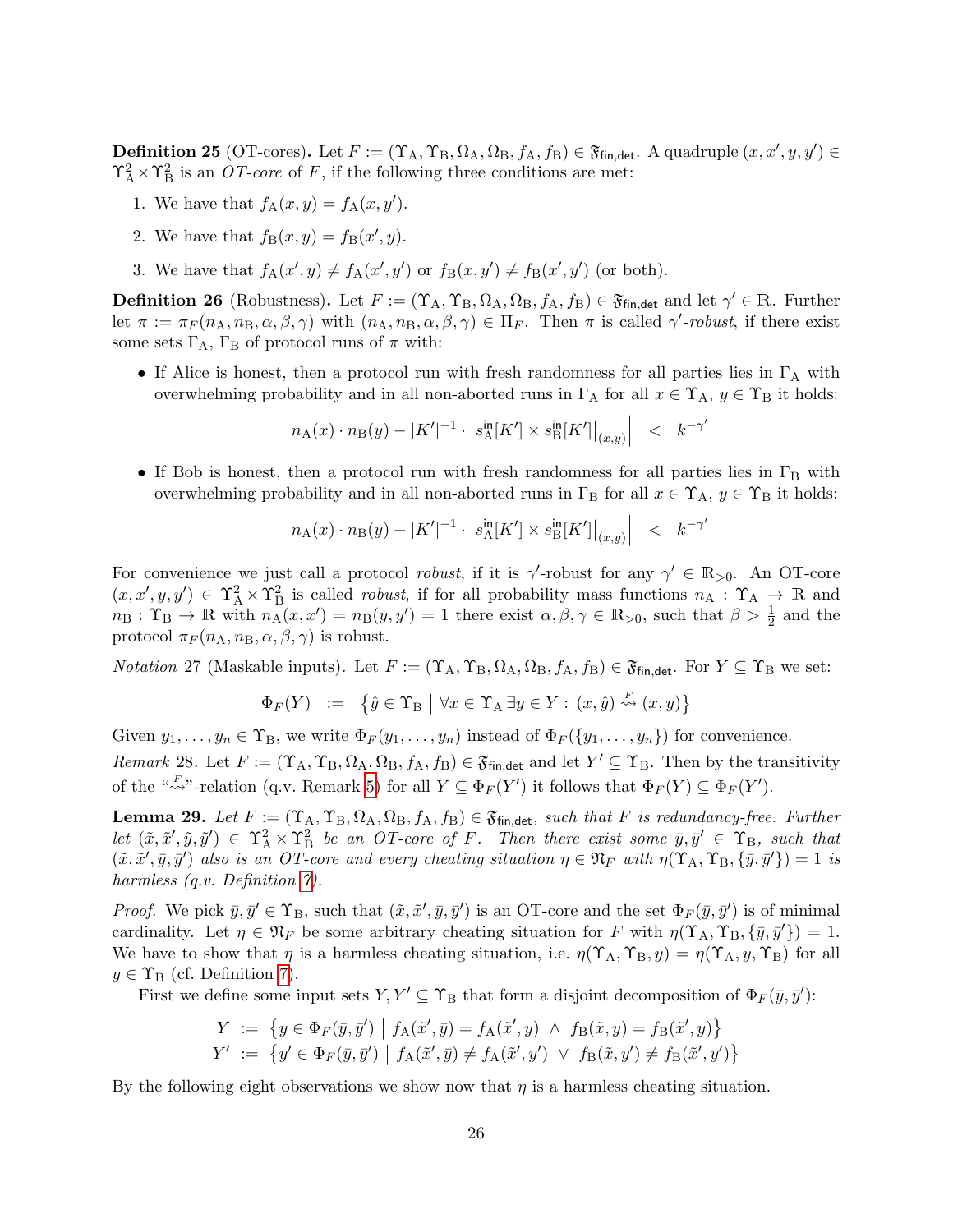Observation 1: For all  $y \in Y$ ,  $y' \in Y'$  we have that  $(\tilde{x}, \tilde{x}', y, y')$  is an OT-core.

This can be shown as follows. Firstly, we have that  $f_A(\tilde{x}, \bar{y}) = f_A(\tilde{x}, \bar{y}')$ , since  $(\tilde{x}, \tilde{x}', \bar{y}, \bar{y}')$ is an OT-core (cf. condition [1](#page-27-2) of Definition [25\)](#page-27-0). Secondly, by definition (Notation [27\)](#page-27-3) we have for each  $y \in \Phi(\bar{y}, \bar{y}')$  that  $(\tilde{x}, y) \stackrel{F}{\rightsquigarrow} (\tilde{x}, \bar{y})$  or  $(\tilde{x}, y) \stackrel{F}{\rightsquigarrow} (\tilde{x}, \bar{y}')$ , what in turn implies that  $f_A(\tilde{x}, y) = f_A(\tilde{x}, \bar{y})$  or  $f_A(\tilde{x}, y) = f_A(\tilde{x}, \bar{y}')$  (cf. condition [2](#page-16-8) of Notation [4\)](#page-15-6). Putting things together, we can conclude that  $f_A(\tilde{x}, y) = f_A(\tilde{x}, y')$  for all  $y, y' \in \Phi_F(\bar{y}, \bar{y}')$ . Now, by construction of Y and Y' directly follows that  $(\tilde{x}, \tilde{x}', y, y')$  is an OT-core for all  $y \in Y$ ,  $y' \in Y'$ .

Observation 2: For each  $(x, \hat{y}) \in \Upsilon_A \times \Phi_F(\bar{y}, \bar{y}')$  at least one of the following assertions holds true:

$$
\forall y \in Y : (x, \hat{y}) \stackrel{F}{\rightsquigarrow} (x, y) \qquad \forall y' \in Y' : (x, \hat{y}) \stackrel{F}{\rightsquigarrow} (x, y')
$$

Otherwise we had some  $x \in \Upsilon_A$ ,  $\hat{y} \in \Phi_F(\bar{y}, \bar{y}')$ ,  $y \in Y$ ,  $y' \in Y'$ , such that  $(x, \hat{y}) \not\stackrel{F}{\sim} (x, y)$  and  $(x, \hat{y}) \stackrel{F}{\n\rightarrow} (x, y')$  and thereby  $\hat{y} \notin \Phi_F(y, y')$ . However, by observation 1 we had that  $(\tilde{x}, \tilde{x}', y, y')$ would be an OT-core and by Remark [28](#page-27-4) and the minimality of  $\Phi_F(\bar{y}, \bar{y}')$  would follow that  $\Phi_F(y, y') = \Phi_F(\bar{y}, \bar{y}')$ . Now, we have a contradiction, as  $\hat{y} \in \Phi_F(\bar{y}, \bar{y}') \setminus \Phi_F(y, y')$ .

Observation 3: For all  $\hat{y} \in \Phi_F(\bar{y}, \bar{y}')$  with  $\hat{y} \neq \bar{y}$  there exists some  $x \in \Upsilon_A$ , such that  $\eta(x, \hat{y}, \bar{y}) =$  $\eta(x, Y', \bar{y}) = 0.$ 

This follows by observation 2 and F being redundancy-free. Let  $\hat{y} \in \Phi_F(\bar{y}, \bar{y}')$ , such that  $\hat{y} \neq \bar{y}$ . Since F is redundancy-free, by Remark [6](#page-16-9) we find some  $x \in \Upsilon_A$  with  $(x, \hat{y}) \not\stackrel{F}{\sim} (x, \bar{y})$ , what implies two things. Firstly, by condition [5](#page-16-10) of Definition [7](#page-16-1) we have that  $\eta(x, \hat{y}, \bar{y}) = 0$ , what is one part of what we have to show. Secondly, by observation 2 it follows that  $(x, \hat{y}) \stackrel{F}{\rightsquigarrow} (x, y')$ for all  $y' \in Y'$ . Now, if we could find some  $y' \in Y'$  with  $(x, y') \stackrel{F}{\rightsquigarrow} (x, \bar{y})$ , by Remark [5](#page-16-7) this would imply that  $(x, \hat{y}) \stackrel{F}{\rightsquigarrow} (x, \bar{y})$  in direct contradiction to our choice of x. So, for all  $y' \in Y'$ it must hold that  $(x, y') \overset{F}{\n\rightarrow} (x, \bar{y})$  and thus  $\eta(x, Y', \bar{y}) = 0$ .

Observation 4: It holds that  $\eta(\Upsilon_A, \Upsilon_B \setminus \Phi_F (\bar{y}, \bar{y}'), \Upsilon_B) = 0.$ 

To prove this, we just have to combine that  $\eta(\Upsilon_A, \Upsilon_B, \{\bar{y}, \bar{y}'\}) = 1$  by assumption, i.e.  $\eta(\Upsilon_A, \Upsilon_B, \Upsilon_B \setminus {\{\bar{y}, \bar{y}'\}}) = 0$ , and that  $\eta(\Upsilon_A, \Upsilon_B \setminus {\Phi}_F(\bar{y}, \bar{y}'), {\{\bar{y}, \bar{y}'\}}) = 0$  by construction of  $\Phi_F$ (cf. Notation [27](#page-27-3) and condition [5](#page-16-10) of Definition [7\)](#page-16-1).

Observation 5: For all  $\hat{y} \in \Phi_F(\bar{y}, \bar{y}')$  with  $\hat{y} \neq \bar{y}$  it holds that  $\eta(\Upsilon_A, \Upsilon_B, \bar{y}) \leq \eta(\Upsilon_A, Y \setminus {\hat{y}}, \Upsilon_B)$ .

This can be shown as follows. Let  $\hat{y} \in \Phi_F(\bar{y}, \bar{y}')$ , such that  $\hat{y} \neq \bar{y}$ . By observation 3 we find some  $x \in \Upsilon_A$ , such that  $\eta(x, Y' \cup {\hat{y}}, \bar{y}) = 0$ . Further, note that  $\eta(x, \Upsilon_B \setminus \Phi_F(\bar{y}, \bar{y}'), \bar{y}) = 0$ by observation 4. Hence it holds:

$$
\eta(x,\Upsilon_\text{B},\bar{y}) = \eta(x,\Phi_F(\bar{y},\bar{y}'),\bar{y}) = \eta(x,Y\setminus{\{\hat{y}\},\bar{y}}) \leq \eta(x,Y\setminus{\{\hat{y}\}},\Upsilon_\text{B})
$$

By condition [3](#page-16-5) and condition [4](#page-16-6) of Definition [7](#page-16-1) now follows the claimed inequality.

Observation 6: For all  $\hat{y}' \in \Phi_F(\bar{y}, \bar{y}')$  with  $\hat{y}' \neq \bar{y}'$  it holds that  $\eta(\Upsilon_A, \Upsilon_B, \bar{y}) \geq \eta(\Upsilon_A, Y \cup {\hat{y}'}, \Upsilon_B)$ .

The proof is mainly analogous to that of observation 5. Analogously to observation 3, for all  $\hat{y}' \in \Phi_F(\bar{y}, \bar{y}')$  with  $\hat{y}' \neq \bar{y}'$  there exists some  $x \in \Upsilon_A$ , such that  $\eta(x, \hat{y}', \bar{y}) = \eta(x, Y, \bar{y}) = 0$ . Hence analogously to observation 5, for every  $\hat{y}' \in \Phi_F(\bar{y}, \bar{y}')$  with  $\hat{y}' \neq \bar{y}'$  it holds that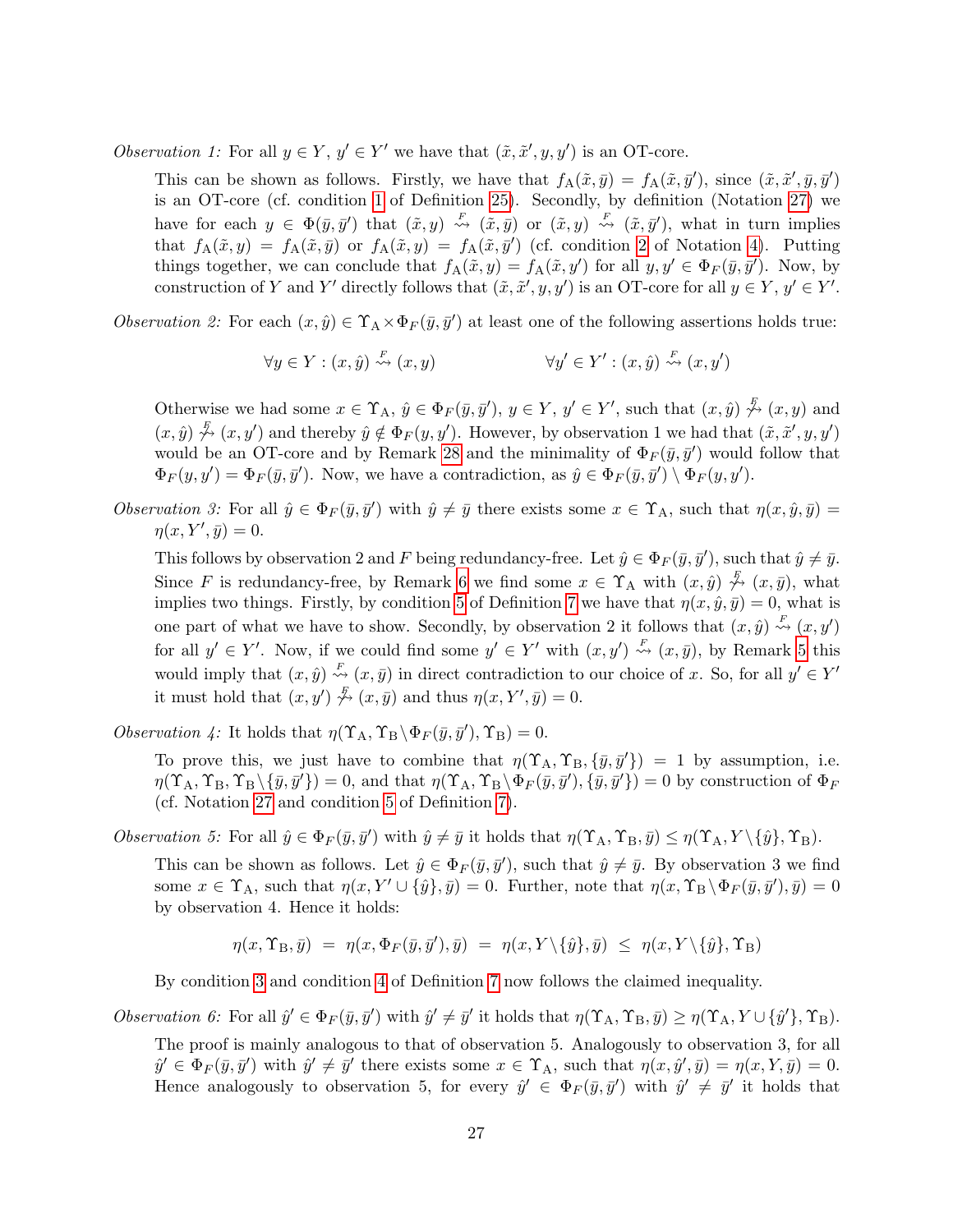$\eta(\Upsilon_A, \Upsilon_B, \bar{y}') \leq \eta(\Upsilon_A, Y' \setminus {\{\hat{y}'\}}, \Upsilon_B)$ . Now, since  $\eta(\Upsilon_A, \Upsilon_B, {\{\bar{y}, \bar{y}'\}}) = 1$  by assumption and  $\eta(\Upsilon_A, \Phi_F(\bar{y}, \bar{y}'), \Upsilon_B) = 1$  by observation 4, we can conclude:

$$
\eta(\Upsilon_A, \Upsilon_B, \bar{y}) = 1 - \eta(\Upsilon_A, \Upsilon_B, \bar{y}') \ge 1 - \eta(\Upsilon_A, Y' \setminus {\{\hat{y}'\}}, \Upsilon_B) = \eta(\Upsilon_A, Y \cup {\{\hat{y}'\}}, \Upsilon_B)
$$

Observation 7: We have that  $\eta(\Upsilon_{A}, {\bar{y}, \bar{y}'}, {\bar{y}, \bar{y}'}) = 1.$ 

By observation 5 and observation 6 for all  $\hat{y}, \hat{y}' \in \Phi_F(\bar{y}, \bar{y}')$  with  $\hat{y} \neq \bar{y}$  and  $\hat{y}' \neq \bar{y}'$  it holds:

$$
\eta(\Upsilon_A, Y \setminus \{\hat{y}\}, \Upsilon_B) \geq \eta(\Upsilon_A, Y \cup \{\hat{y}'\}, \Upsilon_B)
$$

On the one hand, we can choose  $\hat{y} = \bar{y}'$ , i.e.  $Y \setminus {\hat{y}} = Y$ , whereby for all  $\hat{y}' \in Y' \setminus {\{\bar{y}'\}}$  it follows that  $\eta(\Upsilon_A, \hat{y}', \Upsilon_B) \leq 0$ . On the other hand, we can choose  $\hat{y}' = \bar{y}$ , i.e.  $Y \cup {\hat{y}'} = Y$ , whereby for all  $\hat{y} \in Y \setminus {\{\overline{y}\}}$  it follows that  $\eta(\Upsilon_A, \hat{y}, \Upsilon_B) \leq 0$ . Conclusively, we have that  $\eta(\Upsilon_A, \Phi_F(\bar{y}, \bar{y}')\setminus{\bar{y}, \bar{y}'}, \Upsilon_B) = 0.$  Note that  $\eta(\Upsilon_A, \Upsilon_B, \Upsilon_B\setminus{\bar{y}, \bar{y}'}) = 0$  by assumption and that  $\eta(\Upsilon_A, \Upsilon_B \setminus \Phi_F(\bar{y}, \bar{y}'), {\bar{y}, \bar{y}'}\}=0$  by observation 4. Finally, we get the claimed equality, as  $\eta(\Upsilon_A, {\{\overline{y}, \overline{y}'\}}, {\{\overline{y}, \overline{y}'\}})$  can be written as follows:

$$
1-\eta(\Upsilon_A,\Upsilon_B,\Upsilon_B\backslash\{\bar y,\bar y'\})-\eta(\Upsilon_A,\Upsilon_B\backslash\Phi_F(\bar y,\bar y'),\{\bar y,\bar y'\})-\eta\big(\Upsilon_A,\Phi_F(\bar y,\bar y')\backslash\{\bar y,\bar y'\},\{\bar y,\bar y'\}\big)
$$

Observation 8: The cheating situation  $\eta$  is harmless, i.e.  $\eta(\Upsilon_A, \Upsilon_B, y) = \eta(\Upsilon_A, y, \Upsilon_B)$  for all  $y \in \Upsilon_B$ .

Otherwise, since  $\eta(\Upsilon_A, y, \Upsilon_B) = \eta(\Upsilon_A, \Upsilon_B, y) = 0$  for all  $y \in \Upsilon_B \setminus {\bar{y}, \bar{y'}}$  by observation 7, it must hold that either  $\eta(\Upsilon_A, \bar{y}, \Upsilon_B) > \eta(\Upsilon_A, \Upsilon_B, \bar{y})$  or  $\eta(\Upsilon_A, \bar{y}', \Upsilon_B) > \eta(\Upsilon_A, \Upsilon_B, \bar{y}')$ . We have to show that neither can be true. For symmetry reasons it suffices to show impossibility of the latter; so let us assume that  $\eta(\Upsilon_A, \bar{y}', \Upsilon_B) > \eta(\Upsilon_A, \Upsilon_B, \bar{y}')$ . By the conditions [3](#page-16-5) and [4](#page-16-6) of Definition [7](#page-16-1) we can infer that  $\eta(x, \bar{y}', \Upsilon_B) > \eta(x, \Upsilon_B, \bar{y}')$  for all  $x \in \Upsilon_A$ . Thereby, since  $\eta(\Upsilon_A, \Upsilon_B, \Upsilon_B \setminus {\{\bar{y}, \bar{y}'\}}) = \eta(\Upsilon_A, \Upsilon_B \setminus {\{\bar{y}, \bar{y}'\}}, \Upsilon_B) = 0$  by observation 7, we can conclude that  $\eta(x, \bar{y}', \{\bar{y}, \bar{y}'\}) > \eta(x, \{\bar{y}, \bar{y}'\}, \bar{y}')$  for all  $x \in \Upsilon_A$ , or equivalently that  $\eta(x, \bar{y}', \bar{y}) > \eta(x, \bar{y}, \bar{y}')$ . By condition [5](#page-16-10) of Definition [7,](#page-16-1) this especially implies that  $(x, \bar{y}') \stackrel{F}{\rightsquigarrow} (x, \bar{y})$  for all  $x \in \Upsilon_A$ , what is a contradiction to  $F$  being redundancy-free (q.v. Remark [6\)](#page-16-9).

As our only assumption to  $\eta$  was that  $\eta(\Upsilon_A, \Upsilon_B, \{\bar{y}, \bar{y}'\}) = 1$ , observation 8 concludes the proof.

<span id="page-29-2"></span>**Lemma 30** (Quantizability of cheating situations). Let  $F := (\Upsilon_A, \Upsilon_B, \Omega_A, \Omega_B, f_A, f_B) \in \mathfrak{F}_{fin, det}$ . Then there exists some constant  $\delta_F \in \mathbb{R}_{>0}$ , such that for all  $\eta \in \mathfrak{N}_F$ ,  $\gamma \in \mathbb{R}_{\geq 0}$  with  $\gamma < \frac{1}{|\Upsilon_B|}$  there exists some  $\eta' \in \mathfrak{N}_F$  that fulfills the following two conditions:

- <span id="page-29-0"></span>1. For all  $y' \in \Upsilon_B$  with  $\eta(\Upsilon_A, \Upsilon_B, y') \leq \gamma \cdot \delta_F$  we have that  $\eta'(\Upsilon_A, \Upsilon_B, y') = 0$ .
- <span id="page-29-1"></span>2. For all  $x \in \Upsilon_A$ ,  $y, y' \in \Upsilon_B$  we have that  $|\eta(x, y, y') - \eta'(x, y, y')| \leq 2\gamma \cdot |\Upsilon_A \times \Upsilon_B|$ .

*Proof.* As stated in Remark [8,](#page-16-2) the set of all normalized cheating situations for  $F$  is the convex hull of a finte set of vertices, say  $\{\dot{\eta}_1, \dots, \dot{\eta}_n\}$ . We define:

$$
\delta_F := \min \{ \dot{\eta}_i(\Upsilon_A, \Upsilon_B, y') \mid y' \in \Upsilon_B, i \in \{1, \dots, n\}, \text{ such that } \dot{\eta}_i(\Upsilon_A, \Upsilon_B, y') > 0 \}
$$

Now let some arbitrary  $\eta \in \mathfrak{N}_F$ ,  $\gamma \in \mathbb{R}_{\geq 0}$  with  $\gamma < 1$  be given and let  $\tilde{\eta}$  denote the normalized version of  $\eta$  (cf. Corollary [20\)](#page-23-2). We have to find some  $\eta' \in \mathfrak{N}_F$  that fulfills the conditions [1](#page-29-0) and [2.](#page-29-1)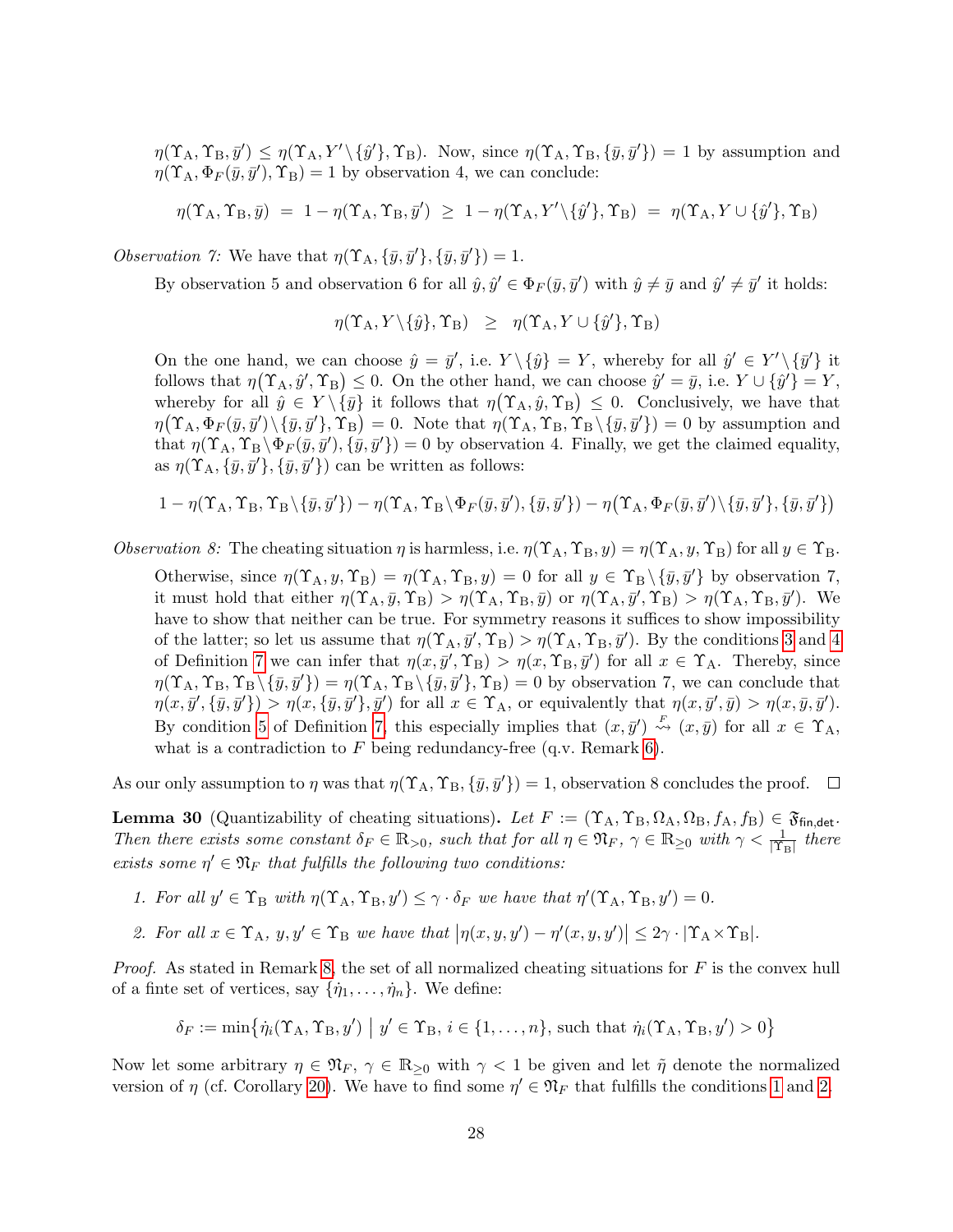Let  $Y' := \{y' \in \Upsilon_B \mid 0 < \tilde{\eta}(\Upsilon_A, \Upsilon_B, y') \leq \gamma \cdot \delta_F\}$ . W.l.o.g. we assume that  $Y' \neq \emptyset$ , as else we could just set  $\eta' := \eta$ . Moreover, we find some  $a_1, \ldots, a_n \in \mathbb{R}_{\geq 0}$ , such that  $\sum_{i=1}^n a_i \cdot \dot{\eta}_i = \tilde{\eta}$  and especially  $\sum_{i=1}^{n} a_i = 1$ . We set  $I := \{i \in \{1, ..., n\} \mid \dot{\eta}_i(\Upsilon_A, \Upsilon_B, Y') > 0\}$ , whereby we get:

$$
\sum_{i\in I} a_i \cdot \delta_F \leq \sum_{i\in I} a_i \cdot \dot{\eta}_i(\Upsilon_A, \Upsilon_B, Y') \leq \sum_{i=1}^n a_i \cdot \dot{\eta}_i(\Upsilon_A, \Upsilon_B, Y') = \tilde{\eta}(\Upsilon_A, \Upsilon_B, Y') \leq \gamma \cdot \delta_F \cdot |Y'|
$$

Since  $\gamma < \frac{1}{|\Upsilon_B|}$  by assumption, this especially yields that  $\sum_{i \in I} a_i \leq \gamma \cdot |Y'| < 1$ . So, we can set  $\overline{I} := \{1, \ldots, n\} \setminus I$  and  $\tilde{\eta}' := (\sum_{i \in \overline{I}} a_i)^{-1} \cdot \sum_{i \in \overline{I}} a_i \cdot \dot{\eta}_i$ , whereby for all  $x \in \Upsilon_A$ ,  $y, y' \in \Upsilon_B$  we get:

$$
\begin{aligned}\n\left|\tilde{\eta}(x,y,y')-\tilde{\eta}'(x,y,y')\right| &= \left|\sum_{i=1}^{n} a_i \cdot \dot{\eta}_i(x,y,y')-\frac{\sum_{i \in \bar{I}} a_i \cdot \dot{\eta}_i(x,y,y')}{\sum_{i \in \bar{I}} a_i}\right| \\
&\leq \left|\sum_{i \in I} a_i \cdot \dot{\eta}_i(x,y,y')\right| + \left|\left(1-\frac{1}{\sum_{i \in \bar{I}} a_i}\right) \cdot \sum_{i \in \bar{I}} a_i \cdot \dot{\eta}_i(x,y,y')\right| \\
&\leq \left|\sum_{i \in I} a_i\right| + \left|\left(1-\frac{1}{\sum_{i \in \bar{I}} a_i}\right) \cdot \sum_{i \in \bar{I}} a_i\right| = 2 \sum_{i \in I} a_i \leq 2\gamma \cdot |Y'|\n\end{aligned}
$$

Finally, let  $\eta' : \Upsilon_A \times \Upsilon_B^2 \to \mathbb{R}_{\geq 0}$ ,  $(x, y, y') \mapsto |\Upsilon_A| \cdot \eta(x, \Upsilon_B, \Upsilon_B) \cdot \tilde{\eta}'(x, y, y')$ . Since  $\tilde{\eta}'$  is normalized (cf. Remark [9\)](#page-16-3), by Lemma [19](#page-23-1) follows that  $\eta' \in \mathfrak{N}_F$ . Now we can put things together. On the one hand, by our choice of  $\tilde{\eta}$  (q.v. Corollary [20\)](#page-23-2) for every  $y' \in \Upsilon_B$  with  $\eta(\Upsilon_A, \Upsilon_B, y') \leq \gamma \cdot \delta_F$  it holds that  $y' \in Y'$  and hence  $\eta'(\Upsilon_A, \Upsilon_B, y') = \tilde{\eta}'(\Upsilon_A, \Upsilon_B, y') = 0$  by construction. On the other hand, for all  $x \in \Upsilon_A$ ,  $y, y' \in \Upsilon_B$  we have:

$$
\left|\eta(x,y,y')-\eta'(x,y,y')\right| = \left|\Upsilon_A\right|\cdot\underbrace{\eta(x,\Upsilon_B,\Upsilon_B)}_{\leq 1}\cdot\underbrace{\left|\tilde{\eta}(x,y,y')-\tilde{\eta}'(x,y,y')\right|}_{\leq 2\gamma\cdot|\Upsilon'|} \leq 2\gamma\cdot\left|\Upsilon_A\times\Upsilon_B\right| \quad \Box
$$

<span id="page-30-0"></span>**Corollary 31** (Existence of robust OT-cores). Let  $F := (\Upsilon_A, \Upsilon_B, \Omega_A, \Omega_B, f_A, f_B) \in \mathfrak{F}_{\text{fin},\text{det}}$ , such that  $F$  is redundancy-free and has an OT-core. Then  $F$  also has a robust OT-core.

Proof. Let  $F' := (\Upsilon_B, \Upsilon_A, \Omega_B, \Omega_A, f_B, f_A)$ . Note that  $F' \in \mathfrak{F}_{fin, det}$ . Further note that any quadruple  $(x, x', y, y') \in \Upsilon^2_A \times \Upsilon^2_B$  is an OT-core of F, iff  $(y, y', x, x')$  is an OT-core of F'. By assumption we find some  $\tilde{x}, \tilde{x}' \in \Upsilon_A$ ,  $\tilde{y}, \tilde{y}' \in \Upsilon_B$ , such that  $(\tilde{x}, \tilde{x}', \tilde{y}, \tilde{y}')$  is an OT-core of F. By Lemma [29](#page-27-1) we find some  $\bar{y}, \bar{y}' \in \Upsilon_B$ , such that  $(\tilde{x}, \tilde{x}', \bar{y}, \bar{y}')$  is an OT-core of F and every cheating situation  $\eta \in \mathfrak{N}_F$ with  $\eta(\Upsilon_A, \Upsilon_B, \{\bar{y}, \bar{y}'\}) = 1$  is harmless. Again by Lemma [29](#page-27-1) we find some  $\bar{x}, \bar{x}' \in \Upsilon_A$ , such that  $(\bar{y}, \bar{y}', \bar{x}, \bar{x}')$  is an OT-core of F' and every cheating situation  $\eta \in \mathfrak{N}_{F'}$  with  $\eta(\Upsilon_B, \Upsilon_A, {\bar{x}}, \bar{x}') = 1$ is harmless.

Now, let  $(n_A, n_B, \alpha, \beta, \gamma) \in \Pi_F$ , such that  $n_A(\Upsilon_A \setminus {\{\bar{x}, \bar{x}'\}}) = n_B(\Upsilon_B \setminus {\{\bar{y}, \bar{y}'\}}) = 0$  and  $\alpha < \frac{1}{4}$ . Further let  $\varepsilon, \Delta \in \mathbb{R}_{>0}$ , such that  $\varepsilon < \frac{1}{2} + \beta - \alpha$  and  $\frac{1}{2} < \Delta < 1 - \frac{2\alpha}{1+2}$  $\frac{2\alpha}{1+2\beta}$ . Let  $\pi := \pi_F(n_A, n_B, \alpha, \beta, \gamma)$ and  $\Gamma_A := \Lambda_A(\pi, \varepsilon, \Delta)$  and  $\Gamma_B := \Lambda_B(\pi, \varepsilon, \Delta)$ . By Corollary [24](#page-26-1) we find some constant  $\gamma'_A \in \mathbb{R}_{>0}$ , such that for almost all non-aborted runs in  $\Gamma_A$  there exists some cheating situation  $\eta \in \mathfrak{N}_F$  that for all  $x \in \Upsilon_A$ ,  $y, y' \in \Upsilon_B$  fulfills the following two conditions:

$$
k^{-\gamma'_\mathcal{A}} > \left| \eta(x, y, \Upsilon_{\mathcal{B}}) - k^{-1} \cdot \left| s_{\mathcal{A}}^{\text{in}}[K] \times s_{\mathcal{B}}^{\text{in}}[K] \right|_{(x, y)} \right|
$$
  

$$
k^{-\gamma'_\mathcal{A}} > \left| \eta(x, \Upsilon_{\mathcal{B}}, y') - n_{\mathcal{A}}(x) \cdot n_{\mathcal{B}}(y') \right|
$$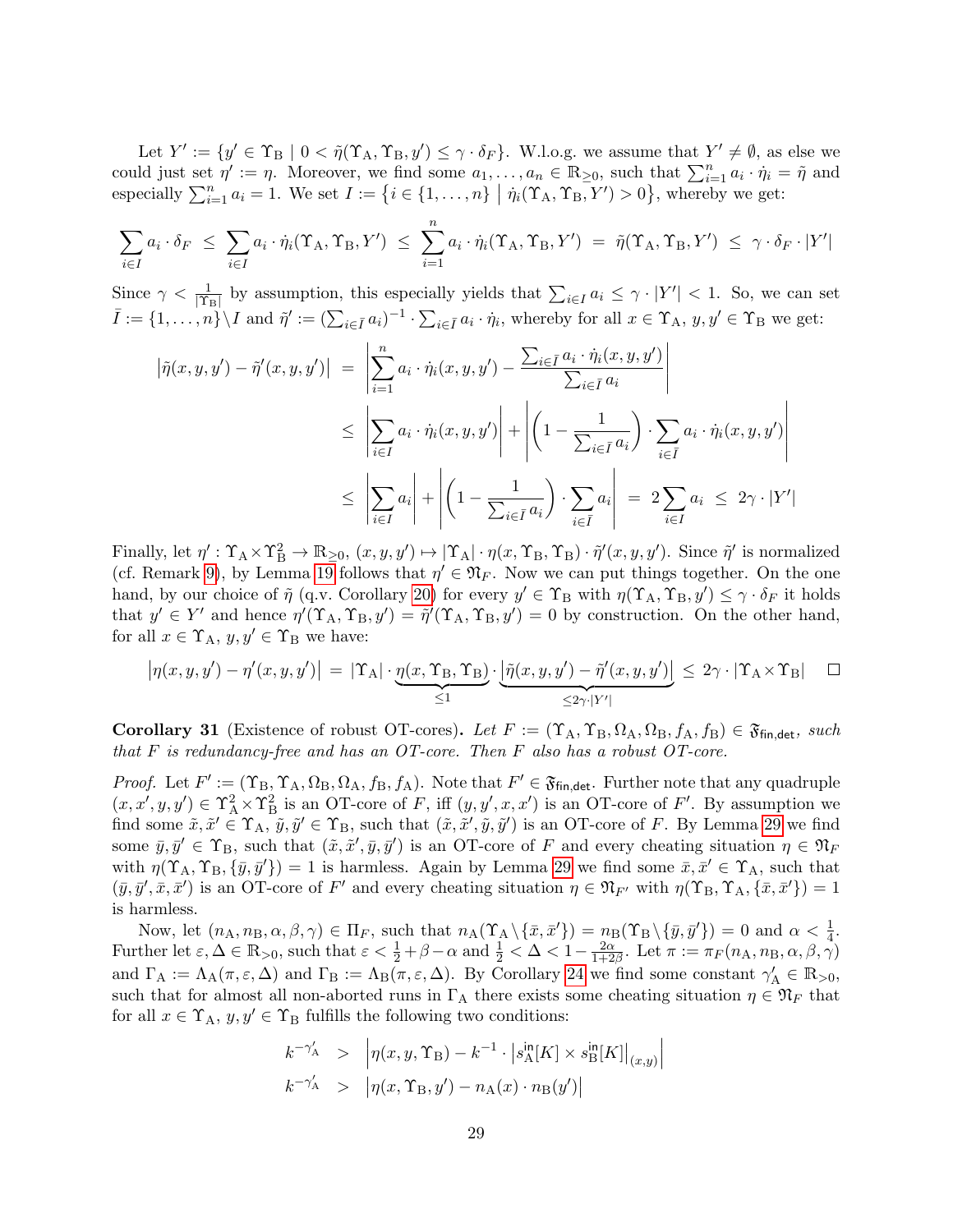Moreover, by Lemma [30](#page-29-2) we find some constant  $\delta_F \in \mathbb{R}_{>0}$ , such that for all  $\eta \in \mathfrak{N}_F$  and almost all security parameters k there exist some  $\eta' \in \mathfrak{N}_F$  that fulfills the following two conditions:

- For all  $y' \in \Upsilon_B$  with  $\eta(\Upsilon_A, \Upsilon_B, y') \leq k^{-\gamma'_A}$  we have that  $\eta'(\Upsilon_A, \Upsilon_B, y') = 0$ .
- For all  $x \in \Upsilon_A$ ,  $y, y' \in \Upsilon_B$  we have that  $|\eta(x, y, y') \eta'(x, y, y')| \leq 2k^{-\gamma'_A} \cdot |\Upsilon_A \times \Upsilon_B| \cdot \delta_F^{-1}$  $\frac{-1}{F}$ .

Putting things together, for almost all non-aborted runs in  $\Gamma_A$  there exists some cheating strategy  $\eta' \in \mathfrak{N}_F$  with  $\eta'(\Upsilon_A, \Upsilon_B, \Upsilon_B \setminus {\{\overline{y}, \overline{y}'\}}) = 0$ , i.e.  $\eta'(\Upsilon_A, \Upsilon_B, {\{\overline{y}, \overline{y}'\}}) = 1$ , and that for all  $x \in \Upsilon_A$ ,  $y, y' \in \Upsilon_B$  fulfills the following two conditions:

$$
(2 \cdot |\Upsilon_A \times \Upsilon_B^2| \cdot \delta_F^{-1} + 1)k^{-\gamma'_A} > |\eta'(x, y, \Upsilon_B) - k^{-1} \cdot |s_A^{\text{in}}[K] \times s_B^{\text{in}}[K]|_{(x,y)}|
$$
  

$$
(2 \cdot |\Upsilon_A \times \Upsilon_B^2| \cdot \delta_F^{-1} + 1)k^{-\gamma'_A} > |\eta'(x, \Upsilon_B, y') - n_A(x) \cdot n_B(y')|
$$

Since by our choice of  $\bar{y}, \bar{y}'$  every cheating situation  $\eta \in \mathfrak{N}_F$  with  $\eta(\Upsilon_A, \Upsilon_B, \{\bar{y}, \bar{y}'\}) = 1$  is harmless, i.e.  $\eta(\Upsilon_A, \Upsilon_B, y) = \eta(\Upsilon_A, y, \Upsilon_B)$  for all  $y \in \Upsilon_B$ , we can conclude that in almost all non-aborted runs in  $\Gamma_A$  for all  $x \in \Upsilon_A$ ,  $y \in \Upsilon_B$  it holds:

$$
\left| n_{\mathcal{A}}(x) \cdot n_{\mathcal{B}}(y) - |K'|^{-1} \cdot \left| s_{\mathcal{A}}^{\mathsf{in}}[K'] \times s_{\mathcal{B}}^{\mathsf{in}}[K'] \right|_{(x,y)} \right| \quad < \quad 2k^{-\gamma_{\mathcal{A}}'} \cdot \left( 2 \cdot |\Upsilon_{\mathcal{A}} \times \Upsilon_{\mathcal{B}}^2| \cdot \delta_{F}^{-1} + 1 \right)
$$

For symmetry reasons<sup>[6](#page-31-1)</sup> we anologously find some constant  $\gamma'_B \in \mathbb{R}_{>0}$ , such that in almost all non-aborted runs in  $\Gamma_B$  for all  $x \in \Upsilon_A$ ,  $y \in \Upsilon_B$  it holds:

$$
\left| n_{A}(x) \cdot n_{B}(y) - |K'|^{-1} \cdot \left| s_{A}^{\text{in}}[K'] \times s_{B}^{\text{in}}[K'] \right|_{(x,y)} \right| \quad < \quad 2k^{-\gamma_{B}'} \cdot \left( 2 \cdot |\Upsilon_{A} \times \Upsilon_{B}^{2}| \cdot \delta_{F}^{-1} + 1 \right)
$$

So we just can pick  $\gamma' \in \mathbb{R}_{>0}$ , such that  $\gamma' < \min(\gamma'_A, \gamma'_B)$ . Finally, by Lemma [17](#page-20-0) we also have:

- If Alice is honest, then a protocol run of  $\pi$  with fresh randomness for all parties lies in  $\Gamma_A$ with overwhelming probability.
- If Bob is honest, then a protocol run of  $\pi$  with fresh randomness for all parties lies in  $\Gamma_B$  with overwhelming probability.

Conclusively, we just have to remove the protocol runs from  $\Gamma_A$  and  $\Gamma_B$  that have a too small security parameter; then  $\Gamma_A$  and  $\Gamma_B$  fulfill all requirements of Definition [26.](#page-27-5)  $\Box$ 

#### <span id="page-31-0"></span>4.4 Building OT from appropriate 2-party functions

In this section we show how one can reduce OT to any 2-party function  $F \in \mathfrak{F}_{fin, det}$  that has a robust OT-core (cf. Definition [26\)](#page-27-5). We give a detailed protocol description in Section [4.4.1.](#page-32-0) Then we show that our protocol is a universally composable implementation of  $\mathcal{F}_{OT}$ . Thereto we separately show simulatability when no party is corrupted (Section [4.4.2\)](#page-34-0), when the receiver Bob is corrupted (Section [4.4.3\)](#page-34-1) and when the sender Alice is corrupted (Section [4.4.4\)](#page-35-0). We omit an explicit proof of simulatability when both parties are corrupted, because this is trivial.

<span id="page-31-1"></span> $^6$ Although the protocol  $\pi$  is not symmetric in Alice and Bob, Notation [14](#page-18-4) and all subsequent lemmata are.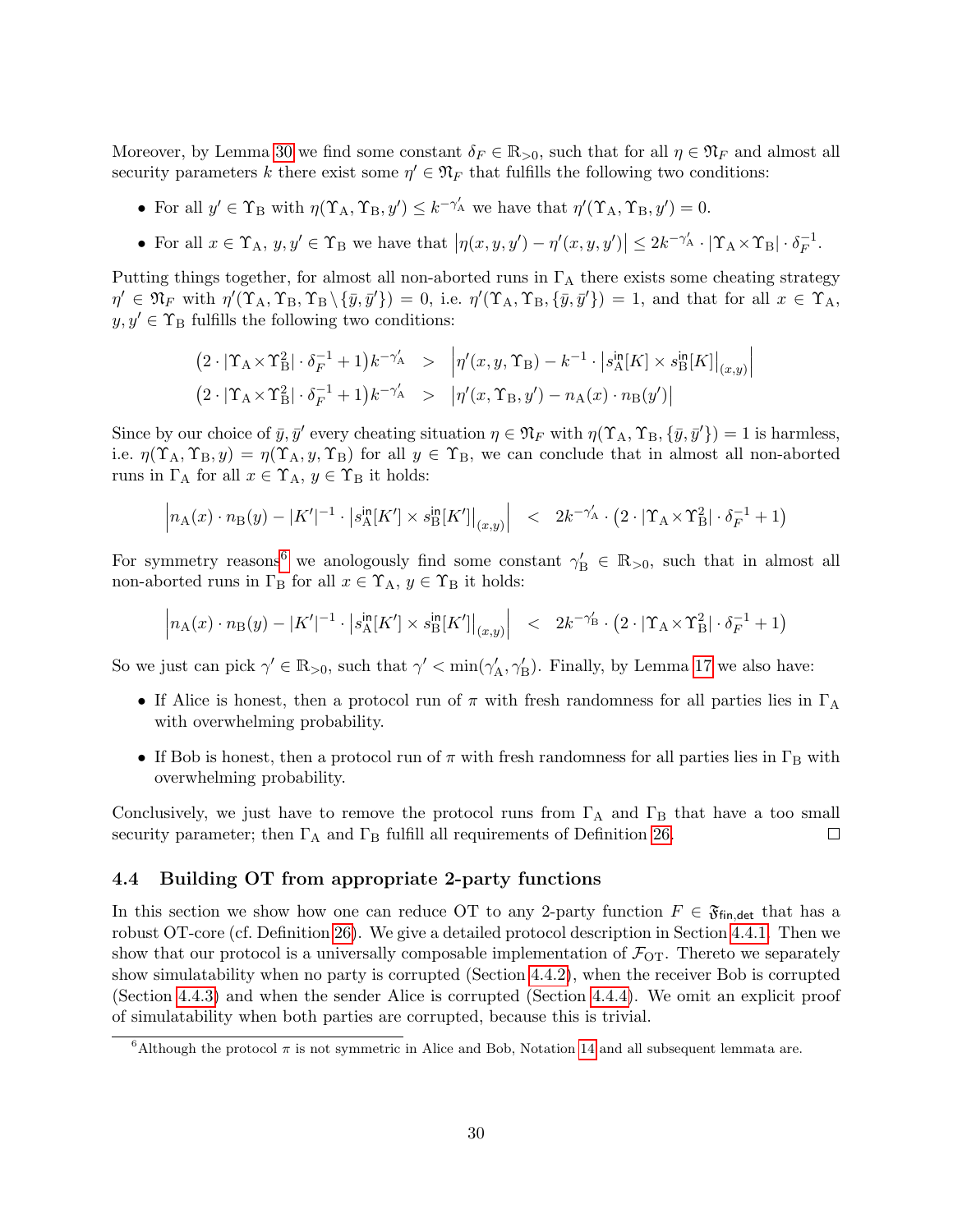#### <span id="page-32-0"></span>4.4.1 The reduction protocol

Let  $F := (\Upsilon_A, \Upsilon_B, \Omega_A, \Omega_B, f_A, f_B) \in \mathfrak{F}_{fin, det}$  and let  $(\bar{x}, \bar{x}', \bar{y}, \bar{y}') \in \Upsilon_A^2 \times \Upsilon_B^2$  be a robust OT-core of F. W.l.o.g. let  $f_A(\bar{x}', \bar{y}) \neq f_A(\bar{x}', \bar{y}')$ ; else we interchange the roles of Alice and Bob. Let  $\alpha, \beta, \gamma, \gamma', \gamma'', \Delta \in \mathbb{R}_{>0}$ , such that  $\beta < \frac{1}{2}$  and  $\gamma' > \gamma''$  and  $1 - \gamma'' > \Delta > \frac{1}{2}$  $\frac{1}{2}$  and we have that  $\pi := \pi_F(n_A, n_B, \alpha, \beta, \gamma)$  is  $\gamma'$ -robust with the mappings  $n_A : \Upsilon_A \to \mathbb{R}_{\geq 0}$  and  $n_B : \Upsilon_B \to \mathbb{R}_{\geq 0}$ defined as follows:

$$
n_{\mathcal{A}}(x) = \begin{cases} \frac{1}{3} & \text{if } x = \bar{x} \\ \frac{2}{3} & \text{if } x = \bar{x}' \\ 0 & \text{else} \end{cases} \qquad n_{\mathcal{B}}(y) = \begin{cases} \frac{1}{2} & \text{if } y \in \{\bar{y}, \bar{y}'\} \\ 0 & \text{else} \end{cases}
$$

Let  $(b_0, b_1) \in \{0, 1\}^2$  denote Alice's OT-input and let  $c \in \{0, 1\}$  denote Bob's OT-input. Let k denote the security parameter. Our reduction protocol proceeds as follows:

- <span id="page-32-1"></span>1. Alice and Bob execute the offline-protocol  $\pi$ ; let  $s_A$  and  $s_B$  denote their output strings.
- <span id="page-32-3"></span>2. Alice announces  $\tilde{K} := \{i \in \{1, \ldots, |s_A|\} \mid s_A[i] = (\bar{x}', f_A(\bar{x}', \bar{y}'))\}$ . The protocol is aborted, if  $|\tilde{K}| \leq \frac{1}{3}|s_A \times s_B| - k^{1-\gamma'}$  or Bob finds some index  $i \in \tilde{K}$ , such that  $s_B[i] \neq (\bar{y}', f_B(\bar{x}', \bar{y}'))$ ; else all elements indexed by  $\overline{K}$  are deleted from  $s_A$  and  $s_B$ .
- 3. Alice and Bob locally rename the elements of  $s_A$  and  $s_B$  respectively by:

$$
s_{\mathcal{A}}[i] \leftarrow \begin{cases} 0 & \text{if } s_{\mathcal{A}}[i] = (\bar{x}, f_{\mathcal{A}}(\bar{x}, \bar{y})), \text{ what is equivalent to } s_{\mathcal{A}}[i] = (\bar{x}, f_{\mathcal{A}}(\bar{x}, \bar{y}')) \\ 1 & \text{if } s_{\mathcal{A}}[i] = (\bar{x}', f_{\mathcal{A}}(\bar{x}', \bar{y})) \\ \vdots & \text{else} \end{cases}
$$

$$
s_{\mathcal{B}}[i] \leftarrow \begin{cases} 0 & \text{if } s_{\mathcal{B}}[i] = (\bar{y}, f_{\mathcal{B}}(\bar{x}, \bar{y})), \text{ what is equivalent to } s_{\mathcal{B}}[i] = (\bar{y}, f_{\mathcal{B}}(\bar{x}', \bar{y})) \\ 1 & \text{if } s_{\mathcal{B}}[i] = (\bar{y}', f_{\mathcal{A}}(\bar{x}, \bar{y}')) \\ \vdots & \text{else} \end{cases}
$$

If afterwards  $|s_A|_{\top} \neq 0$  or  $|s_B|_{\top} \neq 0$ , the corresponding party aborts the protocol.

- <span id="page-32-4"></span>4. Alice deletes  $||s_A|_0 - |s_A|_1$  elements from  $s_A$ , such that afterwards  $|s_A|_0 = |s_A|_1$ . She announces the corresponding indices to Bob, who deletes the according elements from  $s_B$ , too. If afterwards the length of  $s_A$  and  $s_B$  is not an even number or Alice announced more than  $k^{\Delta}$  indices, the protocol is aborted.
- <span id="page-32-2"></span>5. Alice randomly permutes the elements of  $s_A$ , such that afterwards for all  $i \in \{1, \ldots, \frac{|s_A|}{2}$  $\frac{3A}{2}$ } it holds that  $s_A[2i-1] \neq s_A[2i]$ . She announces the permutation to Bob, who permutes  $s_B$ the same way. Bob aborts the protocol, if afterwards he finds some  $i \in \{1, \ldots, \frac{|s_{\text{B}}|}{2}$  $\frac{1}{2}$  with  $s_{\text{B}}[2i - 1] = s_{\text{B}}[2i] = 1.$
- 6. From  $s_A$  and  $s_B$  Alice and Bob locally generate new strings  $\tilde{s}_A \in \{0,1\}^{\frac{|s_A|}{2}}$  and  $\tilde{s}_B \in$  $\{0, 1, \perp\}^{\frac{|s_{\mathbf{B}}|}{2}}$  respectively, such that for all  $i \in \{1, \ldots, |\tilde{s}_{\mathbf{A}}|\}$  it holds:

$$
s_A[2i - 1] = 0 \land s_A[2i] = 1 \Rightarrow \tilde{s}_A[i] = 0
$$
  
\n
$$
s_A[2i - 1] = 1 \land s_A[2i] = 0 \Rightarrow \tilde{s}_A[i] = 1
$$
  
\n
$$
s_B[2i - 1] = 0 \land s_B[2i] = 0 \Rightarrow \tilde{s}_B[i] = \perp
$$
  
\n
$$
s_B[2i - 1] = 1 \land s_B[2i] = 0 \Rightarrow \tilde{s}_B[i] = 0
$$
  
\n
$$
s_B[2i - 1] = 0 \land s_B[2i] = 1 \Rightarrow \tilde{s}_B[i] = 1
$$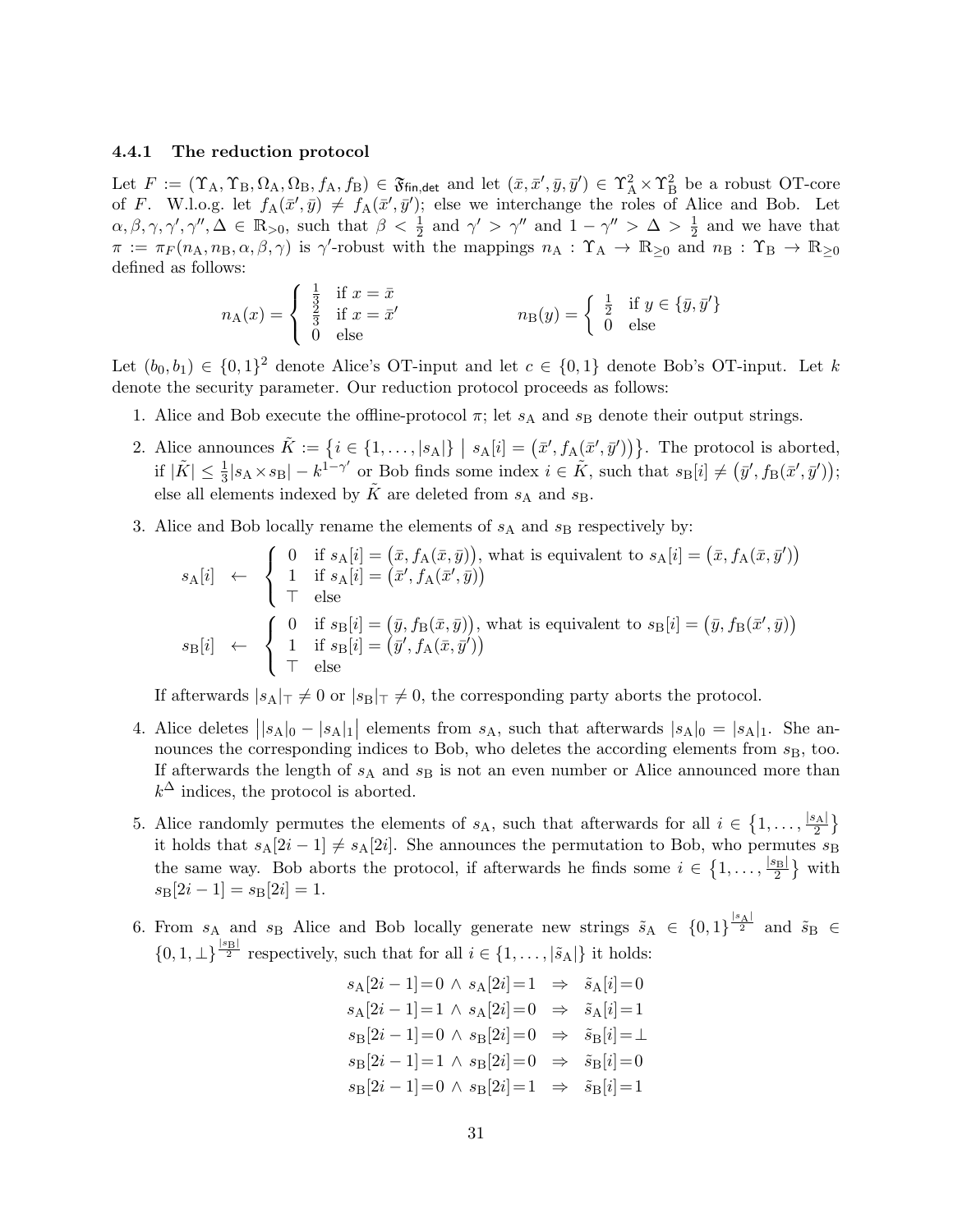Furthermore, Alice partitions  $\tilde{s}_A$  into  $\kappa := [k^{1-\gamma''}]$  consecutive substrings  $\tilde{s}_A^{(1)}$  $\tilde{s}_{\rm A}^{(\kappa)},\ldots,\tilde{s}_{\rm A}^{(\kappa)}$  $A^{(\kappa)}$  of equal length  $l := \left\lfloor \frac{|\tilde{s}_A|}{\kappa} \right\rfloor$ . If  $|\tilde{s}_A| > \kappa \cdot l$ , the remaining elements of  $\tilde{s}_A$  are just discarded. Bob partitions  $\tilde{s}_B$  analogously.

- 7. Alice chooses two random bit strings  $\tilde{b}_0, \tilde{b}_1 \in \{0,1\}^\kappa$  with  $\tilde{b}_0[j] \oplus \tilde{b}_1[j] = b_0 \oplus b_1$  for all  $j \in \{1, \ldots, \kappa\}$  and  $\bigoplus_{j=1}^{\kappa} \tilde{b}_0[j] = b_0.$ Bob chooses a random bit string  $\tilde{c} \in \{0,1\}^{\kappa}$  with  $\bigoplus_{j=1}^{\kappa} \tilde{c}[j] = c$ .
- 8. For all  $j \in \{1, \ldots, \kappa\}$  the following subprotocol is executed:
	- (a) Bob chooses some random sets  $K_0^{(j)}$  $S_0^{(j)}, K_1^{(j)} \subseteq \{1, \ldots, l\}$  with:

$$
|K_0^{(j)}| = |K_1^{(j)}| = \begin{bmatrix} \frac{l}{3} \end{bmatrix}
$$

$$
K_0^{(j)} \cap K_1^{(j)} = \emptyset
$$

$$
\forall i \in K_{\tilde{c}[j]}^{(j)}: \tilde{s}_{\text{B}}^{(j)}[i] \neq \perp
$$

He announces  $(K_0^{(j)})$  $\binom{(j)}{0}$ ,  $K_1^{(j)}$ ) to Alice, who aborts the protocol, if one of the first two conditions is violated.

<span id="page-33-0"></span>(b) Alice computes  $\hat{b}_0^{(j)} \leftarrow \tilde{b}_0[j] \oplus \bigoplus_{i \in K_0^{(j)}} \tilde{s}_{\mathbf{A}}^{(j)}$  $\mathfrak{h}_{\mathrm{A}}^{(j)}[i]$  and  $\hat{b}_1^{(j)} \leftarrow \tilde{b}_1[j] \oplus \bigoplus_{i \in K_1^{(j)}} \tilde{s}_{\mathrm{A}}^{(j)}$  $A^{(j)}[i]$  and sends  $(\hat{b}_0^{(j)})$  $\hat{b}_1^{(j)}, \hat{b}_1^{(j)}$  $\hat{b}_{\tilde{c}[j]}^{(j)}$  to Bob, who reconstructs  $\tilde{b}_{\tilde{c}[j]}[j] = \hat{b}_{\tilde{c}[j]}^{(j)} \oplus \bigoplus_{i \in K_{\tilde{c}[j]}^{(j)}} \tilde{s}_{\text{B}}^{(j)}$  $\mathbb{B}^{\{j\}}[i].$ 

9. Alice outputs  $\perp$ . Bob computes and outputs  $b_c = \bigoplus_{j=1}^{\kappa} \tilde{b}_{\tilde{c}[j]}[j].$ 

<span id="page-33-1"></span>Notation 32. Whenever at least one party follows the reduction protocol honestly, we can keep track of the state of  $s_A \times s_B$  during the protocol steps [1-](#page-32-1)[5](#page-32-2) as follows:

- 1. Let  $r'_1 \in \Upsilon_A^*$  and  $t'_1 \in \Upsilon_B^*$  denote the strings of input symbols that correspond to  $s_A$  and  $s_B$  respectively directly after step [1](#page-32-1) of the reduction protocol. Although some party may be corrupted,  $r'_1 \in \Upsilon_A^*$  and  $t'_1 \in \Upsilon_B^*$  are well-defined by the invocations of F in the underlying offline protocol  $\pi$ .
- 2. Let  $r'_2$  and  $t'_2$  denote the strings that result from  $r'_1$  and  $t'_1$  respectively by applying the deletion announced by Alice in protocol step [2.](#page-32-3)
- 3. Given  $r'_2, t'_2$  of equal length, we define  $r'_3, t'_3 \in \{0, 1, \top\}^{|r'_2 \times t'_2|}$  by:

$$
\begin{array}{rcl} r'_3[i] & := & \left\{ \begin{array}{ll} 0 & \text{if } r'_2[i] = \bar{x} \text{ and } f_{\text{A}}(r'_2[i], t'_2[i]) = f_{\text{A}}(\bar{x}, \bar{y}) = f_{\text{A}}(\bar{x}, \bar{y}') \\ 1 & \text{if } r'_2[i] = \bar{x}' \text{ and } f_{\text{A}}(r'_2[i], t'_2[i]) = f_{\text{A}}(\bar{x}', \bar{y}) \\ \top & \text{else} \end{array} \right. \\ t'_3[i] & := & \left\{ \begin{array}{ll} 0 & \text{if } t'_2[i] = \bar{y} \text{ and } f_{\text{B}}(r'_2[i], t'_2[i]) = f_{\text{B}}(\bar{x}, \bar{y}) = f_{\text{B}}(\bar{x}', \bar{y}) \\ 1 & \text{if } t'_2[i] = \bar{y}' \text{ and } f_{\text{B}}(r'_2[i], t'_2[i]) = f_{\text{B}}(\bar{x}, \bar{y}') \end{array} \right. \\ \end{array}
$$

- 4. Let  $r'_4$  and  $t'_4$  denote the strings that result from  $r'_3$  and  $t'_3$  respectively by applying the deletion announced by Alice in protocol step [4.](#page-32-4)
- 5. Let  $r'_5$  and  $t'_5$  denote the strings that result from  $r'_4$  and  $t'_4$  respectively by applying the permutation announced by Alice in protocol step [5.](#page-32-2)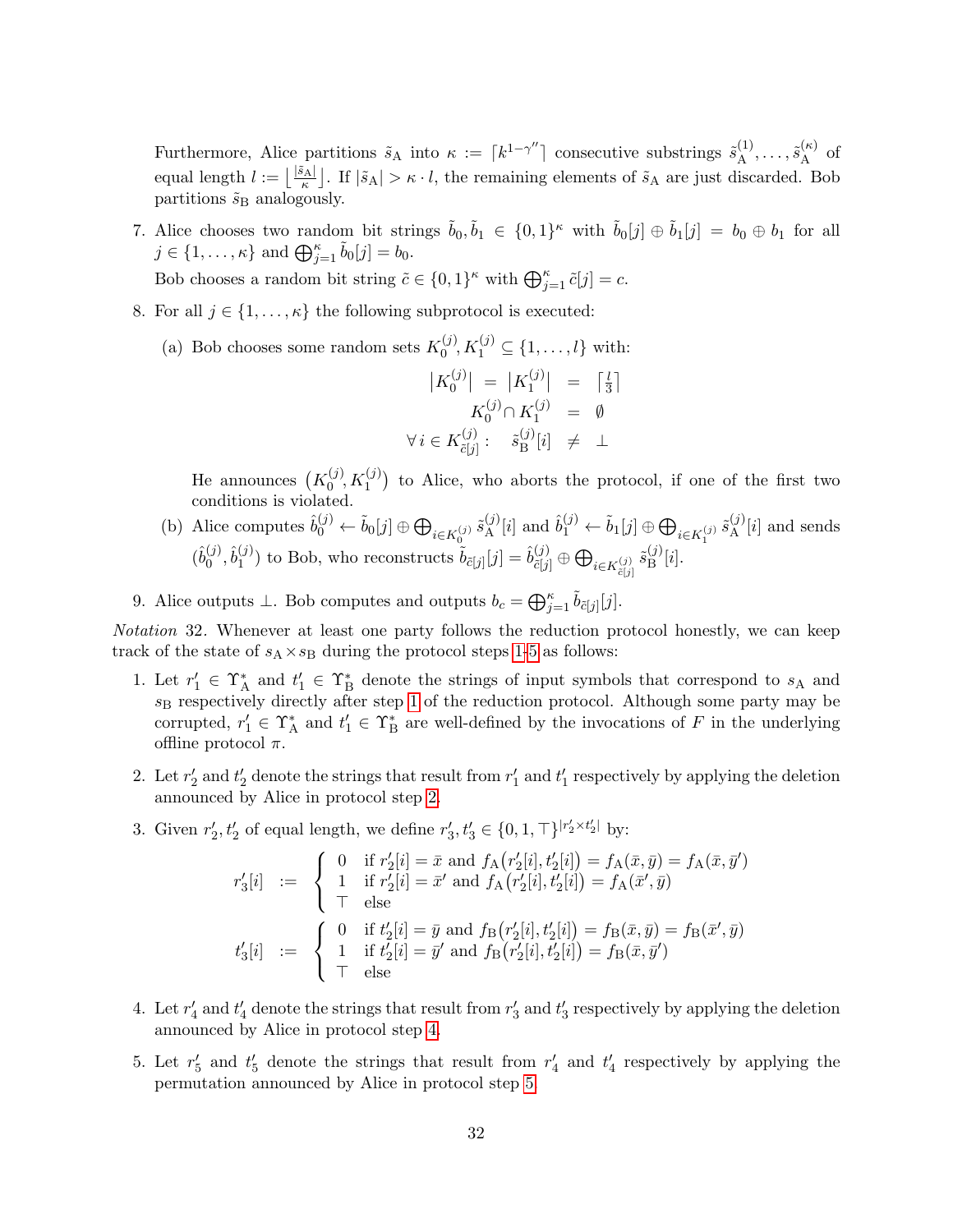#### <span id="page-34-0"></span>4.4.2 Correctness of the protocol

It is not hard to verify, that the protocol from Section [4.4.1](#page-32-0) does what it is supposed to do, as long as no party is corrupted. From Lemma [15](#page-19-0) and our choice of the protocol parameters quite straightforwardly follows, that the protocol in a totally uncorrupted case is aborted only with negligible probability. It also is straightforward to see that an uncorrupted Bob does always output the correct value  $b_c$  at the end of each non-aborted protocol run with an uncorrupted Alice:

$$
\bigoplus_{j=1}^{\kappa} \tilde{b}_{\tilde{c}[j]}[j] \; = \; \bigoplus_{j=1}^{\kappa} \bigl( \tilde{b}_0[j] \oplus (b_0[j] \oplus b_1[j]) \tilde{c}[j] \bigr) \; = \; \bigoplus_{j=1}^{\kappa} \bigl( \tilde{b}_0[j] \oplus (b_0 \oplus b_1) \tilde{c}[j] \bigr) \; = \; b_0 \oplus (b_0 \oplus b_1) c \; = \; b_c
$$

#### <span id="page-34-1"></span>4.4.3 Security against a corrupted receiver Bob

To prove security against a malicious Bob impersonated by some adversary  $A_B$ , we have to construct a simulator  $S$ , such that the respective view of the environment  $\mathcal Z$  in the ideal model is statistically indistinguishable from its view in the real model.

Given  $A_B$ , our simulator S works as follows. He internally simulates the real adversary  $A_B$  and an honest Alice and provides them access to a simulated hybrid functionality  $\mathcal{F}_{\rm SFE}^{(F)}$ . The simulated Alice is given random input  $(b_0, b_1) \in \{0, 1\}^2$ , as soon as the ideal functionality  $\widetilde{\mathcal{F}}_{\text{OT}}$  sent a message (processing, Alice). All messages from  $A_B$  to  $Z$  and vice versa are just forwarded by S. When the simulated Alice enters step [8b](#page-33-0) of the simulated reduction protocol the  $\kappa$ -th time (i.e.  $j = \kappa$ ), S revises  $b_0[\kappa]$  and  $b_1[\kappa]$  by the following procedure:

- 1. From the input and output of the simulated  $\mathcal{F}_{\text{SFE}}^{(F)}$  our simulator S for every  $j \in \{1, \ldots, \kappa\}$ generates a string  $\tilde{s}_{\rm B}^{(j)}$  $B<sub>B</sub>$  like an honest Bob would have done. Wherever this is impossible due to dishonest behaviour of Bob/ $\mathcal{A}_{B}$ , he uses a special symbol " $\top$ ".
- 2. The simulator choses a bit string  $\tilde{c} \in \{0,1\}^{\kappa}$ , such that  $\left|\tilde{s}_{B}^{(j)}\right|$  $\mathop{\mathrm{B}}\nolimits^{(j)}[K_{\tilde{c}[j]}^{(j)}]$  $\left.\left.\begin{matrix} \tilde{c}(j) \\ \tilde{c}[j]\end{matrix}\right]\right|_{\perp} \leq \left|\tilde{s}_{\mathrm{B}}^{(j)}\right|$  $\mathop{\mathrm{B}}\nolimits^{(j)}[K_{\neg \tilde{c}]}^{(j)}$  $\left. \frac{(\jmath)}{\lceil \tilde{c}[\jmath] \rceil} \right|_{\perp}$  for all  $j \in \{1, \ldots, \kappa\}.$
- 3. The simulator computes  $c = \bigoplus_{j=1}^{\lceil k^{\Delta} \rceil} \tilde{c}[j]$ . On behalf of the corrupted Bob S sends the bit c to the ideal functionality  $\mathcal{F}_{OT}$ , receives (processing, Bob) from  $\mathcal{F}_{OT}$ , sends (Delivery, Bob) to  $\mathcal{F}_{\text{OT}}$  and finally receives some bit b' from the ideal functionality  $\mathcal{F}_{\text{OT}}$ .
- 4. Now S can revise  $\tilde{b}_0[\kappa]$  and  $\tilde{b}_1[\kappa]$  by:

$$
\begin{array}{lcl} \tilde{b}_{\tilde{c}[\kappa]}[\kappa] &\leftarrow & b' \oplus \bigoplus_{j=1}^{\kappa-1} \tilde{b}_{\tilde{c}[j]}[j] \\ \tilde{b}_{\neg \tilde{c}[\kappa]}[\kappa] &\leftarrow & \tilde{b}_{\tilde{c}[\kappa]}[\kappa] \oplus b_0 \oplus b_1 \end{array}
$$

Except for this revision the simulation just follows the programs of an honest Alice and  $A_B$ . When the simulated Alice produces her regular output "⊥", the simulator sends (Delivery, Alice) to  $\mathcal{F}_{\text{OT}}$ . Now, we have to see why our simulator makes the ideal model indistinguishable from the real model.

*Proof.* Let  $(\bar{b}_0, \bar{b}_1)$  denote the ideal Alice's input from  $\mathcal Z$  and let  $(b_0, b_1)$  be the simulated Alice's random input. By construction after the revision step of the simulation it always holds that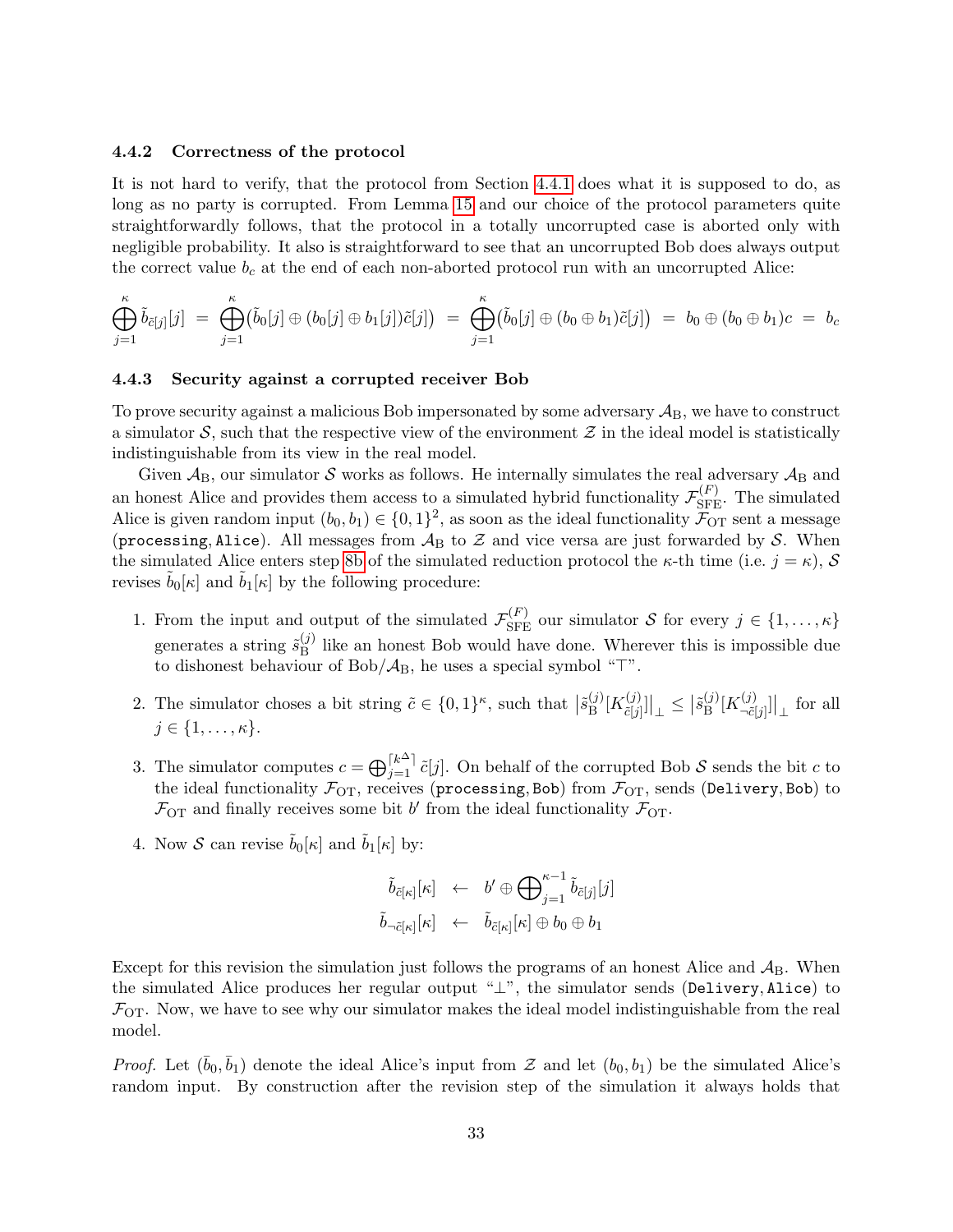$\tilde{b}_1[j] \oplus \tilde{b}_0[j] = b_0 \oplus b_1$  for all  $j \in \{1, \ldots, \kappa\}$  and  $\bar{b}_c = \bigoplus_{j=1}^{\kappa} \tilde{b}_{\tilde{c}[j]}[j]$ . Therefore, the simulation perfectly matches the ideal Alice's input, if only  $b_0 \oplus b_1 = \overline{b}_0 \oplus \overline{b}_1$ . Now, if for each  $j \in \{1, \ldots, \kappa\}$ the environment Z is completely unaware about the bit value of  $\tilde{b}_{\neg \tilde{c}[j]}[j]$ , what is equivalent to  $\left|\tilde{s}_{\mathrm{B}}^{(j)}\right|$  $\mathop{\mathrm{B}}\nolimits^{(j)}[K_{\neg \tilde{c}]}^{(j)}$  $\left.\frac{f(t)}{f(t)}\right|_{\perp} > 0$ , then Z also has no information about  $b_0 \oplus b_1$ . Hence, it suffices to prove that it may happen only with negligible probability that  $\left|\tilde{s}_{\text{B}}^{(j)}\right|$  $\mathcal{B}^{(j)}[K_0^{(j)}]$  $\begin{bmatrix} 0^{(j)} \\ 0 \end{bmatrix} \Big|_+ = \Big| \tilde{s}_{\mathrm{B}}^{(j)}$  $\mathop{{}^{\stackrel{(j)}{\mathrm{B}}}}\nolimits[K_1^{(j)}$  $\begin{bmatrix} 1 \\ 1 \end{bmatrix}$  = 0 for some  $j \in \{1, \ldots, \kappa\}$ . However,  $\left|\tilde{s}_{\text{B}}^{(j)}\right|$  $\left.\frac{(j)}{\rm B}\right|_{\perp}\leq\frac{l}{3}$  $\frac{l}{3}$  is a necessary precondition for  $\left|\tilde{s}_{\text{B}}^{(j)}\right|$  $\mathcal{B}^{(j)}[K_0^{(j)}]$  $\binom{(j)}{0}$ ] $\Big|_{\perp} = \Big| \tilde{s}_{\text{B}}^{(j)}$  $\mathop{{\rm B}}\limits^{\left(j\right)}[K_1^{(j)}$  $\left.\frac{1}{1}(0,0)\right|_{0} = 0$ by a simple counting argument.

Since the underlying offline protocol  $\pi$  is  $\gamma'$ -robust, by Definition [26](#page-27-5) we find some set  $\Gamma_A$  of protocol runs of  $\pi$ , such that if Alice is honest, a protocol run of  $\pi$  with fresh randomness for all parties lies in  $\Gamma_A$  with overwhelming probability and in all non-aborted runs in  $\Gamma_A$  for all  $x \in \{\bar{x}, \bar{x}'\},$  $y \in {\bar{y}, \bar{y}'}$  it holds:

$$
\left| n_{A}(x) \cdot n_{B}(y) - |K'|^{-1} \cdot \left| s_{A}^{\text{in}}[K'] \times s_{B}^{\text{in}}[K'] \right|_{(x,y)} \right| \leq k^{-\gamma'}
$$

So, w.l.o.g. we may condition our considerations to the event that in step [1](#page-32-1) of the simulated reduction protocol a run  $\lambda$  of  $\pi$  is produced with  $\lambda \in \Gamma_A$ . Under this condition we will show now that  $\min_{j \in \{1,\ldots,\kappa\}} \left| \tilde{s}_{\text{B}}^{(j)} \right|$  $\mathbb{E}[\mathbb{B}^{(j)}]$   $\leq \frac{l}{3}$  may happen only with negligible probability. For symmetry reasons it suffices to consider  $\tilde{s}_{\rm B}^{(1)}$  $j^{(1)}$ , i.e.  $j = 1$ .

Using Notation [32,](#page-33-1)  $|\tilde{s}_{\text{B}}^{(1)}|$  $\mathbb{E}_{\text{B}}^{(1)}|_{\perp}$  can be interpreted as a hypergeometrically distributed random variable with expectation  $l \cdot |r'_4 \times t'_4|_{(0,0)} \cdot |r'_4|$ −1  $\frac{1}{0}$ . Hence, by Lemma [15](#page-19-0) a non-aborted simulation with  $|\tilde{s}_{\rm B}^{(1)}|$  $\left. \frac{d^{(1)}}{B} \right|_{\perp} \leq l \cdot \left| r_4' \times t_4' \right|_{(0,0)} \cdot \left| r_4' \right|$ −1  $\frac{1}{0} - l^{\Delta}$  may happen only with negligible probability. By construction, in every non-aborted simulation it holds that  $|r'_4 \times t'_4|_{(0,0)} \ge |r'_1 \times t'_1|_{(\bar{x},\bar{y})} - k^{\Delta}$  and  $|r'_4|_{0} \le |r'_1|_{\bar{x}}$ . Further, since we conditioned our considerations to the event that in step [1](#page-32-1) of the simulated reduction protocol a run  $\lambda$  of  $\pi$  is produced with  $\lambda \in \Gamma_A$ , for all non-aborted simulations follows:

$$
\begin{array}{rcl} \left| \frac{1}{6} \cdot \left| r_1' \times t_1' \right| - \left| r_1' \times t_1' \right|_{\left(\bar{x},\bar{y}\right)} \right| > & k^{-\gamma'} \cdot \left| r_1' \times t_1' \right| \\ & \left| \frac{1}{3} \cdot \left| r_1' \times t_1' \right| - \left| r_1' \right|_{\bar{x}} \right| > & 2k^{-\gamma'} \cdot \left| r_1' \times t_1' \right| \end{array}
$$

Hence, we can conclusively estimate:

$$
\big|\tilde{s}_{\rm B}^{(1)}\big|_{\perp} \;\,>\,\, l\cdot \frac{\frac{1}{6}\cdot |r_1' \times t_1'| - k^{-\gamma'} \cdot |r_1' \times t_1'| - k^\Delta}{\frac{1}{3}\cdot |r_1' \times t_1'| + 2k^{-\gamma'} \cdot |r_1' \times t_1'|} - l^\Delta \;\geq\; l\cdot \left(\frac{\frac{1}{6} - k^{-\gamma'} - k^\Delta \cdot (k-k^{1-\gamma})^{-1}}{\frac{1}{3} + 2k^{-\gamma'}} - l^{\Delta-1}\right)
$$

Now, we can choose some arbitrary constant  $\varepsilon \in \mathbb{R}_{>0}$  and estimate the bracket term by  $\frac{1/6-\varepsilon}{1/3+\varepsilon}-\varepsilon$ for alomst all security parameters k. For  $\varepsilon$  small enough, this especially yields  $\left|\tilde{s}_{B}^{(1)}\right|$  $\binom{1}{B}$   $\Big|_{\perp} > \frac{l}{3}$  $rac{l}{3}$ .  $\Box$ 

#### <span id="page-35-0"></span>4.4.4 Security against a corrupted sender Alice

To prove security against a malicious Alice impersonated by some adversary  $A_A$ , we have to construct a simulator  $S$ , such that the respective view of the environment  $\mathcal Z$  in the ideal model is statistically indistinguishable from its view in the real model.

Given  $A_A$ , our simulator S works as follows. He internally simulates the real adversary  $A_A$  and an honest Bob and provides them access to a simulated hybrid functionality  $\mathcal{F}_{\rm SFE}^{(F)}$ . The simulated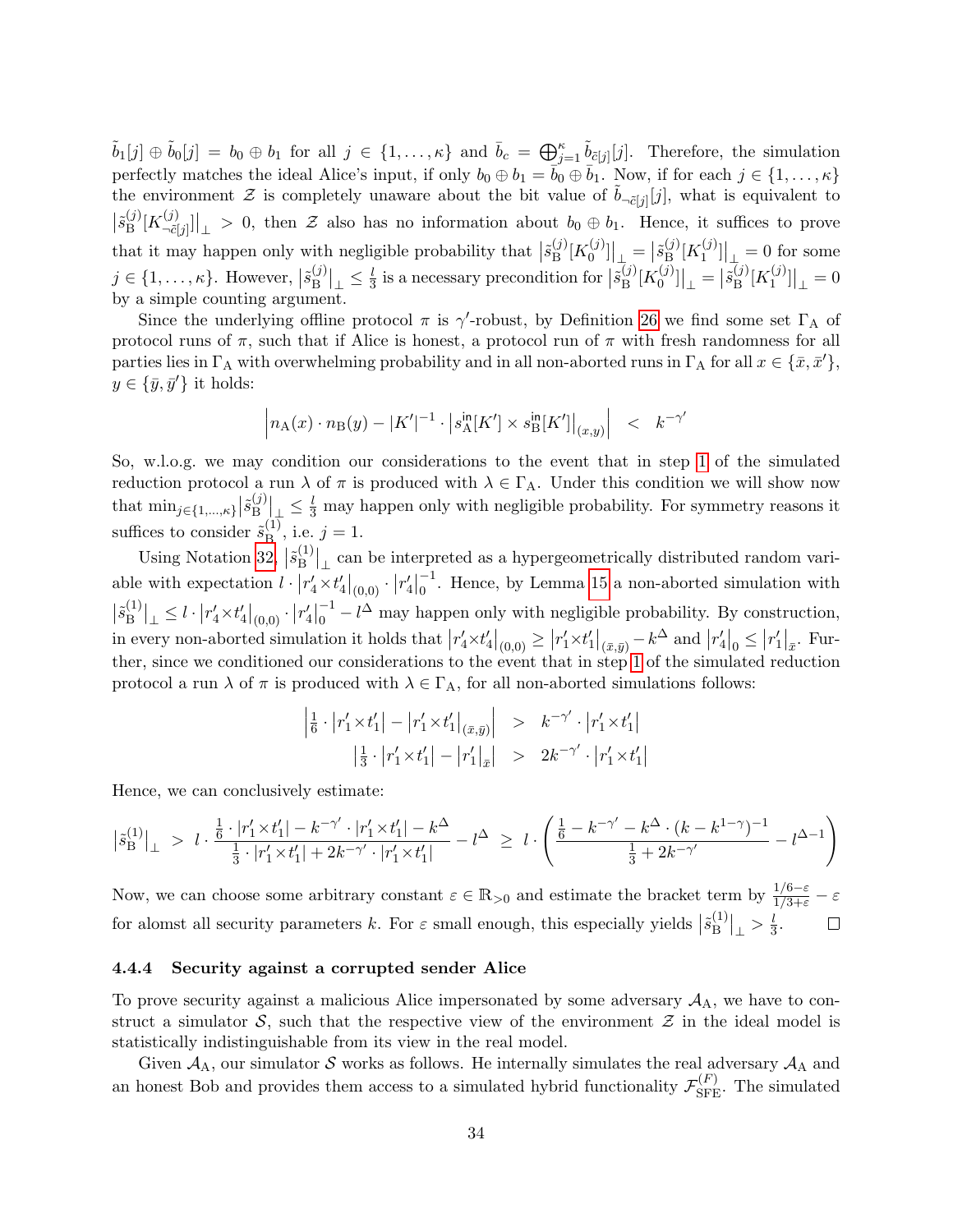Bob is given random input  $c \in \{0,1\}$ , as soon as the ideal functionality  $\mathcal{F}_{\text{OT}}$  sent a message (processing, Bob). All messages from  $A_A$  to  $Z$  and vice versa are just forwarded by S. When the simulated Bob outputs some bit  $b_c$ , then by the following procedure S tries to compute  $b_{\neg c}$ :

- 1. From the input and output of the simulated  $\mathcal{F}_{\text{SFE}}^{(F)}$  our simulator S for every  $j \in \{1, \ldots, \kappa\}$ generates a string  $\tilde{s}_{A}^{(j)}$  $_A^{(j)}$  like an honest Alice would have done. Wherever this is impossible due to dishonest behaviour of Alice/ $\mathcal{A}_A$ , he uses a special symbol " $\top$ ".
- 2. He chooses some  $j' \in \{1,\ldots,\kappa\}$ , such that  $\tilde{s}_{\rm A}^{(j')}$  $\mathcal{A}^{(j)}[i] \neq \top$  for all  $i \in \{1, \ldots, l\}$ . If this is impossible,  $S$  aborts the simulation and terminates.
- 3. He computes  $b_{\neg c} = b_c \oplus \bigoplus_{i \in K_0^{(j')} \cup K_1^{(j')} } s_A^{(j')}$  $\mathcal{A}^{\prime\prime}[i].$

When S does not fail in his search for j', he finally sends  $(b_0, b_1)$  on behalf of the corrupted Alice to  $\mathcal{F}_{\text{OT}}$ , receives (processing, Alice) from  $\mathcal{F}_{\text{OT}}$  and finally sends (Delivery, Bob) to  $\mathcal{F}_{\text{OT}}$ . Again, we have to show that our simulator makes the ideal model indistinguishable from the real model.

*Proof.* When the simulated Bob's random input  $c$  equals the input the ideal Bob got from the environment  $\mathcal Z$  and the simultor does not fail in his search for  $j'$ , the simulation is clearly perfect. Hence, any environment  $\mathcal Z$  might distinguish between real and ideal model better than with success rate  $\frac{1}{2}$ , only if it could gather some information about c. However, when S is successful in his search for j', then  $\tilde{c}[j']$  and thereby also c are information-theoretically hidden from  $A_A$  and  $Z$ .

Since the underlying offline protocol  $\pi$  is  $\gamma'$ -robust, by Definition [26](#page-27-5) we find some set  $\Gamma_B$  of protocol runs of  $\pi$ , such that if Bob is honest then a protocol run of  $\pi$  with fresh randomness for all parties lies in  $\Gamma_B$  with overwhelming probability and in all non-aborted runs in  $\Gamma_B$  for all  $x \in {\bar{x}, \bar{x}'}, y \in {\bar{y}, \bar{y}'}$  it holds:

$$
\left| n_{\rm A}(x) \cdot n_{\rm B}(y) - |K'|^{-1} \cdot \left| s_{\rm A}^{\rm in}[K'] \times s_{\rm B}^{\rm in}[K'] \right|_{(x,y)} \right| \quad < \quad k^{-\gamma'}
$$

So, w.l.o.g. we may condition our considerations to the event that in step [1](#page-32-1) of the simulated reduction protocol a run  $\lambda$  of  $\pi$  is produced with  $\lambda \in \Gamma_B$ . Under this condition we will show now that the simulator  $S$  only with negligible probability fails in his search for  $j'$ .

Let  $m_{\top} := \sum_{j=1}^{\kappa} |\tilde{s}_{\mathrm{A}}^{(j)}|$  $\mathcal{A}^{(j)}$ <sub>1</sub>. Note that our simulator S may fail in his search for j', only if  $m_{\perp} \geq \kappa$ . Using Notation [32,](#page-33-1) let m denote the number of indices  $i \in \{1, \ldots, \kappa \cdot l\}$  with  $r'_5[2i-1] = r'_5[2i] = 0$ . Further, let m' denote the number of indices  $i \in \{1, \ldots, \kappa \cdot l\}$  with  $r'_5[2i-1] = r'_5[2i] = 1$ . Last but not least, let  $m_*$  denote the number of indices  $i \in \{1, \ldots, \kappa \cdot l\}$  with  $r'_5[2i-1] = \top$  or  $r'_5[2i] = \top$ . It obviously holds that  $m_{\perp} = m + m' + m_*$ . So, it suffices to bound these three summands.

Estimation of  $m_*$ : By construction, for every non-aborted run of the simulated reduction protocol it holds:

$$
m_{*} \leq |r'_{1}|_{\Upsilon_{A} \setminus \{\bar{x}, \bar{x}'\}} + |r'_{1} \times t'_{1}|_{(\bar{x}', \bar{y}')} - |r'_{1}[\tilde{K}] \times t'_{1}[\tilde{K}]|_{(\bar{x}', \bar{y}')}
$$
  
\n
$$
\leq |r'_{1}|_{\Upsilon_{A} \setminus \{\bar{x}, \bar{x}'\}} + |r'_{1} \times t'_{1}|_{(\bar{x}', \bar{y}')} - (|\tilde{K}| - |r'_{1}[\tilde{K}]|_{\bar{x}} - |r'_{1}|_{\Upsilon_{A} \setminus \{\bar{x}, \bar{x}'\}})
$$
  
\n
$$
\leq 2|r'_{1}|_{\Upsilon_{A} \setminus \{\bar{x}, \bar{x}'\}} + |r'_{1} \times t'_{1}|_{(\bar{x}', \bar{y}')} - (\frac{1}{3}|r'_{1} \times t'_{1}| - k^{1-\gamma'} - |r'_{1}[\tilde{K}]|_{\bar{x}})
$$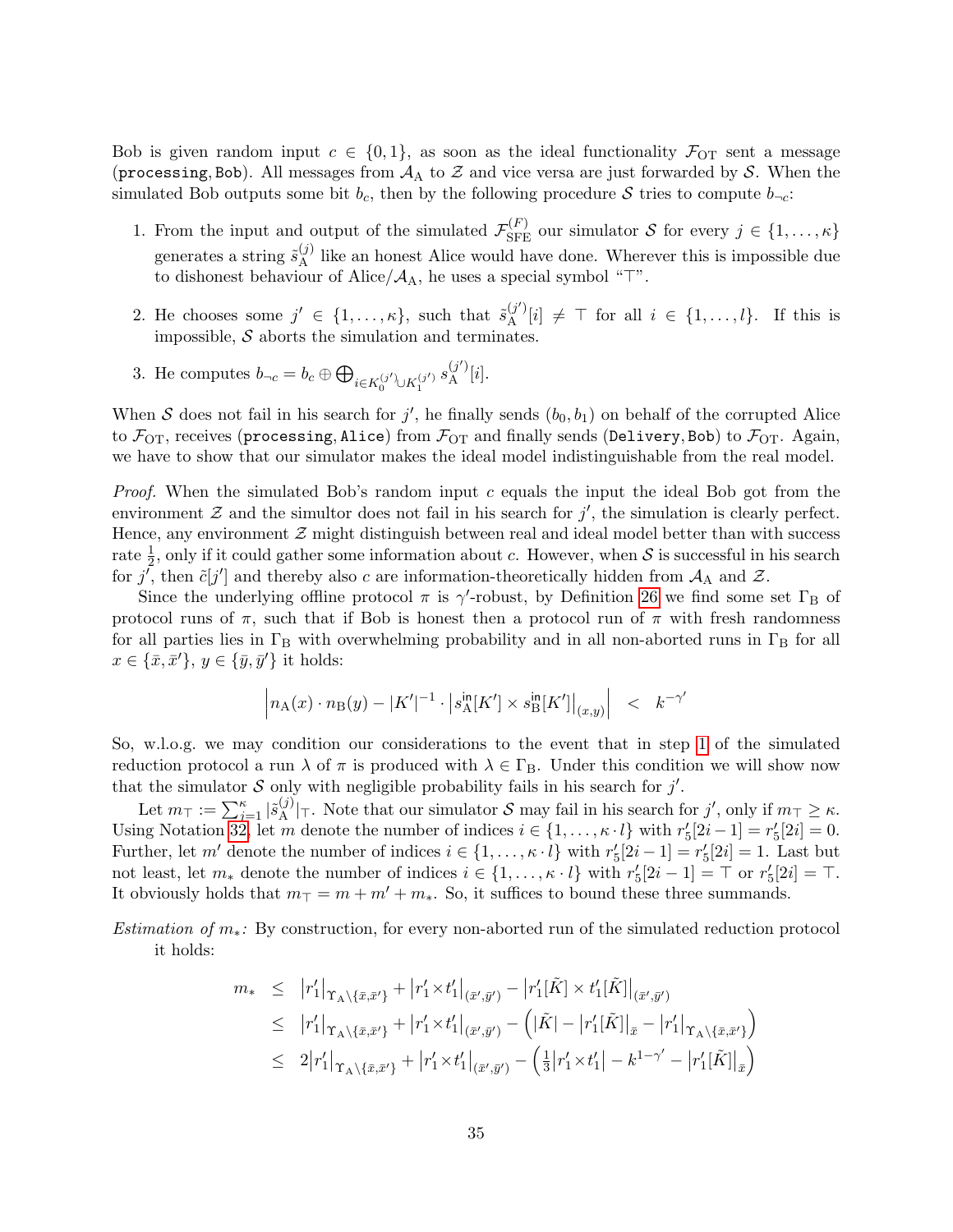Now, let  $\tilde{m} := \left[ r'_1[\tilde{K}] \right]_{\bar{x}}$ . Since Alice/ $\mathcal{A}_A$  cannot distinguish situations where F was invoked with input  $(\bar{x}, \bar{y})$  from situations with input  $(\bar{x}, \bar{y}')$ , we can estimate her overall probability of not being caught cheating in step [2](#page-32-3) of the reduction protocol by  $2^{-m}$ . This holds due to the fact that for each  $i \in \tilde{K}$  with  $(r'_1[i], t'_1[i]) \in \{(\bar{x}, \bar{y}), (\bar{x}, \bar{y}')\}$  we could replace  $s_{\text{B}}[i]$ by a uniformly random symbol from  $\{\bar{y}, \bar{y}'\}$  and update Bob's memory consistently without changing the distribution of protocol runs in any way. Hence, a non-aborted protocol run with  $\tilde{m} \geq k^{1-\gamma'}$  may happen only with negligible probability. Thereby, we can further estimate:

$$
m_{*} \leq 2|r'_{1}|_{\Upsilon_{\mathcal{A}}\setminus\{\bar{x},\bar{x}'\}} + |r'_{1} \times t'_{1}|_{(\bar{x}',\bar{y}')} - \frac{1}{3}|r'_{1} \times t'_{1}| + 2k^{1-\gamma}
$$

 $\overline{a}$ 

 $\prime$ 

Furthermore, since we conditioned our considerations to the event that in step [1](#page-32-1) of the simulated reduction protocol a run  $\lambda$  of  $\pi$  is produced with  $\lambda \in \Gamma_B$ , we can conclude:

$$
\underbrace{2\left|r_1'\right|_{\Upsilon_{\mathbf{A}}\backslash\{\bar{x},\bar{x}'\}}}_{<4k^{-\gamma'}\cdot |r_1'\times t_1'|}\underbrace{+ \left|r_1'\times t_1'\right|_{(\bar{x}',\bar{y}')}-\frac{1}{3}\middle|r_1'\times t_1'}_{
$$

Thereby we have that  $m_* < 11k^{1-\gamma'}$ .

- *Estimation of m:* Since Alice/ $A_A$  cannot distinguish situations where F was invoked with input  $(\bar{x}, \bar{y})$  from situations with input  $(\bar{x}, \bar{y}')$ , we can estimate her overall probability of not being caught cheating in step [5](#page-32-2) of the reduction protocol by  $(3/4)^m$ . Hence, a non-aborted protocol run with  $m \geq k^{1-\gamma'}$  may happen only with negligible probability.
- Estimation of m': The number of "1"-entries in  $r'_5[1,\ldots,2\kappa\cdot l]$  can be expressed as  $2m'$  plus the number of "mixed pairs"  $(r'_5[2i-1], r'_5[2i]) \in \{(0,1), (1,0)\}$  with  $i \in \{1, \ldots, \kappa \cdot l\}$ . This yields that  $|r_5'[1,\ldots,\kappa \cdot l]|_1 \geq 2m' + |r_5'[1,\ldots,\kappa \cdot l]|_0 - 2m - m_*$  for every non-aborted protocol run. Hence, we can estimate:

$$
2m' \leq |r'_5|_1 - |r'_5|_0 + \kappa - 1 + 2m + m_*
$$
  
\n
$$
= |r'_4|_1 - |r'_4|_0 + \kappa - 1 + 2m + m_*
$$
  
\n
$$
\leq |r'_3|_1 - |r'_3|_0 + k^{\Delta} + \kappa - 1 + 2m + m_*
$$
  
\n
$$
= |r'_2 \times t'_2|_{(\bar{x}',\bar{y})} - |r'_2|_{\bar{x}} + k^{\Delta} + \kappa - 1 + 2m + m_*
$$
  
\n
$$
= |r'_1 \times t'_1|_{(\bar{x}',\bar{y})} - |r'_1|_{\bar{x}} + |r'_1[\tilde{K}]|_{\bar{x}} + k^{\Delta} + \underbrace{\kappa - 1}_{\langle k^{1-\gamma''}\rangle} + \underbrace{2m + m_*}_{\langle 13k^{1-\gamma''}\rangle}
$$

The same way as in the estimation of  $m<sub>*</sub>$ , we can conclude that a non-aborted protocol run with  $|r'_1[\tilde{K}]|_{\bar{x}} = \tilde{m} \geq k^{1-\gamma'}$  may happen only with negligible probability. Thereby, we can further estimate:

$$
2m' \ < \ |r'_1 \times t'_1|_{(\bar{x}', \bar{y})} - |r'_1|_{\bar{x}} + k^{\Delta} + 14k^{1-\gamma'} + k^{1-\gamma''}
$$

Furthermore, since we conditioned our considerations to the event that in step [1](#page-32-1) of the simulated reduction protocol a run  $\lambda$  of  $\pi$  is produced with  $\lambda \in \Gamma_B$ , we can conclude:

$$
|r'_1 \times t'_1|_{(\bar{x}', \bar{y})} - |r'_1|_{\bar{x}} \quad < \quad 3k^{-\gamma'} \cdot |r'_1 \times t'_1| \quad < \quad 3k^{1-\gamma'}
$$

Thereby we have that  $m' < (k^{\Delta} + 17k^{1-\gamma'} + k^{1-\gamma''})/2$ .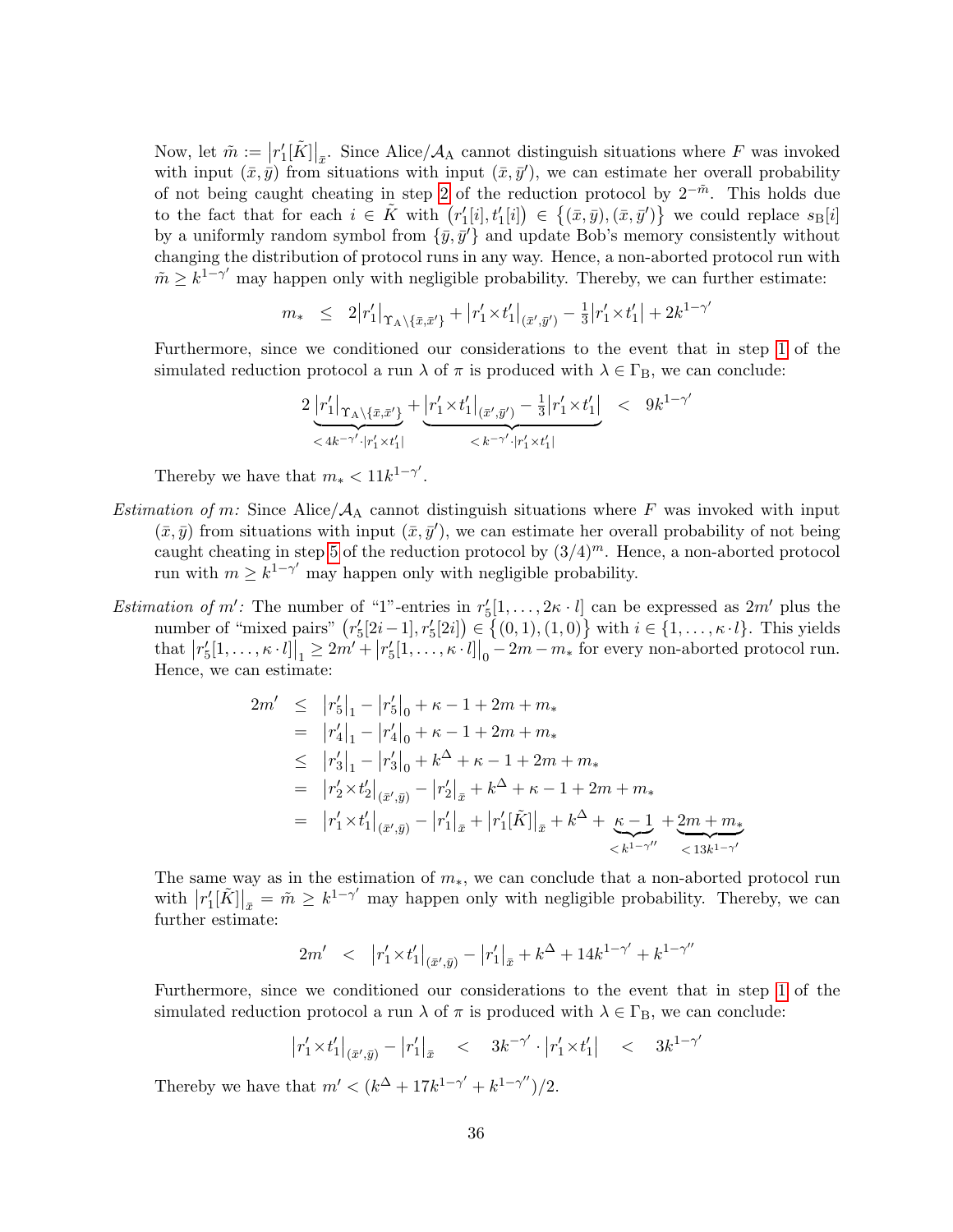Putting things together, we get that  $m_{\perp} < (k^{\Delta} + 41k^{1-\gamma'} + k^{1-\gamma''})/2$ . Since  $1 - \gamma'' > \max(1 - \gamma', \Delta)$ by construction of the reduction protocol, for almost all security parameters  $k$  we can estimate  $m_{\perp} < k^{1-\gamma''} \leq \kappa$ . Thus, S fails in his search for j' only with negligible probability.  $\Box$ 

## <span id="page-38-0"></span>4.5 The classification theorem

In this section we restate our Classification Theorem (and all concepts that are needed for its formulation) and prove it formally, using all the results we precedingly showed in Section [4.](#page-15-0)

<span id="page-38-1"></span>**Definition 33** (Consistent renamings). Let  $F := (\Upsilon_A, \Upsilon_B, \Omega_A, \Omega_B, f_A, f_B) \in \mathfrak{F}_{fin, det}$  and  $F' :=$  $(\Upsilon_A', \Upsilon_B', \Omega_A', \Omega_B', f_A', f_B') \in \mathfrak{F}_{fin, det}$ . Then F and F' are consistent renamings of each other, if there exist some injective mappings  $\rho_A : \Upsilon_A \times \Omega_A \to \Upsilon'_A \times \Omega'_A$  and  $\rho_B : \Upsilon_B \times \Omega_B \to \Upsilon'_B \times \Omega'_B$  and some bijective mappings  $\sigma_A : \Upsilon_A \to \Upsilon'_A$  and  $\sigma_B : \Upsilon_B \to \Upsilon'_B$ , such that for all  $x \in \Upsilon_A$ ,  $y \in \Upsilon_B$  it holds:

$$
\rho_{A}(x, f_{A}(x, y)) = (\sigma_{A}(x), f'_{A}(\sigma_{A}(x), \sigma_{B}(y)))
$$
  
\n
$$
\rho_{B}(y, f_{B}(x, y)) = (\sigma_{B}(y), f'_{B}(\sigma_{A}(x), \sigma_{B}(y)))
$$

Remark 34. The relation given by Definition [33](#page-38-1) is an equivalence relation.

<span id="page-38-3"></span>**Definition 35** (Symmetric 2-party functions). Let  $F' \in \mathfrak{F}_{fin, det}$ . If  $F'$  is a consistent renaming of some  $F = (\Upsilon_A, \Upsilon_B, \Omega_A, \Omega_B, f_A, f_B) \in \mathfrak{F}_{fin, det}$  with  $\Omega_A = \Omega_B$  and  $f_A = f_B$ , then F' is called symmetric.

<span id="page-38-2"></span>**Definition 36** (Equivalent 2-party functions). Let  $F := (\Upsilon_A, \Upsilon_B, \Omega_A, \Omega_B, f_A, f_B) \in \mathfrak{F}_{fin, det}$  and  $F' := (\Upsilon_A', \Upsilon_B', \Omega_A', \Omega_B', f_A', f_B') \in \mathfrak{F}_{fin, det}$ . Then F and F' are equivalent, if they can be transformed into consistent renamings of each other by successive removal of redundant input symbols from  $\Upsilon_A$ ,  $\Upsilon_B, \Upsilon_A', \Upsilon_B'$  and according adjustment of  $f_A, f_B, f_A', f_B'$ . Let  $[F]$  denote the resulting equivalence class.

Remark 37. Let  $F \in \mathfrak{F}_{fin, det}$  and  $\overline{F}, \overline{F}' \in [F]$ , such that  $\overline{F}$  and  $\overline{F}'$  are redundancy-free. Then  $\overline{F}$ and  $\bar{F}$ <sup>'</sup> are consistent renamings of each other, i.e. the redundancy-free version of F is unique up to consistent renaming.

<span id="page-38-4"></span>**Lemma 38** (Symmetrization lemma). Let  $F := (\Upsilon_A, \Upsilon_B, \Omega_A, \Omega_B, f_A, f_B) \in \mathfrak{F}_{fin, det}$ , such that F does not have any OT-core. Then  $F$  is symmetric in the sense of Definition [35.](#page-38-3)

Proof. Let  $\mathcal{P}(\Upsilon_A)$  and  $\mathcal{P}(\Upsilon_B)$  denote the power set of  $\Upsilon_A$  and  $\Upsilon_B$  respectively. Let  $F' :=$  $(\Upsilon_A, \Upsilon_B, \Omega', \Omega', f', f') \in \mathfrak{F}_{fin, det}$ , such that  $\Omega' = \mathcal{P}(\Upsilon_B) \times \mathcal{P}(\Upsilon_A)$  and for all  $x \in \Upsilon_A$ ,  $y \in \Upsilon_B$ it holds that  $f'(x, y) = (f'_{A}(x, y), f'_{B}(x, y))$  with:

$$
f'_{A}(x, y) = \{y' \in \Upsilon_{B} | f_{A}(x, y') = f_{A}(x, y) \}
$$
  

$$
f'_{B}(x, y) = \{x' \in \Upsilon_{A} | f_{B}(x', y) = f_{B}(x, y) \}
$$

We will show now that F' is a consistent renaming of F. It suffices to prove that for all  $x, x' \in \Upsilon_A$ ,  $y, y' \in \Upsilon_B$  the following equivalences hold:

$$
f_{A}(x, y) = f_{A}(x, y') \iff f'(x, y) = f'(x, y')
$$
  

$$
f_{B}(x, y) = f_{B}(x', y) \iff f'(x, y) = f'(x', y)
$$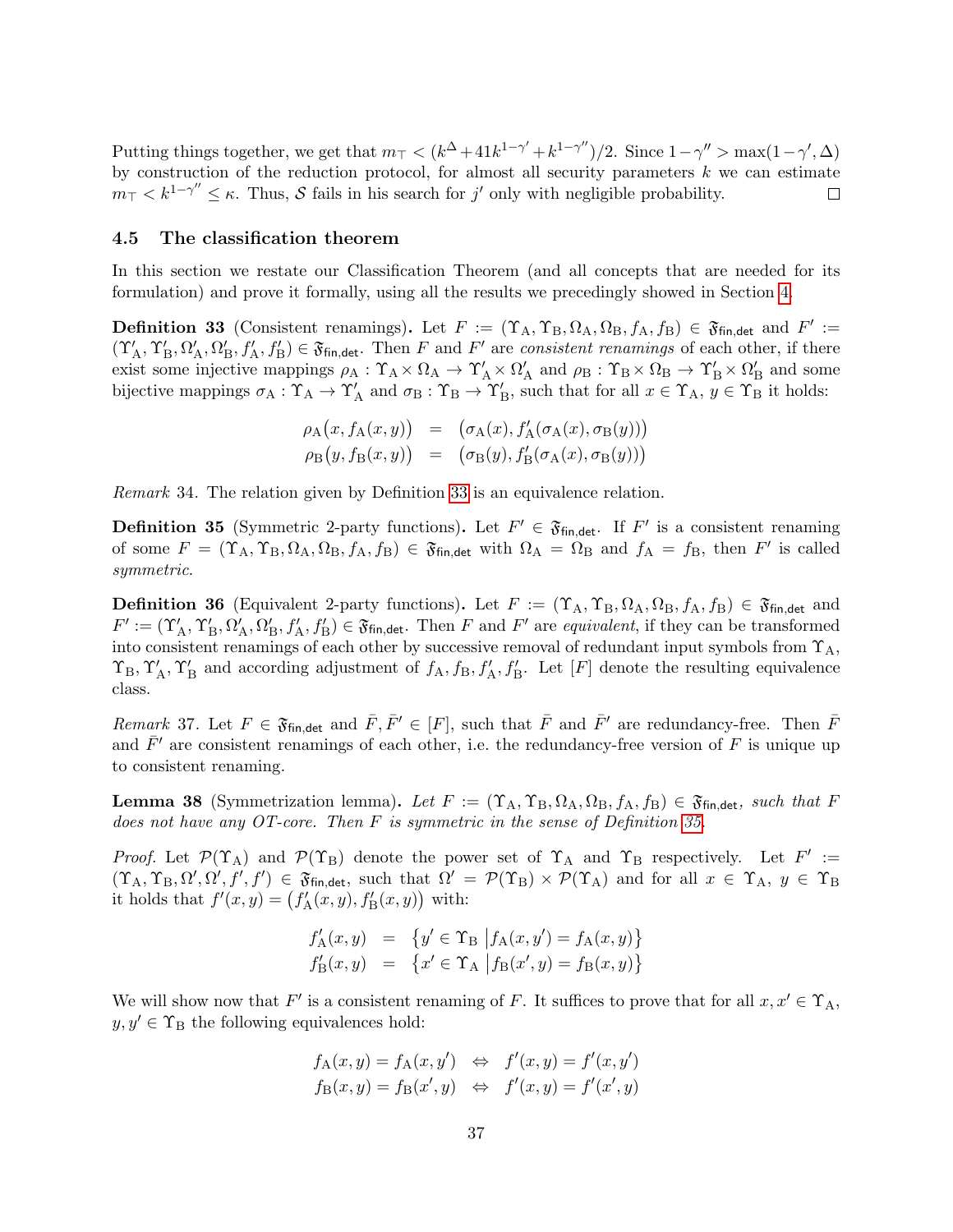Both equivalences can be shown analogously, so we just prove the first one. By construction it suffices to show the following implication for all  $x \in \Upsilon_A$ ,  $y, y' \in \Upsilon_B$ :

$$
f_{\mathcal{A}}(x, y) = f_{\mathcal{A}}(x, y') \Rightarrow f'_{\mathcal{B}}(x, y) = f'_{\mathcal{B}}(x, y')
$$

We give a proof by contradiction, so let us assume that we find some  $\tilde{x} \in \Upsilon_A$ ,  $\tilde{y}, \tilde{y}' \in \Upsilon_B$  with  $f_{\mathcal{A}}(\tilde{x}, \tilde{y}) = f_{\mathcal{A}}(\tilde{x}, \tilde{y}')$  and  $f'_{\mathcal{B}}(\tilde{x}, \tilde{y}) \neq f'_{\mathcal{B}}(\tilde{x}, \tilde{y}')$ , i.e. especially we find some  $\tilde{x}' \in \Upsilon_{\mathcal{A}}$  with:

$$
\tilde{x}' \notin f'_{\mathcal{B}}(\tilde{x}, \tilde{y}) \quad \Leftrightarrow \quad \tilde{x}' \in f'_{\mathcal{B}}(\tilde{x}, \tilde{y}')
$$

By construction of  $f'_{\text{B}}$  follows:

$$
f_{\mathcal{B}}(\tilde{x}', \tilde{y}) \neq f_{\mathcal{B}}(\tilde{x}, \tilde{y}) \quad \Leftrightarrow \quad f_{\mathcal{B}}(\tilde{x}', \tilde{y}') = f_{\mathcal{B}}(\tilde{x}, \tilde{y}')
$$

So, either  $(\tilde{x}, \tilde{x}', \tilde{y}, \tilde{y}')$  or  $(\tilde{x}, \tilde{x}', \tilde{y}', \tilde{y})$  is an OT-core of F, what contradicts our choice of F.  $\Box$ 

<span id="page-39-0"></span>**Theorem 39** (Classification theorem). For each  $F \in \mathfrak{F}_{\text{fin},\text{det}}$  it holds:

- 1. For the  $\mathcal{F}_{\rm SFE}^{(F)}$ -hybrid model there exists an OT protocol that is statistically secure against passive adversaries, iff F has an OT-core.
- 2. If for the  $\mathcal{F}_{\rm SFE}^{(F)}$ -hybrid model there does not exist any OT protocol that is statistically secure against passive adversaries, then F is symmetric in the sense of Definition [35.](#page-38-3)
- 3. For the  $\mathcal{F}_{\rm SFE}^{(F)}$ -hybrid model there exists an OT protocol that is statistically secure against active adversaries, iff the redundancy-free version of F has an OT-core.
- 4. If for the  $\mathcal{F}_{\rm SFE}^{(F)}$ -hybrid model there does not exist any OT protocol that is statistically secure against active adversaries, then the redundancy-free version of  $F$  is symmetric in the sense of Definition [35.](#page-38-3)

Proof. Instead of proving Theorem [39](#page-39-0) directly, we prove the following five assertions, which as a whole imply Theorem [39.](#page-39-0) For all 2-party functions  $F \in \mathfrak{F}_{fin, det}$  we show:

- <span id="page-39-1"></span>1. When  $F$  does not have any OT-core, then  $F$  is symmetric.
- <span id="page-39-2"></span>2. When F is redundancy free and has an OT-core, then for the  $\mathcal{F}_{\rm SFE}^{(F)}$ -hybrid model there exists an OT protocol that is secure against active adversaries.
- <span id="page-39-3"></span>3. When F has an OT-core, then for the  $\mathcal{F}_{\rm SFE}^{(F)}$ -hybrid model there exists an OT protocol that is secure against passive adversaries.
- <span id="page-39-4"></span>4. When F does not have any OT-core, then for the  $\mathcal{F}_{\rm SFE}^{(F)}$ -hybrid model there does not exist any OT protocol that is secure against passive adversaries.
- <span id="page-39-5"></span>5. For the  $\mathcal{F}_{\text{SFE}}^{(F)}$ -hybrid model there exists an OT protocol that is secure against active adversaries, if the same holds for each  $\mathcal{F}_{\text{SFE}}^{(F')}$ -hybrid model with  $F' \in [F]$ .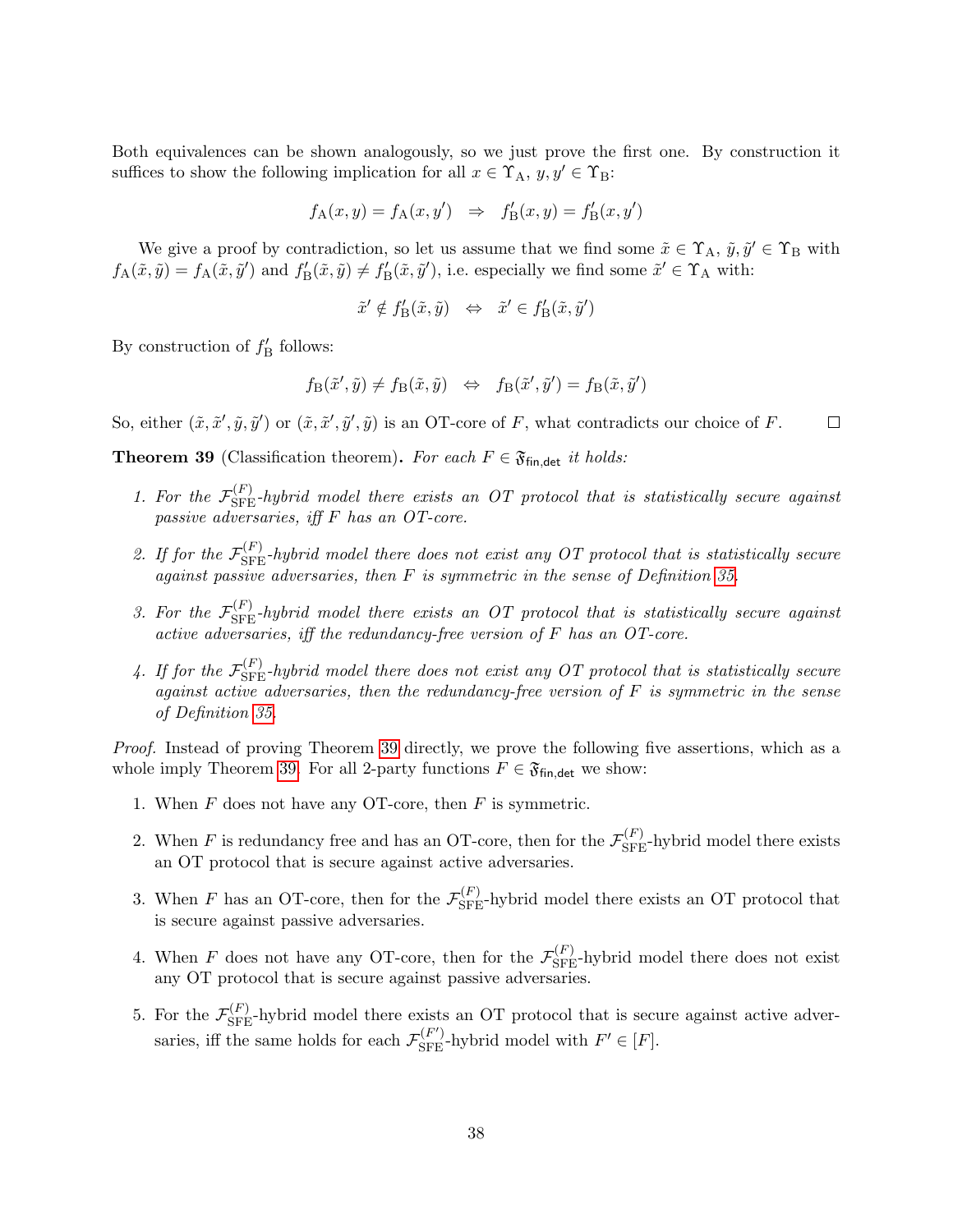<span id="page-40-1"></span>

| A <sub>1</sub> | $\begin{array}{ c c c c c c } \hline 0 & 1 & 2 & 3 & \cdots \ \hline \end{array}$ |  |                                                  |  |  |  | $B   0 1 2 3 \cdots$                                                                              |
|----------------|-----------------------------------------------------------------------------------|--|--------------------------------------------------|--|--|--|---------------------------------------------------------------------------------------------------|
|                |                                                                                   |  | $0 \quad 0 \quad 0 \quad 0 \quad 0 \quad \cdots$ |  |  |  | $0 \mid 0 \mid 0 \mid 0 \mid 0 \ldots$                                                            |
|                | $1 \quad 0 \quad 1 \quad 0 \quad 0 \quad \cdots$                                  |  |                                                  |  |  |  | $1 \ 0 \ 1 \ 1 \ 1 \ \cdots$                                                                      |
|                | $2 \mid 0 \quad 0 \quad 1 \quad 0 \quad \cdots$                                   |  |                                                  |  |  |  | $2 \begin{pmatrix} 0 & 2 & 2 & 2 & \cdots \end{pmatrix}$                                          |
|                | $3 \begin{array}{ccccccccc} 3 & 0 & 0 & 0 & 1 & \cdots \end{array}$               |  |                                                  |  |  |  | $3 \mid 0 \quad 3 \quad 3 \quad 3 \quad \cdots$                                                   |
|                | ing a shekarar ta 1990.<br>Manazarta                                              |  |                                                  |  |  |  | $\frac{1}{2}$ $\frac{1}{2}$ $\frac{1}{2}$ $\frac{1}{2}$ $\frac{1}{2}$ $\frac{1}{2}$ $\frac{1}{2}$ |

Figure 7: An *infinite* counterexample to our completeness criteria (Alice's inputs label the rows, Bob's inputs label the columns; Alice gets her output from the left table, Bob from the right one).

Assertion [1](#page-39-1) just is Lemma [38.](#page-38-4) Assertion [2](#page-39-2) follows by Corollary [31](#page-30-0) and the protocol and security proofs in Section [4.4.](#page-31-0) Assertion [3](#page-39-3) can be shown analogously to the second one, since with respect to passive adversaries any OT-core can be considered "robust"—in fact it suffices when in step [1](#page-32-1) of the reduction protocol even corrupted parties follow the underlying offline protocol  $\pi$  honestly. Assertion [4](#page-39-4) is proven in [\[Kil91\]](#page-42-8), where only symmetric 2-party functions are considered and symmetric OT-cores are called "imbedded OR". Although another notion of security is used there, the arguments directly carry over. Finally, assertion [5](#page-39-5) can be derived from the following easily verifyable facts:

- Instead of inputting a redundant input symbol into  $\mathcal{F}_{\rm SFE}^{(F)}$  one can always use a corresponding dominating input symbol and will get exactly the same or strictly more information.
- Replacing  $F$  by some consistent renaming corresponds to locally relabeling the input-output tuples of  $\mathcal{F}_{\rm SFE}^{(F)}$  by Alice and Bob.  $\Box$

# <span id="page-40-0"></span>5 Conclusion & open questions

In this paper we showed that there is a wide class of primitives that have not been covered by existing completeness criteria, namely all 2-party functions that are essentially neither symmetric nor asymmetric. We solved this open problem by presenting simple but comprehensive criteria that combinatorially classify all complete deterministic 2-party functions with finite input and output alphabets. We proved constructively that our criteria are sufficient in the UC framework, which is the most restrictive common notion of security we know. Our criteria also turn out necessary even with respect to very weak notions of security. Therefore we consider them valid for virtually all reasonable security notions.

A remarkable corollary of our work is that every non-complete deterministic 2-party function with finite input and output alphabets is essentially symmetric. Thereby we extended the results of [\[Kus92,](#page-43-9) [MPR09,](#page-43-8) [KMQR09\]](#page-43-10) to non-symmetric 2-party functions. The questions treated there become trivial for complete primitives and we have shown that every essentially non-symmetric 2-party function actually is complete.

However, our results are tightly bound to the case that the input alphabets are finte and of constant size. If the input alphabets are infinte or super-polynomially growing in the security parameter, there do exist counterexamples to our completeness criteria. E.g. in Figure [7](#page-40-1) a 2-party function is depicted that has an OT-core (in the upper left corner) and is redundancy-free, but not complete. A corrupted Bob can completely go without ever inputting "0"; instead he can randomly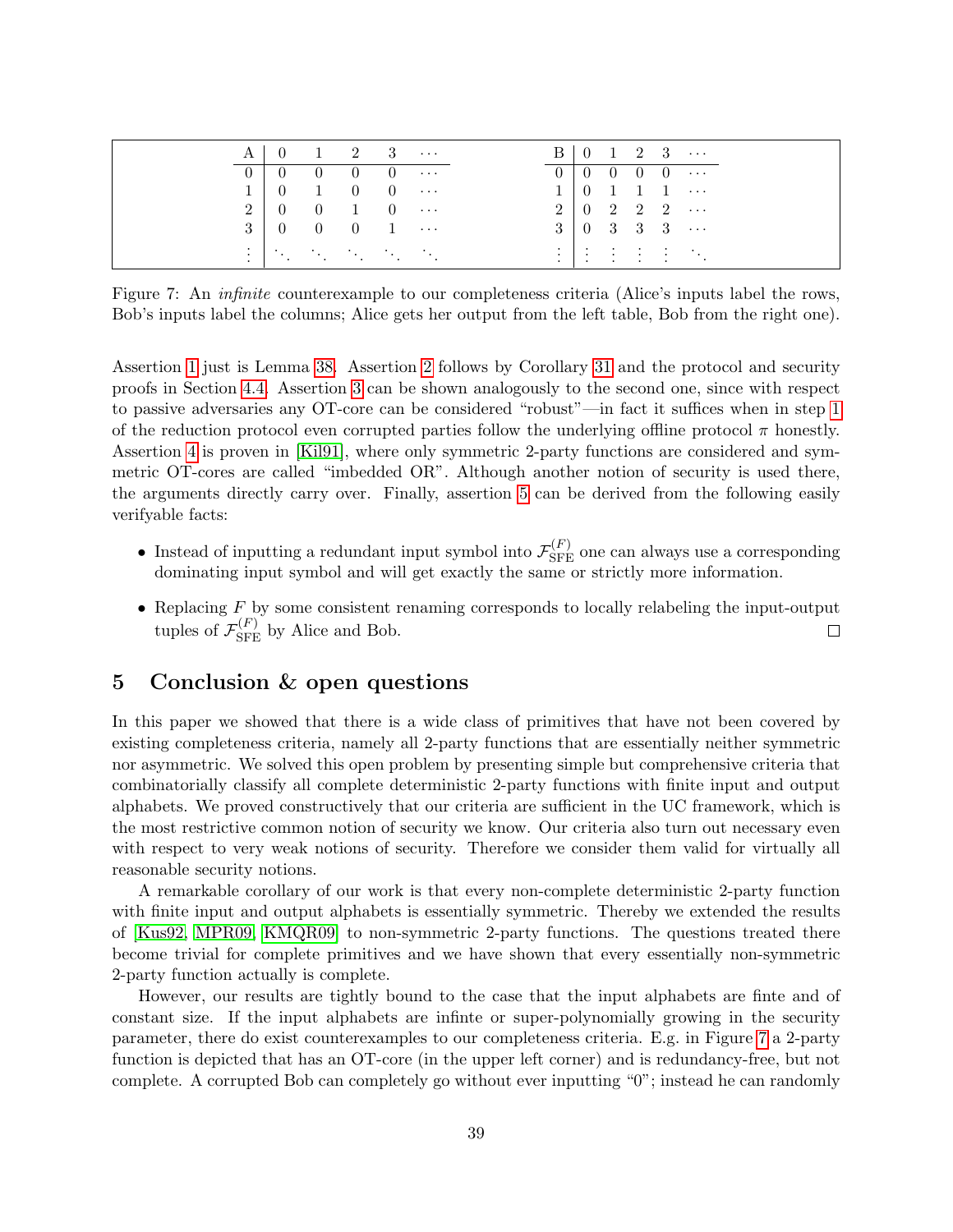use any other input symbol, what may be recognized by Alice only with negligible probability. As Bob thereby always learns Alices input, there cannot be any polynomial-time reduction of OT to this primitive. We consider it an interesting open problem to find combinatorial completeness criteria for 2-party functions with (super-polynomially) growing input domain.

Another interesting direction for future research would be expanding our results to 2-party functions that additionally use internal randomness. Some of our concepts, e.g. the notion of redundant input symbols and equivalent 2-party functions (cf. Section [2.2\)](#page-4-0) or the concept of offline protocols and cheating situations (cf. Section [3.1.1](#page-8-0) and Section [3.1.2\)](#page-9-0), can be carried over to probabilistic 2-party functions rather straightforwardly. However, this does not hold for some crucial parts of our line of argument; e.g. apparently there is no way to generalize the " $\overset{F}{\rightsquigarrow}$ "-relation (cf. Section [3.1.2\)](#page-9-0) to the probabilistic case, as there inputting a redundant input symbol possibly can only be simulated by choosing randomly between several other input symbols. Therefore, also our method to find "robust" OT-cores (cf. Section [3.1.3\)](#page-10-0) does not work for probabilistic 2-party functions in general.

### Acknowledgements

We want to thank Mike Rosulek and the anonymous reviewers of TCC 2011 for helpful comments.

# <span id="page-41-0"></span>References

- <span id="page-41-5"></span>[BMM99] Amos Beimel, Tal Malkin, and Silvio Micali. The all-or-nothing nature of two-party secure computation. In Michael J. Wiener, editor, Advances in Cryptology, Proceedings of CRYPTO '99, volume 1666 of Lecture Notes in Computer Science, pages 80–97. Springer, 1999.
- <span id="page-41-6"></span>[Can01] Ran Canetti. Universally composable security: A new paradigm for cryptographic protocols. In Proceedings of FOCS 2001, pages 136–145, 2001. Revised version online available at <http://eprint.iacr.org/2000/067>.
- <span id="page-41-2"></span>[CCM98] Christian Cachin, Claude Crépeau, and Julien Marcil. Oblivious transfer with a memory-bounded receiver. In *Proceedings of FOCS 1998*, pages 493–502, 1998.
- <span id="page-41-4"></span>[CK90] Claude Crépeau and Joe Kilian. Weakening security assumptions and oblivious transfer (abstract). In Shafi Goldwasser, editor, Advances in Cryptology, Proceedings of CRYPTO '88, volume 403 of Lecture Notes in Computer Science, pages 2–7. Springer, 1990.
- <span id="page-41-3"></span>[CMW05] Claude Crépeau, Kirill Morozov, and Stefan Wolf. Efficient unconditional oblivious transfer from almost any noisy channel. In Carlo Blundo and Stelvio Cimato, editors, SCN 2004, volume 3352 of Lecture Notes in Computer Science, pages 47–59. Springer, 2005.
- <span id="page-41-1"></span>[Cré88] Claude Crépeau. Equivalence between two flavours of oblivious transfers. In Carl Pomerance, editor, Advances in Cryptology, Proceedings of CRYPTO '87, volume 293 of Lecture Notes in Computer Science, pages 350–354. Springer, 1988.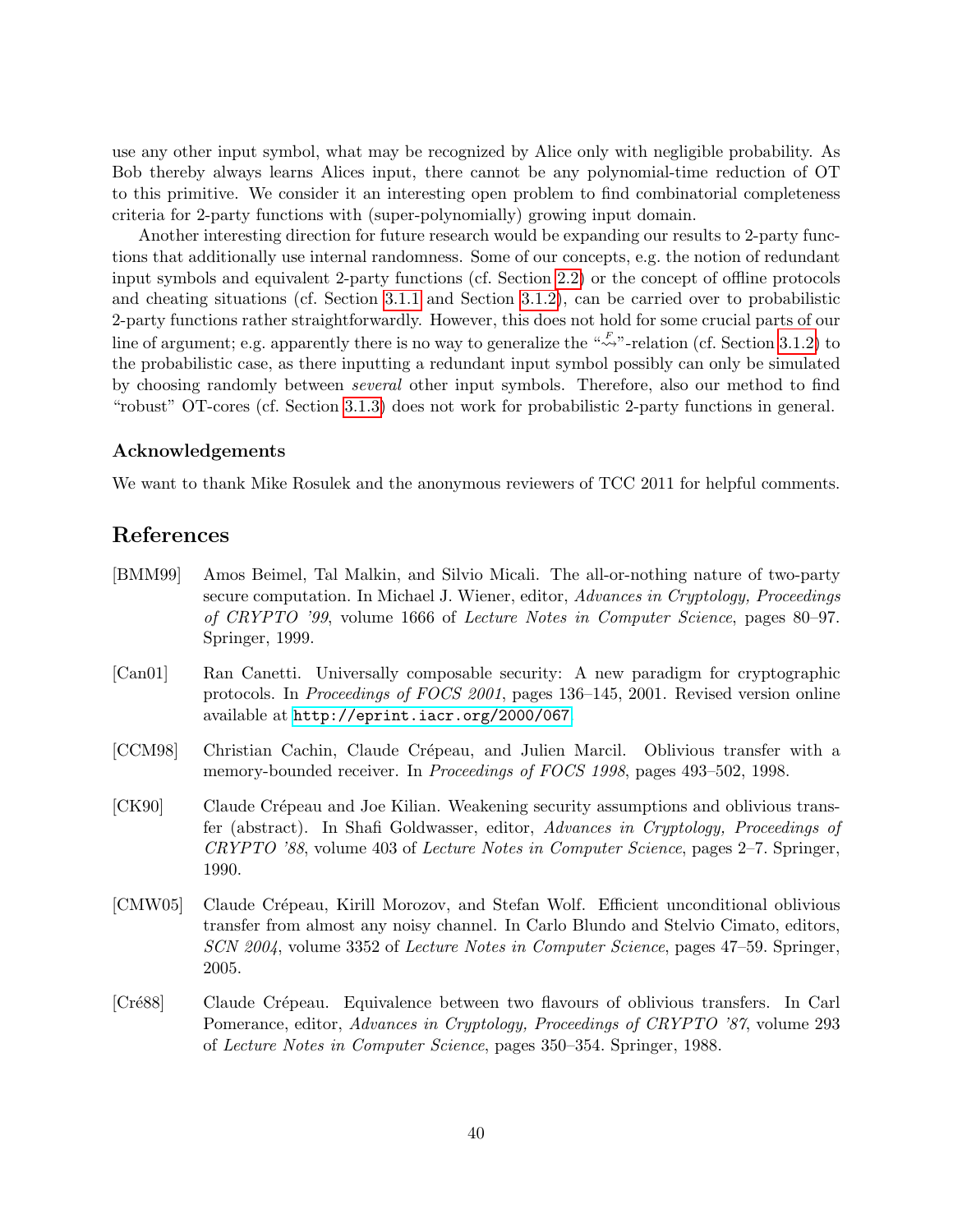- <span id="page-42-2"></span>[CvdGT95] Claude Crépeau, Jeroen van de Graaf, and Alain Tapp. Committed oblivious transfer and private multi-party computation. In Don Coppersmith, editor, Advances in Cryptology, Proceedings of CRYPTO '95, volume 963 of Lecture Notes in Computer Science, pages 110–123. Springer, 1995.
- <span id="page-42-4"></span>[DFR<sup>+</sup>07] Ivan Damgård, Serge Fehr, Renato Renner, Louis Salvail, and Christian Schaffner. A tight high-order entropic quantum uncertainty relation with applications. In Alfred Menezes, editor, Advances in Cryptology, Proceedings of CRYPTO 2007, volume 4622 of Lecture Notes in Computer Science, pages 360–378. Springer, 2007.
- <span id="page-42-5"></span>[DKS99] Ivan Damgård, Joe Kilian, and Louis Salvail. On the (im)possibility of basing oblivious transfer and bit commitment on weakened security assumptions. In Advances in Cryptology, Proceedings of EUROCRYPT '99, pages 56–73, 1999.
- <span id="page-42-1"></span>[GL91] Shafi Goldwasser and Leonid A. Levin. Fair computation of general functions in presence of immoral majority. In Alfred Menezes and Scott A. Vanstone, editors, Advances in Cryptology, Proceedings of CRYPTO '90, volume 537 of Lecture Notes in Computer Science, pages 77–93. Springer, 1991.
- <span id="page-42-6"></span>[HIKN08] Danny Harnik, Yuval Ishai, Eyal Kushilevitz, and Jesper Buus Nielsen. OT-combiners via secure computation. In Ran Canetti, editor, Proceedings of TCC 2008, volume 4948 of Lecture Notes in Computer Science, pages 393–411. Springer, 2008.
- <span id="page-42-7"></span>[HNRR06] Danny Harnik, Moni Naor, Omer Reingold, and Alon Rosen. Completeness in twoparty secure computation: A computational view. Journal of Cryptology, 19(4):521– 552, 2006.
- <span id="page-42-11"></span>[Hoe63] Wassily Hoeffding. Probability inequalities for sums of bounded random variables. Journal of the American Statistical Association, 58(301):13–30, 1963.
- <span id="page-42-3"></span>[IPS08] Yuval Ishai, Manoj Prabhakaran, and Amit Sahai. Founding cryptography on oblivious transfer - efficiently. In David Wagner, editor, Advances in Cryptology, Proceedings of CRYPTO 2008, volume 5157 of Lecture Notes in Computer Science, pages 572–591. Springer, 2008.
- <span id="page-42-0"></span>[Kil88] Joe Kilian. Founding cryptography on oblivious transfer. In Proceedings of STOC 1988, pages 20–31. ACM, 1988.
- <span id="page-42-8"></span>[Kil91] Joe Kilian. A general completeness theorem for two-party games. In Proceedings of STOC 1991, pages 553–560. ACM, 1991.
- <span id="page-42-9"></span>[Kil00] Joe Kilian. More general completeness theorems for secure two-party computation. In Proceedings of STOC 2000, pages 316–324. ACM, 2000.
- <span id="page-42-10"></span>[KMQ08] Daniel Kraschewski and Jörn Müller-Quade. Completeness theorems with constructive proofs for symmetric, asymmetric and general 2-party-functions. Unpublished manuscript of the present work with different and more complicated proof techniques, based on the first author's diploma thesis [\[Kra06\]](#page-43-11), 2008.